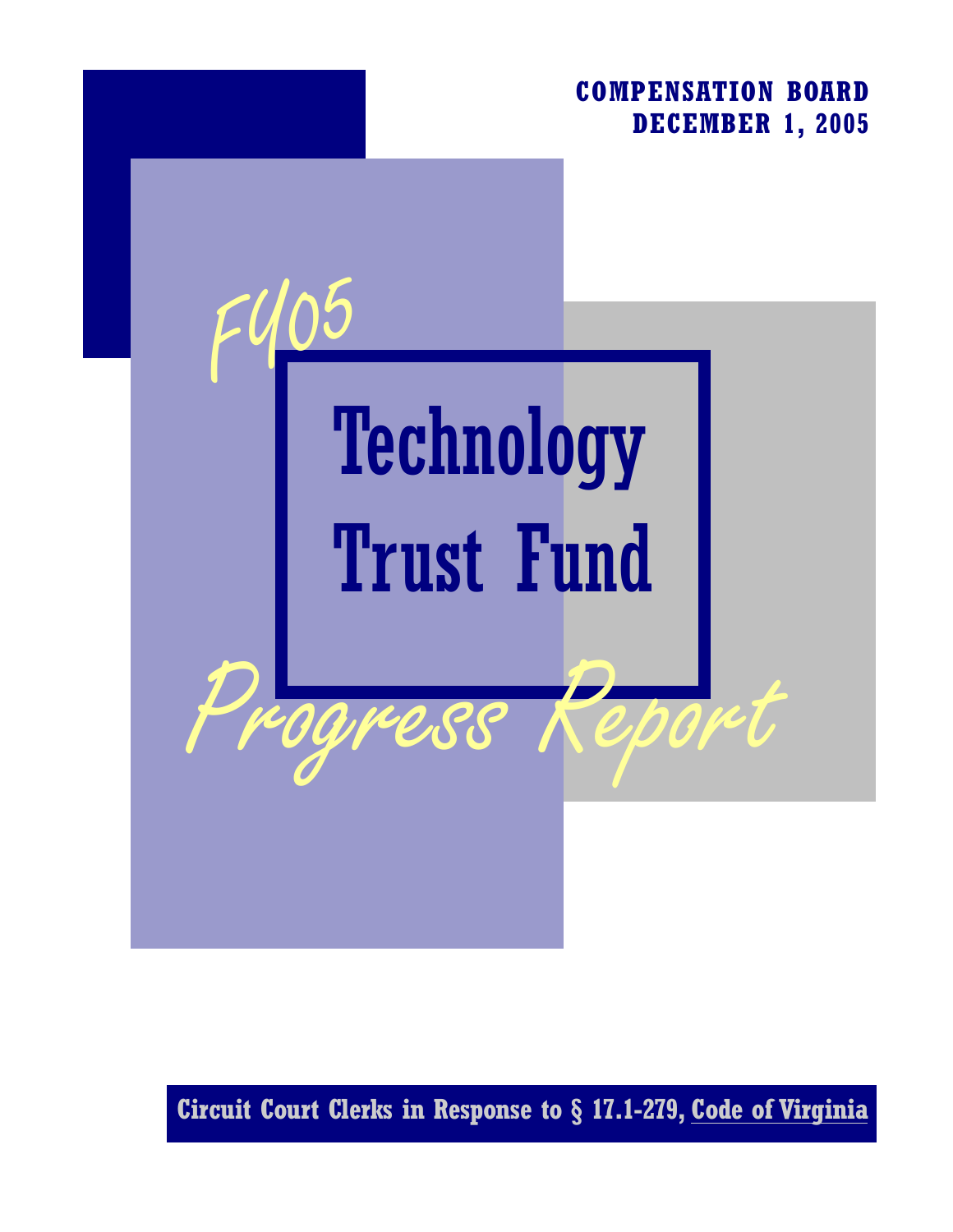| CIRCUIT COURT CLERKS' TTF COLLECTIONS AND EXPENDITURES FROM FY97 TO FY05 6                                                                                                                                                                                                                                                                                                                                                                                                                           |  |
|------------------------------------------------------------------------------------------------------------------------------------------------------------------------------------------------------------------------------------------------------------------------------------------------------------------------------------------------------------------------------------------------------------------------------------------------------------------------------------------------------|--|
|                                                                                                                                                                                                                                                                                                                                                                                                                                                                                                      |  |
| CIRCUIT COURT CLERKS WHO PROVIDE PUBLIC NOTICE ON A COURT-CONTROLLED WEBSITE  11<br>PERCENTAGE OF CIRCUIT COURT CLERKS WHO PROVIDE DIGITAL LAND RECORDS 12<br>PERCENTAGE OF CIRCUIT COURT CLERKS WHO PROVIDE ONSITE ACCESS TO LAND RECORDS  13<br>PERCENTAGE OF CIRCUIT COURT CLERKS WHO PROVIDE SECURE REMOTE ACCESS TO LAND RECORDS 13<br>CIRCUIT COURT CLERKS WHO PROVIDE SECURE REMOTE ACCESS TO LAND RECORDS  14<br>CIRCUIT COURT CLERKS AND CONTINUOUS YEARS OF DIGITAL INDICES AND IMAGES  15 |  |
|                                                                                                                                                                                                                                                                                                                                                                                                                                                                                                      |  |
| CIRCUIT COURT CLERKS CURRENTLY PROVIDING SECURE REMOTE ACCESS TO LAND RECORDS:  23                                                                                                                                                                                                                                                                                                                                                                                                                   |  |
|                                                                                                                                                                                                                                                                                                                                                                                                                                                                                                      |  |
| CIRCUIT COURT CLERKS MAKING EQUIPMENT AND SERVICES REQUESTS FROM TTF  27                                                                                                                                                                                                                                                                                                                                                                                                                             |  |
|                                                                                                                                                                                                                                                                                                                                                                                                                                                                                                      |  |
|                                                                                                                                                                                                                                                                                                                                                                                                                                                                                                      |  |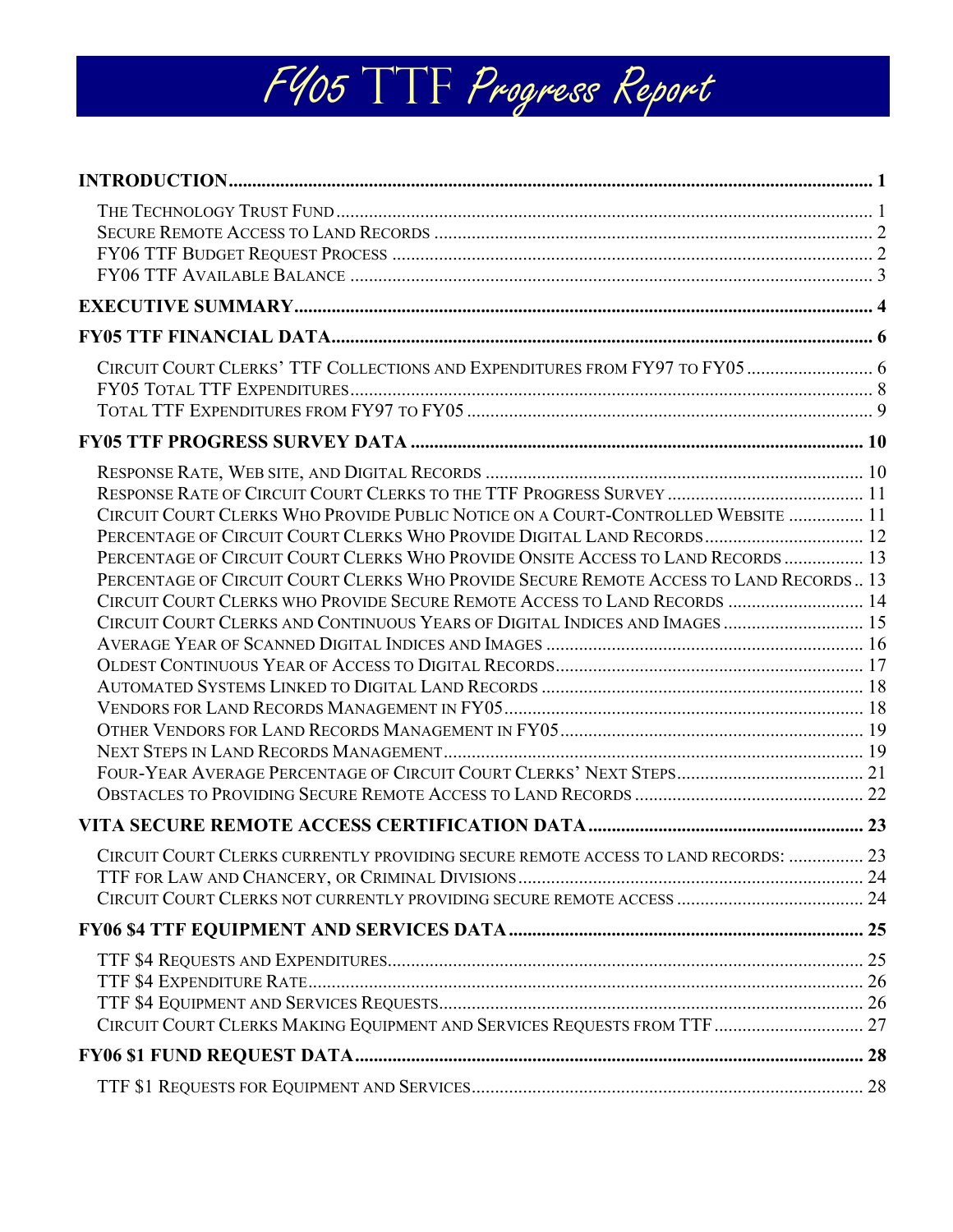

| APPENDIX 6 - FY06 TTF \$4 AND \$1 FUND REQUESTS FOR EQUIPMENT AND SERVICES 46 |  |
|-------------------------------------------------------------------------------|--|
|                                                                               |  |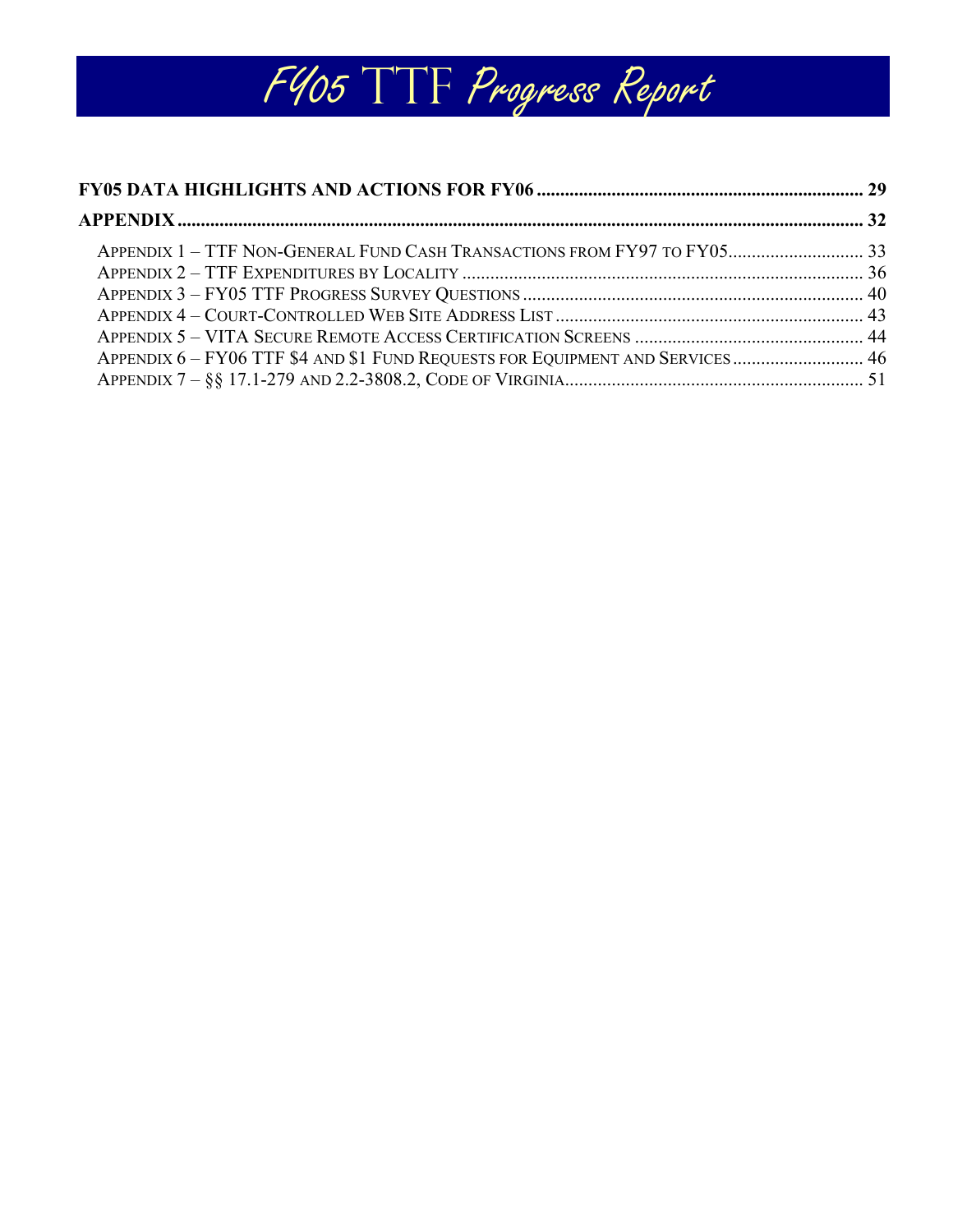

Introduction

The purpose of this report is to provide an annual update of the progress Circuit Court Clerks are making in providing secure remote access to land records on court-controlled websites on or before July 1, 2006.

## **The Technology Trust Fund**

The Technology Trust Fund (TTF) originated in 1996 with § 17.1-279, Code of Virginia, that legislated a \$3 fee, known as the Technology Trust Fund Fee, to be assessed by the Clerk of each Circuit Court in every law and chancery action, upon each instrument recorded in the deed book, and upon each judgment docketed in the lien docket book. Effective July 1, 2004, the fee was increased to \$5 and the General Assembly specified intent that all Circuit Court Clerks in Virginia provide secure remote access to land records on or before July 1, 2006. The TTF fee is deposited to the State Treasury into a trust fund and the Compensation Board maintains a record of the deposits made by each Circuit Court Clerk.

Four dollars of the \$5 fee are allocated by the Compensation Board for the purposes of: (i) developing and updating individual land records automation plans for individual Circuit Court Clerks' offices; (ii) implementing automation plans to modernize land records in individual clerk's offices and provide secure remote access to land records throughout the Commonwealth; (iii) obtaining and updating office automation and information technology equipment, including software and conversion services; (iv) preserving, maintaining and enhancing court records, including, but not limited to, the costs of repairs, maintenance, service contracts and system upgrades; and (v) improving public access to court records. TTF funds may not be used for personnel costs within the Circuit Court Clerks' offices. The legislation requires that Circuit Court Clerks submit to the Compensation Board a written certification that the Clerk's proposed technology improvements of land records will accommodate secure remote access on a statewide basis.

The remaining \$1 of the TTF fee collected by each Circuit Court Clerk is amassed into a fund known as the \$1 Fund. The Compensation Board may allocate from the \$1 Fund (i) for the purposes of funding studies to develop and update individual land-records automation plans for individual clerk's offices and (ii) for the purposes enumerated above to implement the plan to modernize land records in individual clerk's offices and provide secure remote access to land records throughout the Commonwealth. Priority allocation from the \$1 Fund may be given to those individual clerk's offices whose deposits into the trust fund would not be sufficient to implement its modernization plan. The legislation requires that Circuit Court Clerks submit to the Compensation Board a written certification that the clerk's proposed technology improvements of land records will accommodate secure remote access on a statewide basis.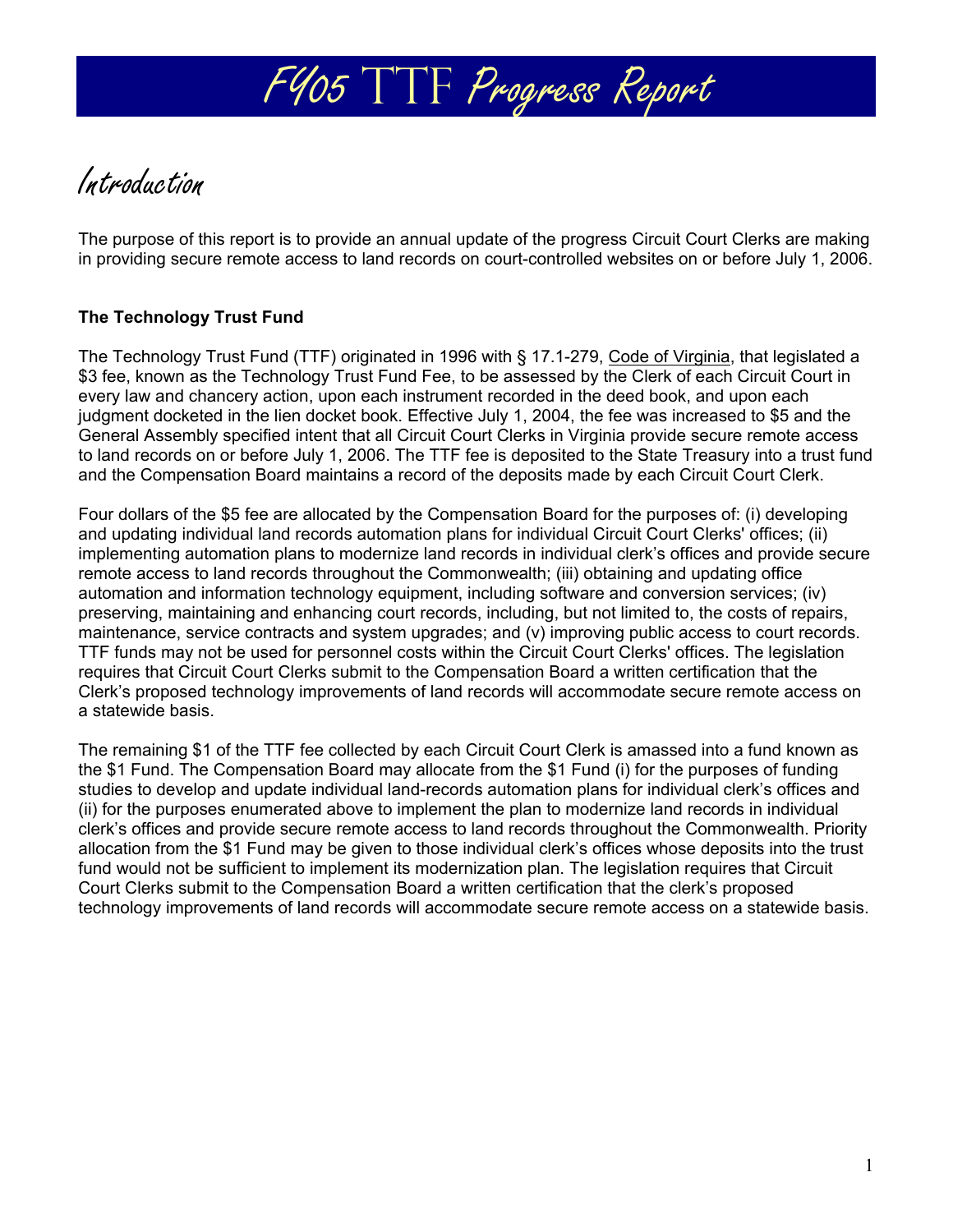

## **Secure Remote Access to Land Records**

In the Code of Virginia, § 17.1-279 requires Circuit Court Clerks or their designated technology services vendor(s) to certify compliance with security standards developed by the Virginia Information Technologies Agency (VITA) found in the document *Security Standard for Restricted Remote Access to Documents on Court-Controlled Websites, ITRM STANDARD SEC503-02* (dated March 28, 2005), and all subsequent revisions. This document is located on the VITA website at http://www.vita.virginia.gov/docs/psg/Rem\_Accs\_Docs\_on\_Crt-Contrd\_Webs-revision1.pdf. The safeguards in this standard define what is meant by "secure" land records. Remote access is defined in the security standard as allowing inspection to a court record without the need to physically visit the courthouse where the court record is maintained. The Land Records Management Task Force defines land records as "deeds, deeds of trust, maps, and plats" in the document *Modernizing Land Records in Virginia, Final Report, January 1, 1998.* 

In the Code of Virginia, § 2.2-3808.2 prohibits the posting of certain information on the Internet. The 2005 VITA security standard requires that Circuit Court Clerks make a self-certification to comply with § 2.2- 3808.2. Compensation Board staff embedded the self-certification in the FY06 TTF Budget Request Process in COIN (Constitutional Officers Information Network), a new online financial management tool for Constitutional Officers, thus providing a substitute for the paper self-certification form, Appendix C, located in the 2005 VITA security standard. A summary of § 2.2-3808.2 includes: A) Circuit Court Clerks may not allow access to a document on a court-controlled Web site with an actual signature, Social Security Number, date of birth, maiden name, financial account number, or name/age of a minor child; B) Circuit Court Clerks must post a list of documents routinely found on the court-controlled Web site; C) as provided by law, access to the original document is maintained; D) Circuit Court Clerks must restrict remote access to documents containing the above information to subscribers that are pre-approved and registered; E) Circuit Court Clerks are immune from suit arising from any acts or omissions relating to providing secure remote access on the Internet pursuant to this section unless the clerk was grossly negligent or engaged in willful misconduct; and F) the sunset of this provision of law is July 1, 2007.

The complete text of §§ 17.1-279 and 2.2-3808.2, Code of Virginia, is located in the Appendix of this report.

## **FY06 TTF Budget Request Process**

In August of each year, Circuit Court Clerks have the opportunity to request TTF available funding for equipment and services. The Compensation Board allocates the funds requested by clerks in an amount not to exceed the deposits into the trust fund credited to their respective localities. The FY06 TTF Budget Request for Equipment and Services is a sub-system of COIN.

The FY06 TTF Budget Request Process in COIN consisted of several elements seamlessly integrated into a coherent whole, including:

- FY05 TTF Progress Survey;
- VITA Secure Remote Access Certification;
- Election to FY06 Budget Request or Carry-over;
- TTF for Law and Chancery, or Criminal Divisions;
- \$4 TTF Equipment and/or Services Request(s);
- \$4 TTF Budget Request Certification;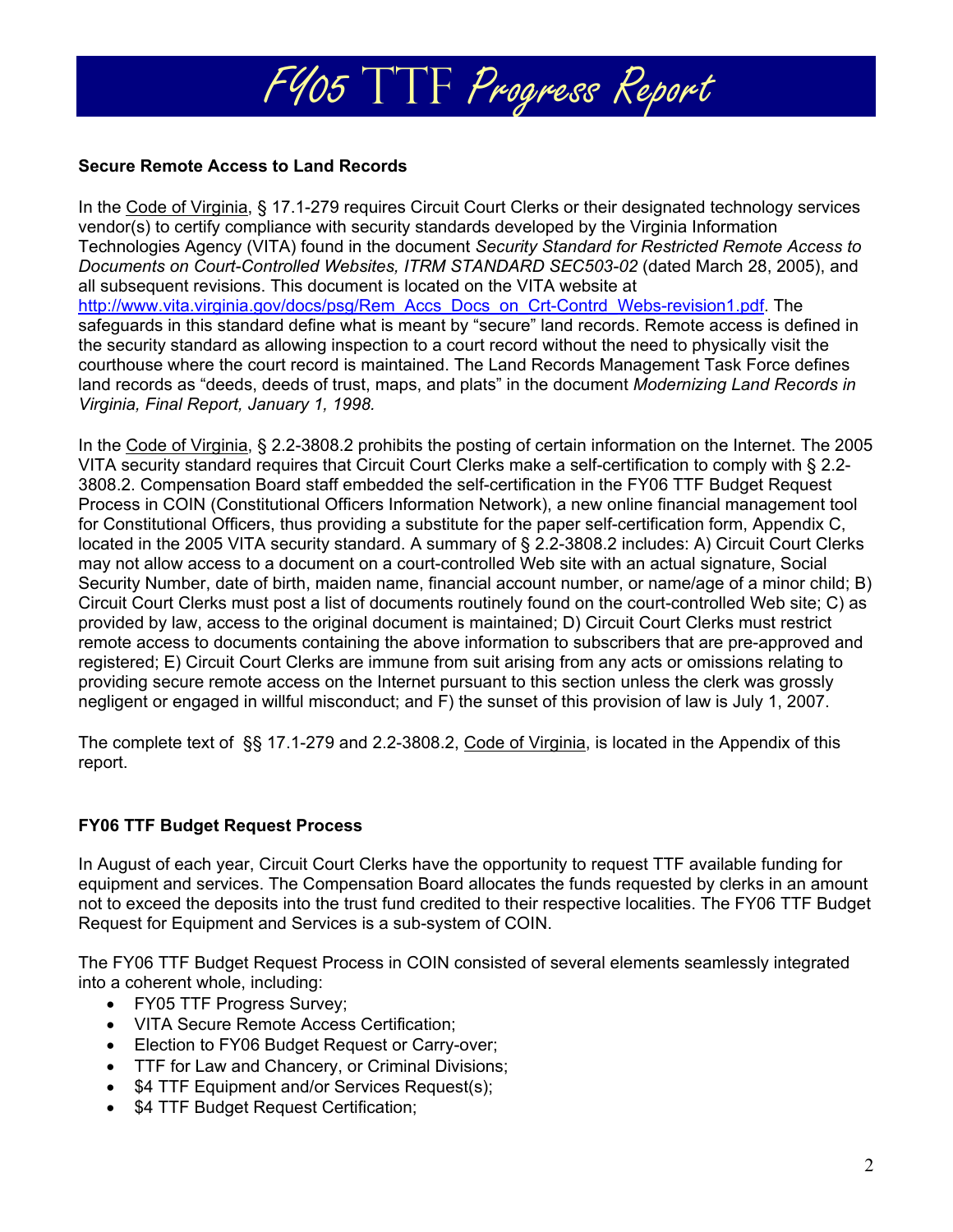

• \$1 Fund Request for Equipment and/or Services; and Certification.

Circuit Court Clerks had the month of August 2005 to complete the FY06 TTF Budget Request Process. If a Clerk does not complete the TTF Budget Request annual process in COIN, their TTF available balance automatically carries-over to a future fiscal year.

If a Circuit Court Clerk has put into action his/her automation plan to provide secure remote access to land records, then that Clerk may apply to the Compensation Board for an allocation from the Technology Trust Fund for automation and technology improvements in the Law and Chancery, or Criminal Divisions (LCC), of his office (after January 1, 2006, TTF may be used in the entire Civil Division of the Circuit Court). Such a request cannot exceed the deposits into the trust fund credited to that locality. As a condition of approval of a Law and Chancery, or Criminal Divisions request, the Compensation Board may consider what local funds have been spent to accelerate technology improvements.

## **FY06 TTF Available Balance**

The FY06 TTF Available Balance is computed using several factors. Any unused portion of TTF from the previous fiscal year is added to the TTF collections credited to that locality for that fiscal year. In FY06, as in FY05, a portion of TTF available funds was transferred to the Circuit Court Clerks' general operating funds to cover reimbursement of approved operating expenditures. The same amount was transferred in each fiscal year in each respective clerk's office. The formula for computing the TTF available balance for each clerk's office is:

| Unused FY05    | Y05         |   | Transfer of TTF to Clerks'<br>FY <sub>06</sub> | Available<br>106.<br>- |
|----------------|-------------|---|------------------------------------------------|------------------------|
| TF.<br>balance | Collections | - | l Operating Funds<br>seneral:                  | Balance                |

An election to budget the FY06 TTF Available Balance means that TTF monies may be applied to equipment and/or services requests to support land records technology and/or technology improvements in Law and Chancery Divisions, or Criminal Divisions of the Circuit Court (after January 1, 2006, TTF may be applied to the entire Civil Division). A carry-over election in the FY06 TTF Budget Request Process means that the FY06 TTF Available Balance is reserved until the following fiscal year (FY07). The Compensation Board considers mid-year access to TTF funds not previously budgeted in August on a case-by-case basis and the availability of unencumbered funds. Application to the Compensation Board for mid-year access to TTF money not previously requested in August is made through a mid-year docket request. Instructions for making a mid-year docket request can be found on the Compensation Board website at http://www.scb.state.va.us/docs/ttfmidyearrequest.pdf. Mid-year access to TTF monies is not guaranteed to clerks who do not submit a budget request in August.

A budget election and carry-over election are mutually exclusive. A Circuit Court Clerk must choose to either make a budget request for equipment and/or services or carry-over their TTF Available Balance.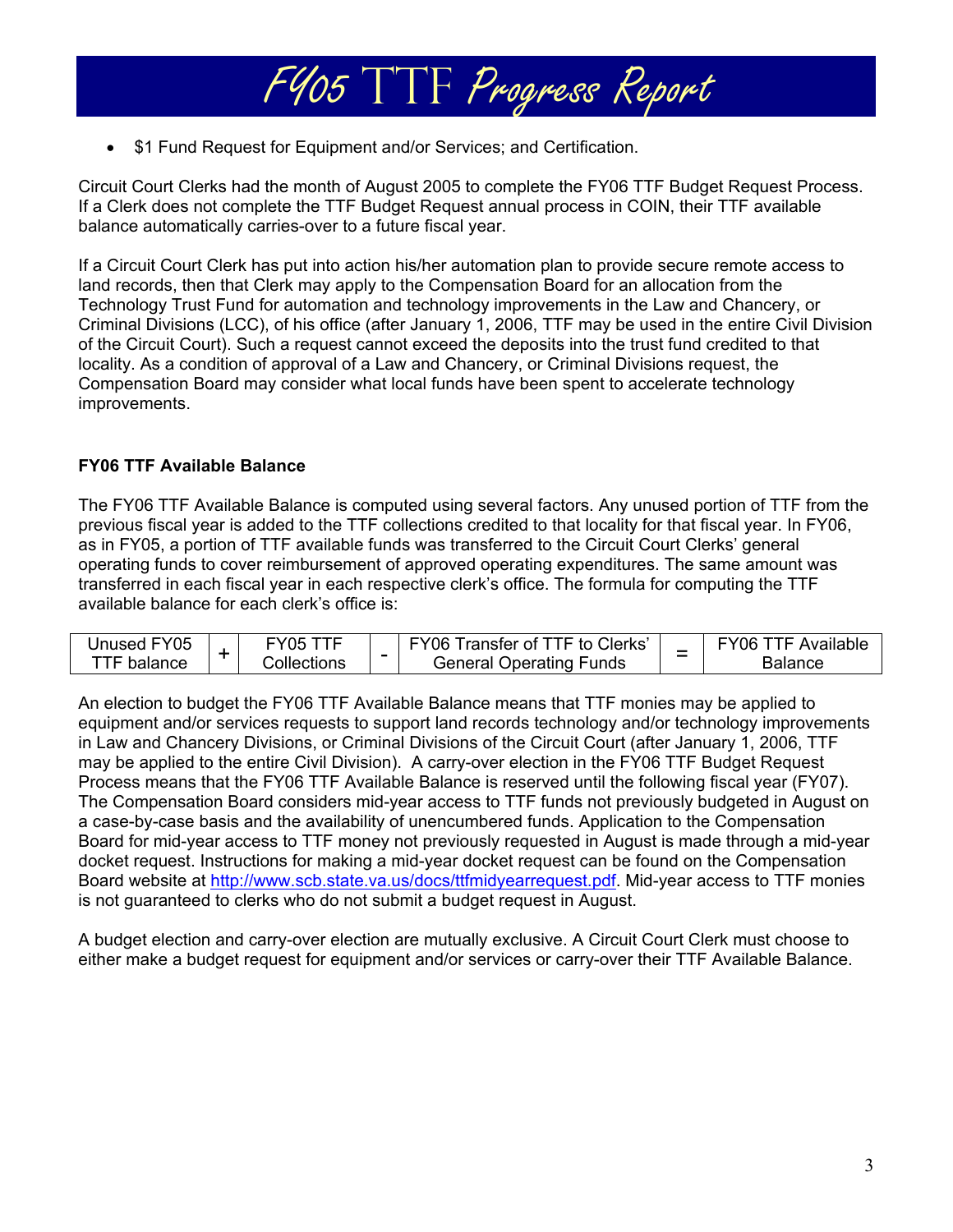

Executive Summary

## **FY05 TTF Financial Data**

- In FY05, **collections** by Circuit Court Clerks were \$12.4M and from FY97 to FY05, Circuit Court Clerks' collections were \$60.4M.
- In FY05, **Circuit Court Clerks' expenditures** were \$4.4M and from FY97 to FY05, Circuit Court Clerks' expenditures were \$28.9M and account for 62.5 percent of all TTF expenditures.
- In FY05, **total expenditures** were \$6.0M and from FY97 to FY05, total TTF expenditures were \$46.2M.
- Transfers of TTF funds to offset **general fund reductions** to the Circuit Court Clerks' general fund appropriation were \$6.9M from FY97 to FY05. This represents approximately 14.9 percent of total TTF expenditures.
- From FY97 to FY05, **budget reductions and transfers** of TTF funds to the Commonwealth's general fund were \$8.9M and account for 19.3 percent of TTF expenditures.
- **Administrative costs**, which have been split into three categories (consulting services, position costs, and COIN), were \$ 1.5M and account for approximately 3.3 percent of total expenditures.

## **FY05 TTF Progress Survey Data**

- 120 Circuit Court Clerks completed the FY06 TTF Progress Survey for a 100 percent **response rate**.
- 15 Circuit Court Clerks (13 percent) reported to provide a court-controlled **Web site** that provides up-to-date public notice of digital indices and images.
- 107 Circuit Court Clerks (89 percent) reported to provide **digital indices** of land records and 112 provide **digital images** (93 percent).
- 35 Circuit Court Clerks (29 percent) reported to provide **secure remote access** to digital indices and 22 Clerks (18 percent) provide secure remote access to digital images of land records.
- 111 Circuit Court Clerks reported to provide **continuous years** of digital land records indices and the same number of Clerks provides continuous years of digital land records' images.
- The **average age** of digital land records indices was 28 years old and the average age of digital land records' images was 27 years old.
- In FY05, 1653 is the **oldest reported digital land records** index and 1721 is the oldest reported digital land records image.
- 102 Circuit Court Clerks (85 percent) reported the **next step** for land records management is providing secure remote access to land records.
- 62 Circuit Court Clerks (52 percent) reported the **obstacle** in providing secure remote access was insufficient staff to carry the increased workload.

## **VITA Secure Remote Access Certification Data**

• Fifteen Circuit Court Clerks (12.5 percent) reported that their office currently provides **secure remote access** to land records on a court-controlled website. One hundred and five Circuit Court Clerks (87.5 percent) reported that they do not currently provide secure remote access land records.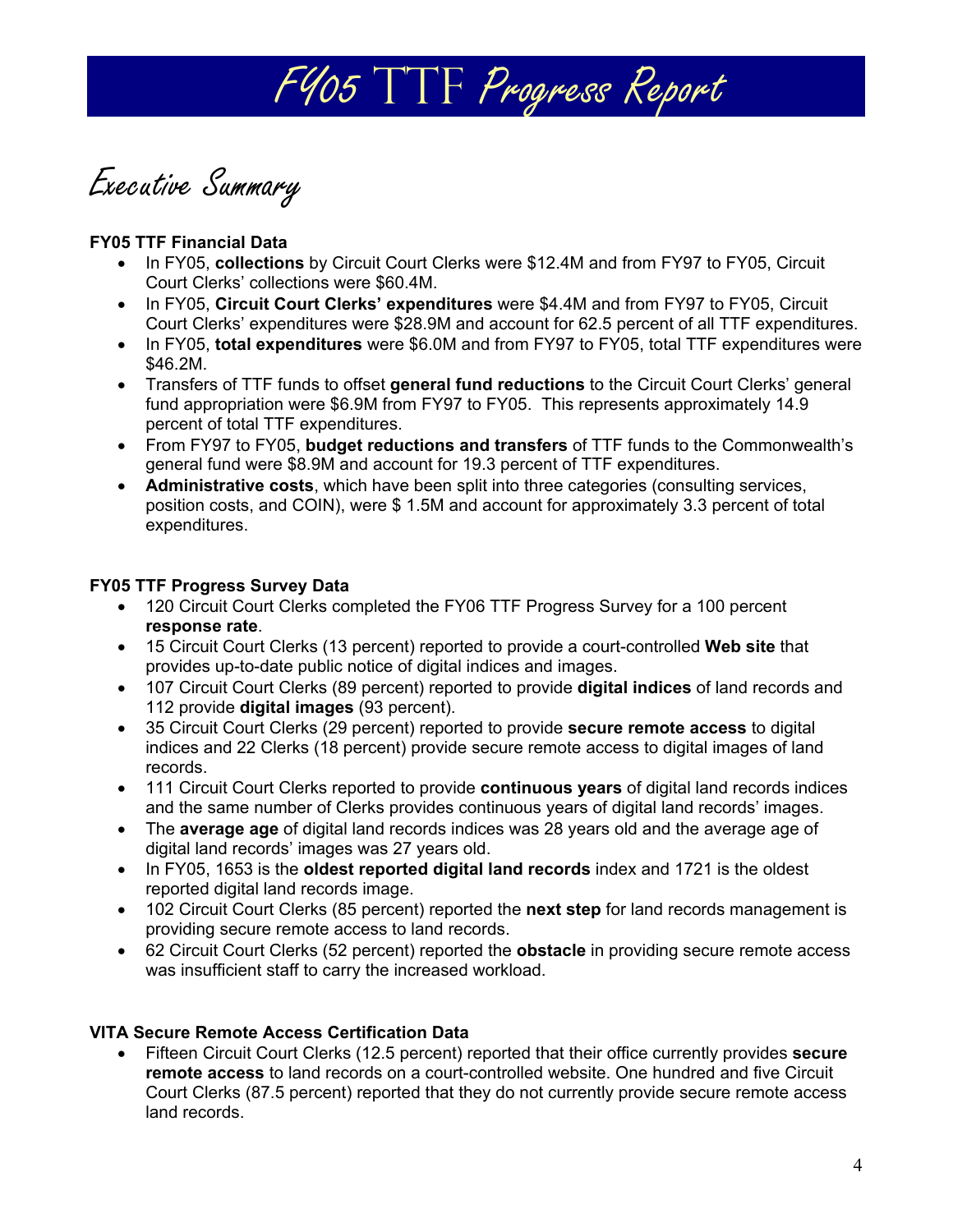- One hundred and twenty Circuit Court Clerks (100 percent) certified either current **compliance** or future compliance to VITA security standards.
- Twelve Circuit Court Clerks (10 percent) who currently provide secure remote access to land records elected to use TTF monies in FY06 for technology improvements in **Law and Chancery, or Criminal Divisions**. Forty-eight Circuit Court Clerks (40 percent) that are not currently providing secure remote access to land records did elect to use TTF monies for Law and Chancery, or Criminal Divisions, although only one Clerk (of the 48) actually requested TTF for Law and Chancery, or Criminal Divisions.

## **FY06 \$4 TTF Equipment and Services Request Data**

- 116 Circuit Court Clerks (97 percent) requested to budget a **total** of \$10M for technology equipment and/or services.
- 20 Circuit Court Clerks (17 percent) requested \$893,571 TTF for technology **equipment**.
- 114Circuit Court Clerks (95 percent) requested \$9.10M TTF for technology **services**.

## **FY06 \$1 TTF Fund Request Data**

- 66 Circuit Court Clerks (55 percent) made a request from the \$1 TTF Fund for a **total** of \$1.48M for additional technology equipment and/or services.
- 12 Circuit Court Clerks (10 percent) requested \$95,058 from the \$1 TTF Fund for technology **equipment**.
- 64 Circuit Court Clerks (53 percent) requested \$1.38M from the \$1 TTF Fund for technology **services**.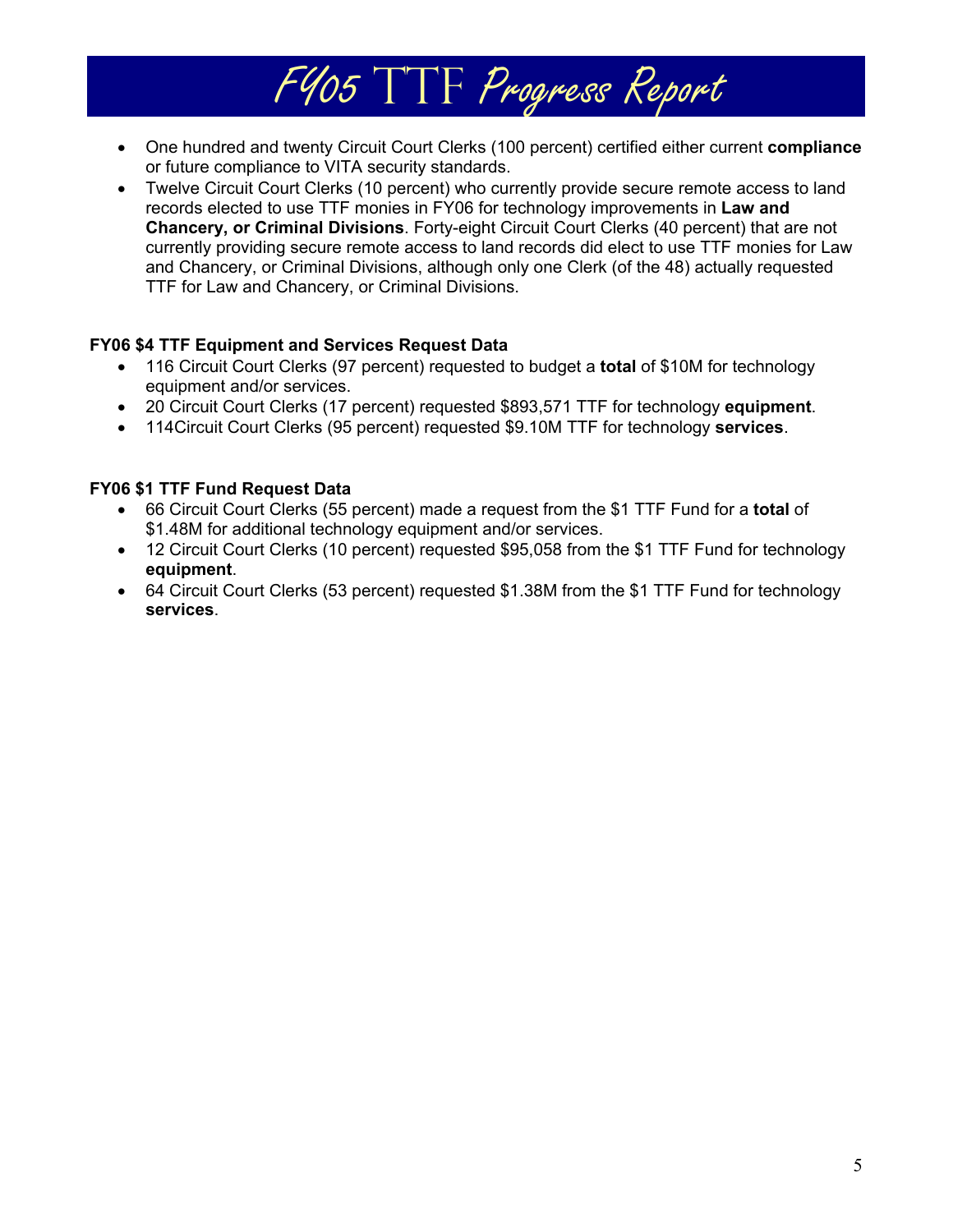

FY05 TTF Financial Data

**Circuit Court Clerks' TTF Collections and Expenditures from FY97 to FY05** 

|                  | <b>Cash Collections</b> | <b>Expenditures</b> |
|------------------|-------------------------|---------------------|
| FY97             | \$4,243,367.42          | \$0                 |
| <b>FY98</b>      | \$4,822,885.65          | \$886,404.38        |
| <b>FY99</b>      | \$5,768,994.81          | \$2,214,766.33      |
| FY <sub>00</sub> | \$5,051,605.90          | \$2,526,303.63      |
| <b>FY01</b>      | \$5,122,196.96          | \$4,757,461.75      |
| <b>FY02</b>      | \$6,586,856.51          | \$6,800,199.60      |
| FY03             | \$7,921,175.89          | \$3,661,213.59      |
| <b>FY04</b>      | \$8,512,088.24          | \$3,674,036.99      |
| <b>FY05</b>      | \$12,404,426.50         | \$4,367,868.63      |
| <b>Total</b>     | \$60,433,597.88         | \$28,888,254.90     |

In the nine-year period between FY97 and FY05, collections increased from \$4,243,367 to \$12,404,427, a 192 percent increase. Expenditures of Circuit Court Clerks increased from \$886,404 in FY98 to \$4,367,869 in FY05, a 393 percent increase. A matrix for Circuit Court Clerks' expenditures by locality for FY98 through FY05 is found in Appendix 2 of this report.

**Circuit Court Clerks' TTF Collections from FY97 to FY05** (\$3 from FY97 to FY04 and \$5 in FY05)

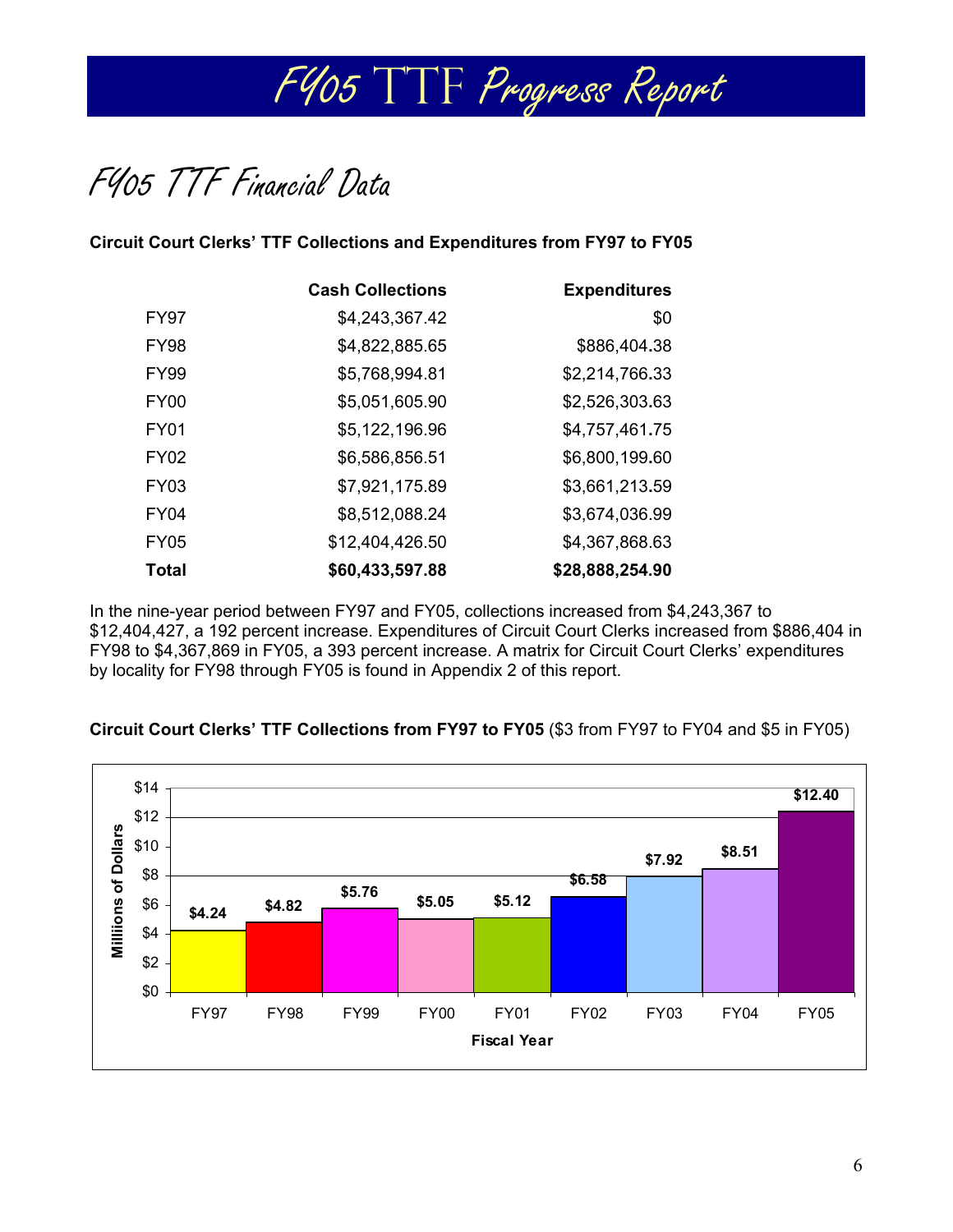

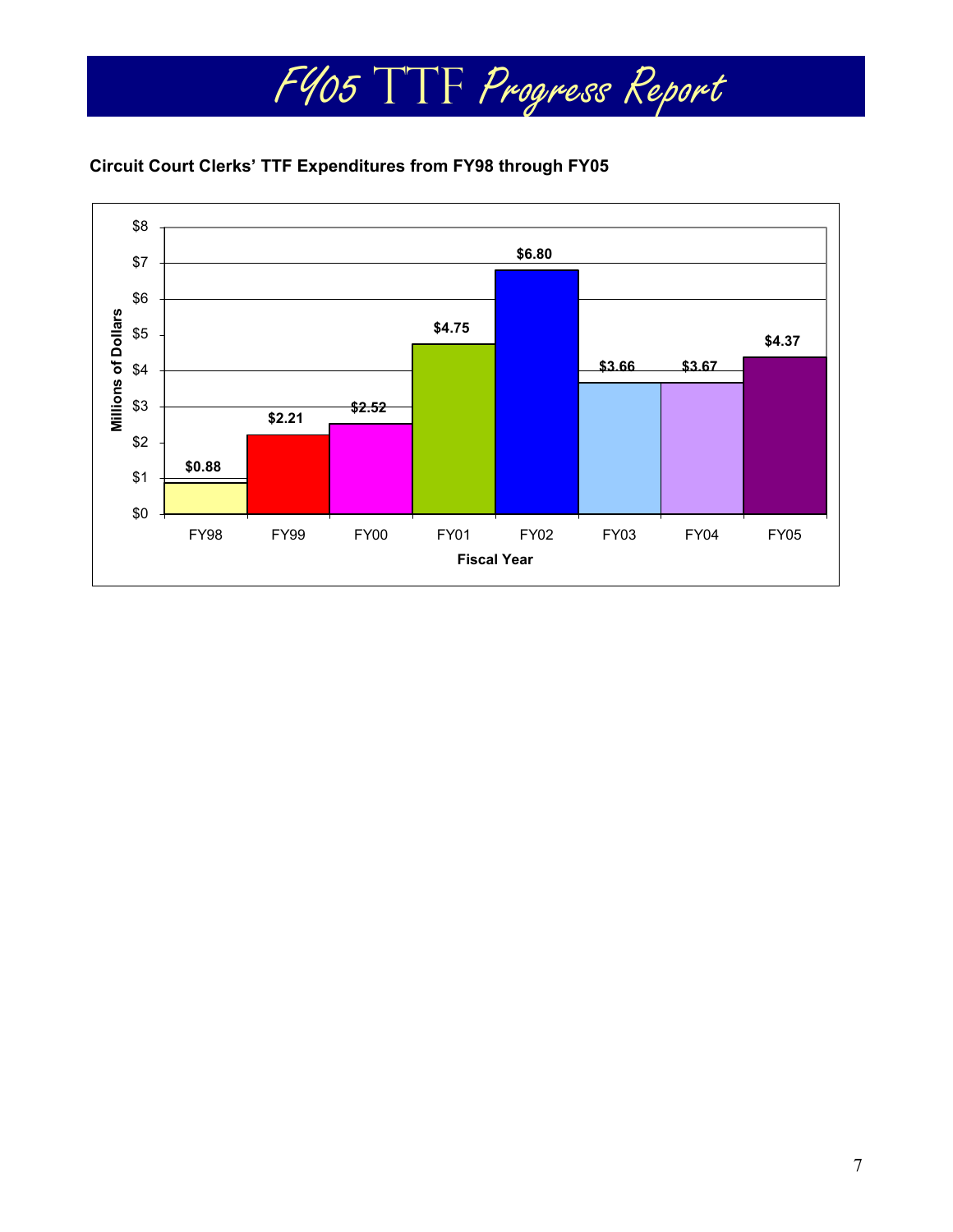## **FY05 Total TTF Expenditures**

| Total                                                                 | \$6,004,190.19 | 100%   |
|-----------------------------------------------------------------------|----------------|--------|
| Administration: COIN system                                           | \$427,254.47   | 7.12%  |
| Administration: Position Costs (includes DPB appropriation transfers) | \$31,846.09    | 0.53%  |
| Transfers to Clerks' General Fund for operating expenses              | \$945,828.00   | 15.75% |
| <b>Budget Reductions and Transfers</b>                                | \$231,393.00   | 3.85%  |
| <b>Circuit Court Clerks' Expenditures</b>                             | \$4,367,868.63 | 72.75% |

## **FY05 Total TTF Expenditures**

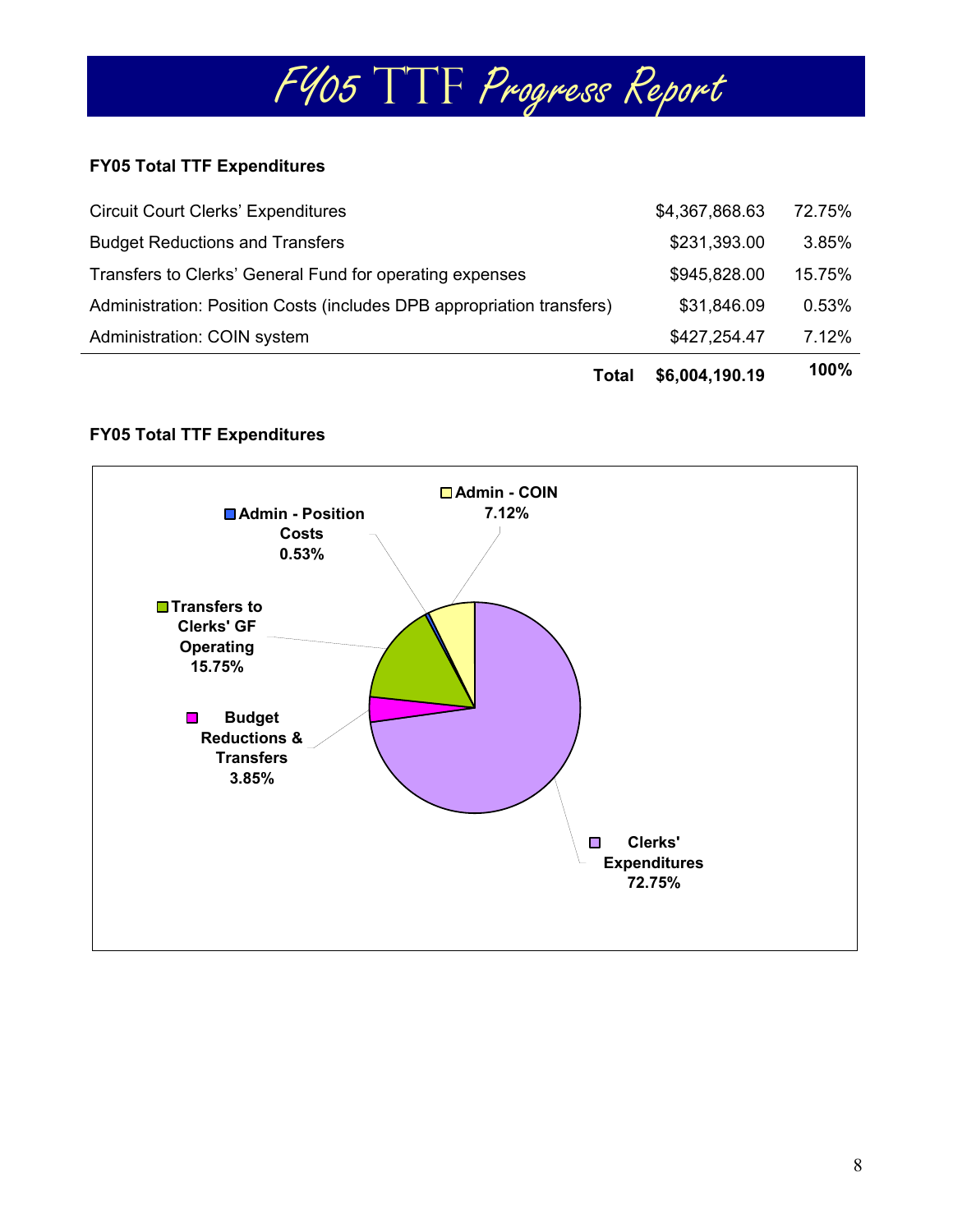

## **Total TTF Expenditures from FY97 to FY05**

| Total                                                                 | \$46,243,094.93 | 100%   |
|-----------------------------------------------------------------------|-----------------|--------|
| Administration: COIN system                                           | \$583,330.53    | 1.26%  |
| Administration: Position Costs (includes DPB appropriation transfers) | \$282,257.41    | 0.61%  |
| <b>Administration: Consulting services</b>                            | \$665,342.52    | 1.44%  |
| Transfers to Clerks' General Fund for operating expenses              | \$6,885,039.57  | 14.89% |
| <b>Budget Reductions and Transfers</b>                                | \$8,938,870.00  | 19.33% |
| <b>Circuit Court Clerks' Expenditures</b>                             | \$28,888,254.90 | 62.47% |

## **Total TTF Expenditures from FY97 to FY05**



A matrix for Non-General Fund Cash Transactions for TTF from fiscal years 1997 through 2005 is found in Appendix 1 of this report.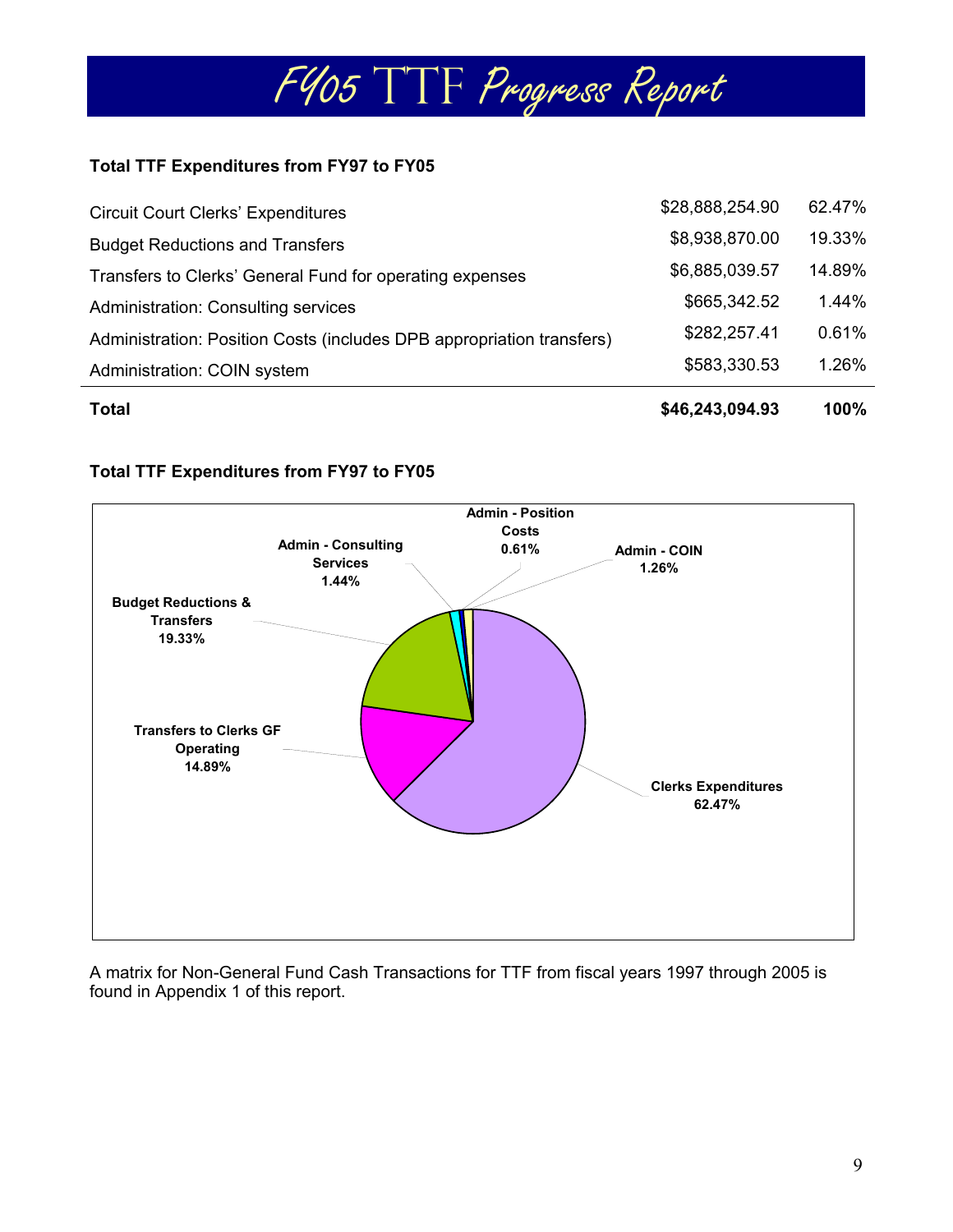FY05 TTF Progress Survey Data

## **Response Rate, Web site, and Digital Records**

|                                 |                |                                                                                                                                           |                           | <b>FY01</b>               |     | <b>FY02</b> |     | <b>FY03</b> |                | <b>FY04</b> |                | <b>FY05</b> |  |
|---------------------------------|----------------|-------------------------------------------------------------------------------------------------------------------------------------------|---------------------------|---------------------------|-----|-------------|-----|-------------|----------------|-------------|----------------|-------------|--|
|                                 |                | <b>Survey Questions</b>                                                                                                                   | n                         | $\%$                      | n   | %           | n   | %           | n              | $\%$        | n              | %           |  |
| <b>Response</b><br><b>Rate</b>  |                | 120 Circuit Court Clerks                                                                                                                  | 96                        | 79%                       | 107 | 89%         | 119 | 99%         | 107            | 89%         | 120            | 100%        |  |
| <b>Web site</b>                 | 1              | Court-controlled Web<br>site that provides up-to-<br>date public notice of<br>accessible digital indices<br>and images of land<br>records | X                         | $\times$                  | 25  | 21%         | 26  | 22%         | 30             | 25%         | 15             | 13%         |  |
|                                 | $\overline{2}$ | <b>Land Records</b>                                                                                                                       | X                         | $\boldsymbol{\mathsf{X}}$ | 83  | 78%         | 101 | 84%         | 92             | 77%         | 107            | 89%         |  |
| <b>Digital</b>                  | 3              | <b>Onsite Access</b>                                                                                                                      | 36                        | 38%                       | 81  | 76%         | 104 | 87%         | 93             | 78%         | 112            | 93%         |  |
| <b>Indices</b>                  | 4              | <b>Secure Remote Access</b>                                                                                                               | 24                        | 20%                       | 24  | 20%         | 32  | 27%         | 30             | 25%         | 35             | 29%         |  |
|                                 | 5              | <b>Land Records</b>                                                                                                                       | 40                        | 42%                       | 84  | 79%         | 103 | 86%         | 94             | 78%         | 112            | 93%         |  |
|                                 | 6              | Marriage Licenses                                                                                                                         | $\pmb{\times}$            | $\sf X$                   | 61  | 57%         | 76  | 63%         | 75             | 63%         | 92             | 77%         |  |
|                                 | $\overline{7}$ | Judgments                                                                                                                                 | $\boldsymbol{\mathsf{X}}$ | $\mathsf{x}$              | 71  | 66%         | 87  | 73%         | 83             | 69%         | 104            | 87%         |  |
| <b>Digital</b><br><b>Images</b> | 8              | <b>Financing Statements</b>                                                                                                               | $\pmb{\times}$            | $\times$                  | 57  | 53%         | 73  | 61%         | 67             | 56%         | 84             | 70%         |  |
|                                 | 9              | Wills / Fiduciary                                                                                                                         | X                         | $\sf X$                   | 68  | 64%         | 88  | 73%         | 86             | 72%         | 104            | 87%         |  |
|                                 | 10             | Plats / Maps                                                                                                                              | X                         | $\times$                  | 42  | 39%         | 59  | 49%         | 65             | 54%         | 73             | 61%         |  |
|                                 | 11             | Onsite access                                                                                                                             | 40                        | 42%                       | 80  | 75%         | 102 | 85%         | 93             | 78%         | 114            | 95%         |  |
|                                 | 12             | <b>Secure Remote Access</b>                                                                                                               | $\overline{4}$            | 4%                        | 12  | 11%         | 18  | 15%         | 14             | 12%         | 22             | 18%         |  |
| <b>Digital</b><br><b>Images</b> | 13             | Cover sheet                                                                                                                               | 5                         | 5%                        | 9   | 8%          | 12  | 10%         | 13             | 11%         | 14             | 12%         |  |
|                                 | 14             | Unique PIN number                                                                                                                         | 56                        | 59%                       | 71  | 66%         | 77  | 64%         | 75             | 63%         | 74             | 62%         |  |
|                                 | 15             | Electronic filing                                                                                                                         | 1                         | 1%                        | 9   | 8%          | 4   | 3%          | $\overline{7}$ | 6%          | $\overline{2}$ | 2%          |  |

The table above shows FY01 through FY05 data, including the response rate, court-controlled website, land records indexing, digital images of all types of records, and digital images of land records.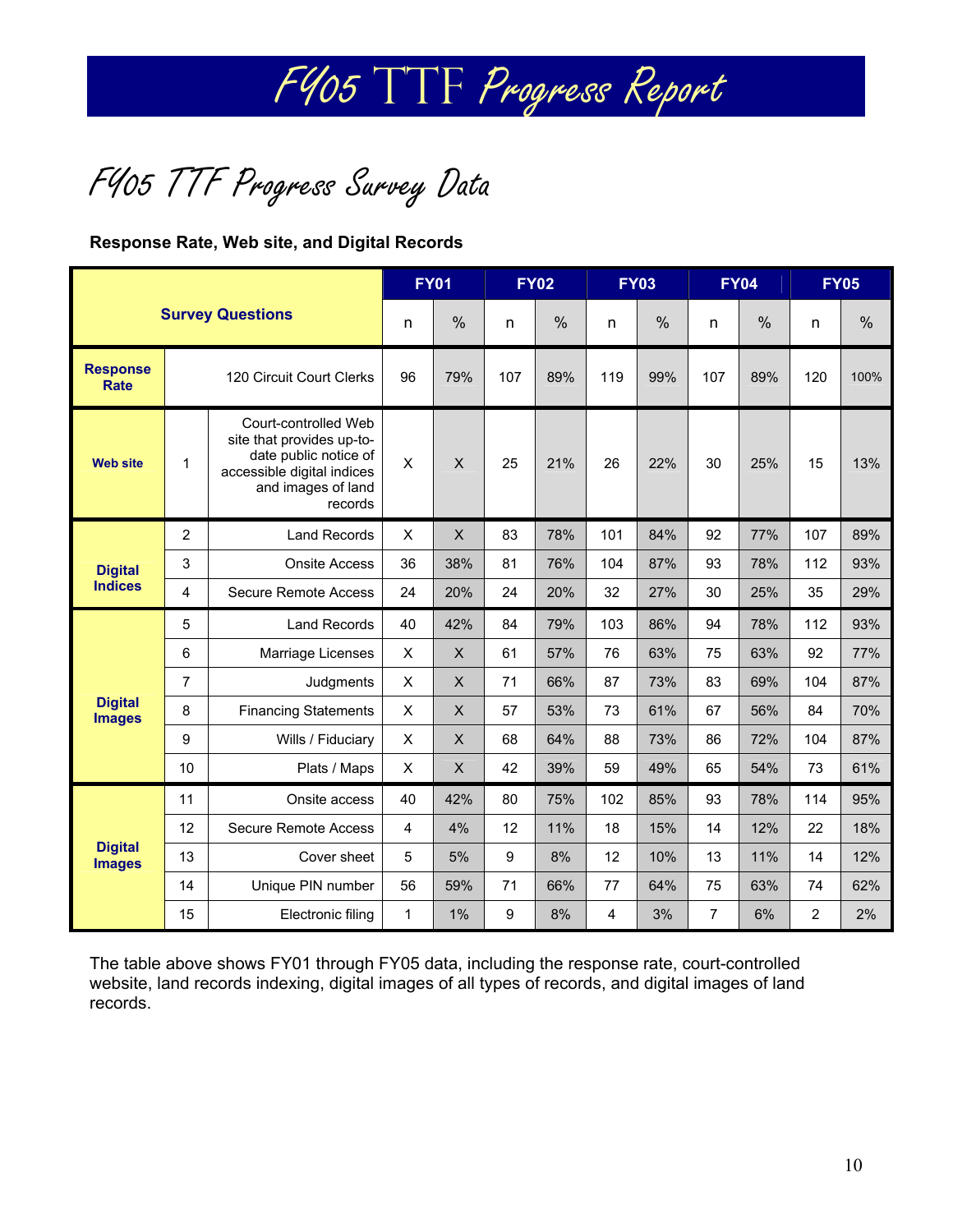



In FY01, 96 Circuit Court Clerks (79 percent) responded to the TTF Progress Survey; 107 Circuit Court Clerks (89 percent) in FY02; 119 Circuit Court Clerks (99 percent) in FY03; 107 Circuit Court Clerks (89 percent) in FY04; and 120 Circuit Court Clerks (100 percent) in FY05. The average response over the five-year period is 110 Clerks (92 percent).



## **Circuit Court Clerks Who Provide Public Notice on a Court-Controlled Website**

In FY02, 25 Circuit Court Clerks (21 percent) reported that a locality or court-controlled **Web site** offered up-to-date public notice of digital land records available online; 26 Circuit Court Clerks (23 percent) in FY03; 30 Circuit Court Clerks (25 percent) in FY04; and 15 Circuit Court Clerks (13 percent) in FY05. Twelve Circuit Court Clerks provided a Web site address in the FY05 TTF Progress Survey. The listing is located in Appendix 4.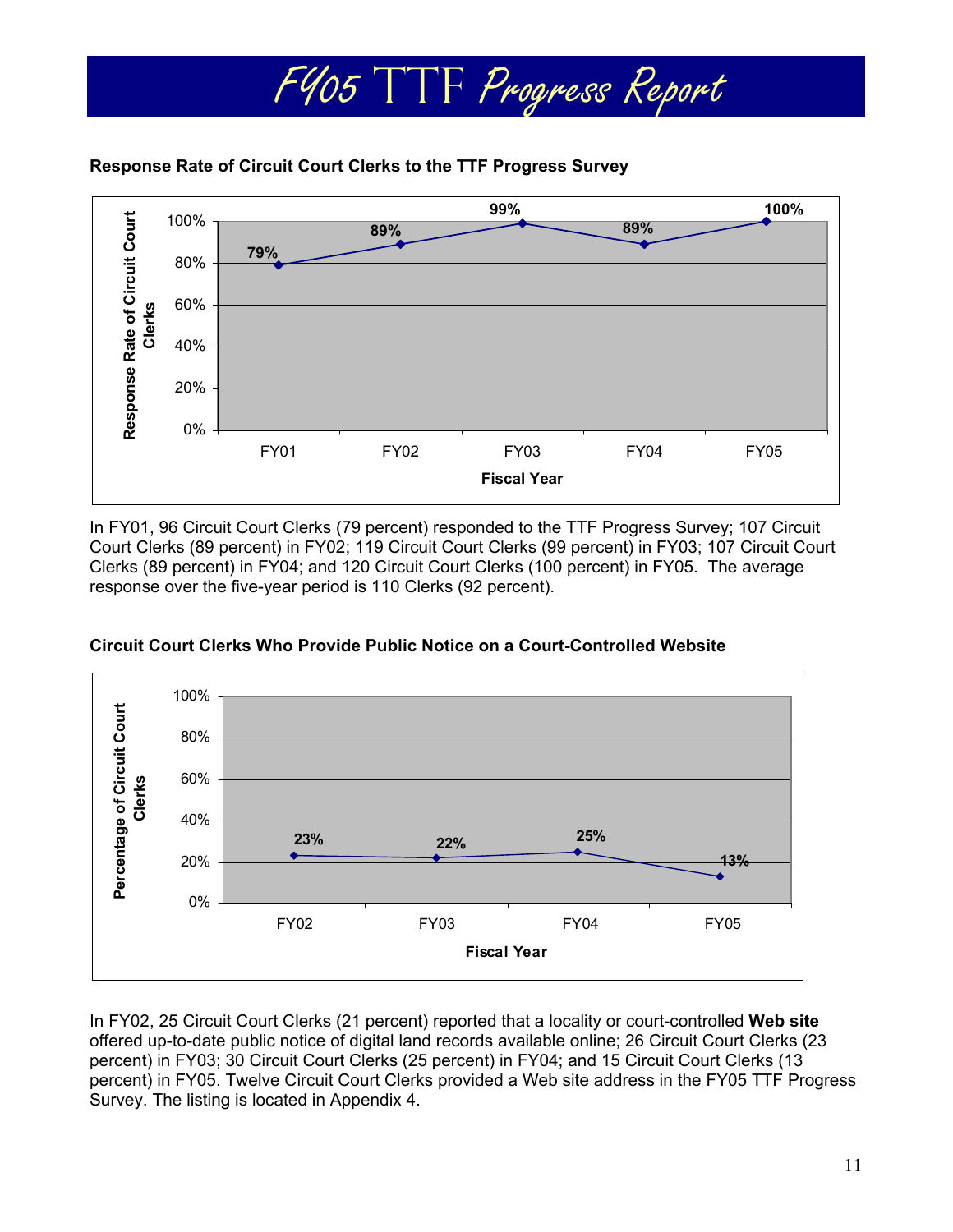

## **Percentage of Circuit Court Clerks Who Provide Digital Land Records**

In FY02, 83 Circuit Court Clerks (78 percent) reported providing **land records indices**; 101 Circuit Court Clerks (84 percent) in FY03; 92 Circuit Court Clerks (77 percent) in FY04; and 107 Circuit Court Clerks (89 percent) in FY05.

In FY02, 84 Circuit Court Clerks (79 percent) reported providing **land records images**; 103 Circuit Court Clerks (86 percent) in FY03; 94 Circuit Court Clerks (78 percent) in FY04; and 112 Circuit Court Clerks (93 percent) in FY05.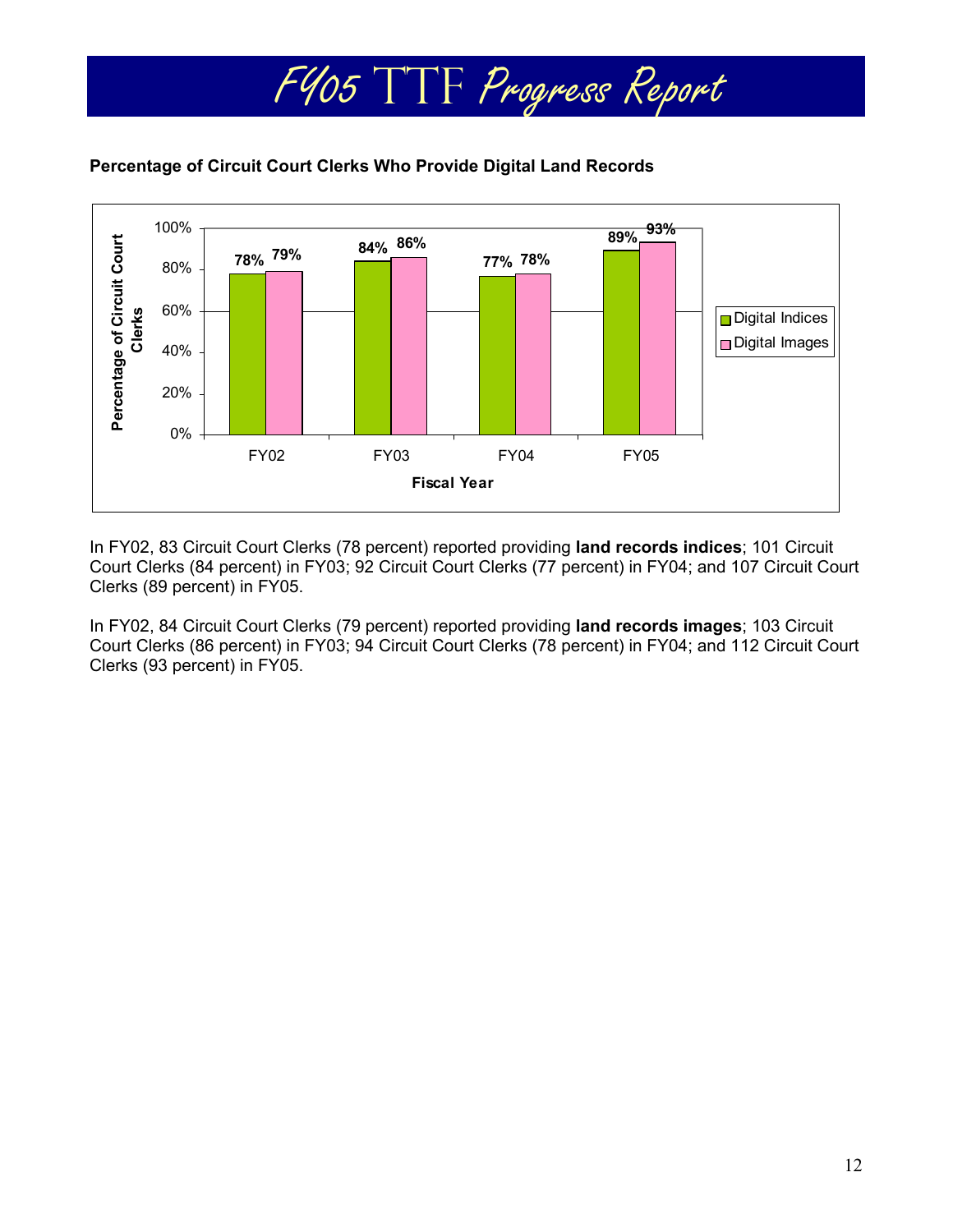

**Percentage of Circuit Court Clerks Who Provide Onsite Access to Land Records** 

In FY01, 36 Circuit Court Clerks (38 percent) reported providing **onsite access to land records indices**; 81 Circuit Court Clerks (76 percent) in FY02; 104 Circuit Court Clerks (87 percent) in FY03; 93 Circuit Court Clerks (78 percent) in FY04; and 112 Circuit Court Clerks (93 percent) in FY05.

In FY01, 40 Circuit Court Clerks (42 percent) reported providing **onsite access to land records images**; 80 Circuit Court Clerks (75 percent) in FY02; 102 Circuit Court Clerks (85 percent) in FY03; 93 Circuit Court Clerks (78 percent) in FY04; and 114 Circuit Court Clerks (95 percent) in FY05.

## **Percentage of Circuit Court Clerks Who Provide Secure Remote Access to Land Records**

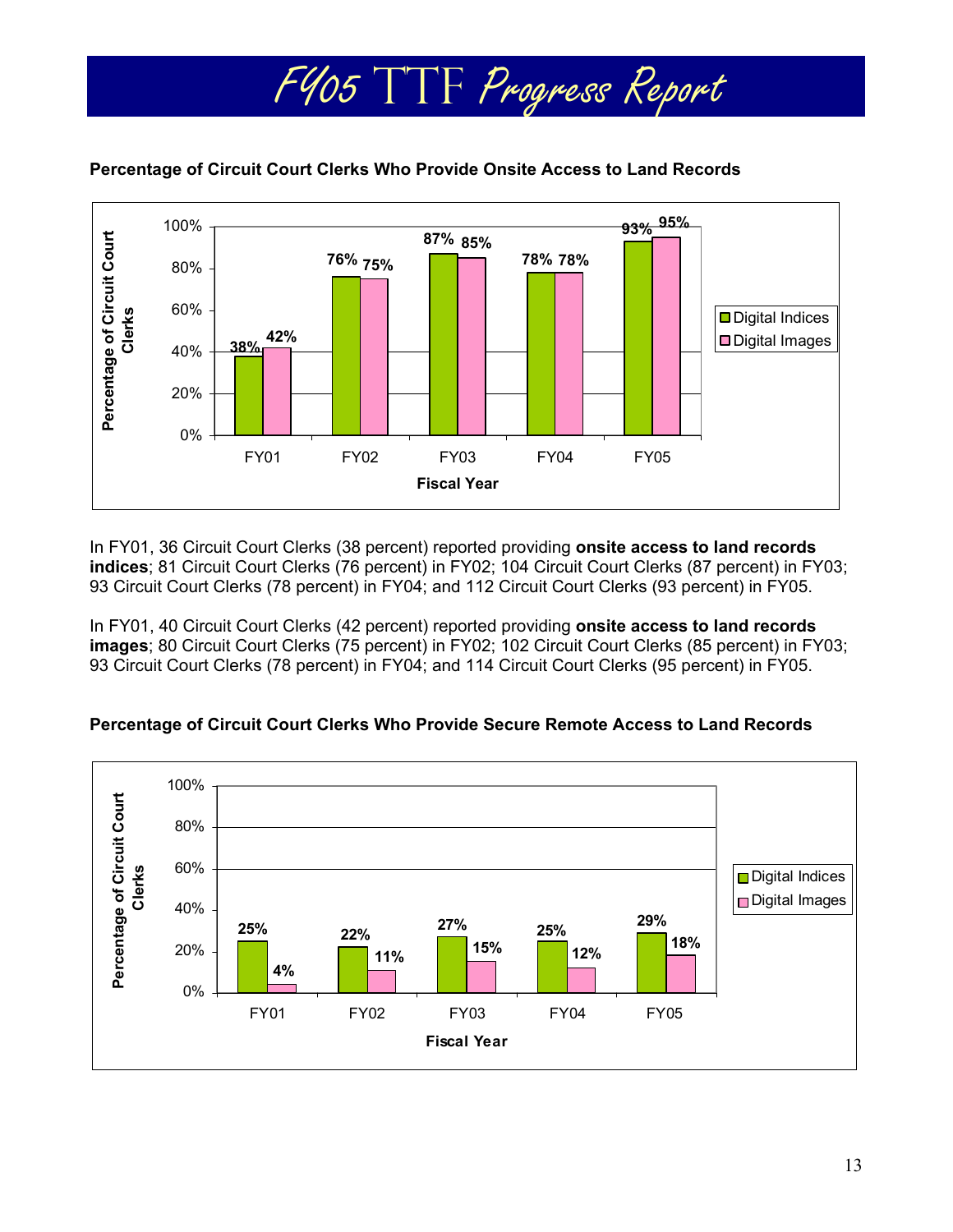In FY01, 24 Circuit Court Clerks (20 percent) reported providing **secure remote access to land records indices**; 24 Circuit Court Clerks (20 percent) in FY02; 32 Circuit Court Clerks (27 percent) in FY03; and 30 Circuit Court Clerks (25 percent) in FY04. In the FY05 TTF Progress Survey data, Clerks from 35 localities (29 percent) reported to currently providing secure remote access to land records indices on a court-controlled website.

FY05 TTF Progress Report

In FY01, four Circuit Court Clerks (4 percent) reported providing **secure remote access to land records images**; 12 Circuit Court Clerks (11 percent) in FY02; 18 Circuit Court Clerks (15 percent) in FY03; 14 Circuit Court Clerks (12 percent) in FY04; and in FY05, 22 Circuit Court Clerks (18 percent) reported to currently providing secure remote access to land records images on a court-controlled website.

## **Circuit Court Clerks who Provide Secure Remote Access to Land Records**

### *Indices Images*

| Arlington              | King George           | Warren               | Albemarle*             | Loudoun              |
|------------------------|-----------------------|----------------------|------------------------|----------------------|
| Augusta                | King William          | Danville             | Arlington              | Northumber           |
| Bedford                | Loudoun               | Lynchburg            | <b>Brunswick</b>       | <b>Prince Geor</b>   |
| <b>Brunswick</b>       | Northampton           | Martinsville         | Carroll                | <b>Prince Willia</b> |
| Carroll                | Northumberland        | <b>Newport News</b>  | Clarke                 | Pulaski              |
| Clarke                 | <b>Patrick</b>        | <b>Norfolk</b>       | <b>Fairfax County</b>  | Warren               |
| Fairfax County         | Pittsylvania          | <b>Richmond City</b> | <b>Franklin County</b> | Danville             |
| Floyd                  | <b>Prince George</b>  | <b>Richmond City</b> | Gloucester             | <b>Martinsville</b>  |
| <b>Franklin County</b> | <b>Prince William</b> | (Manchester)         | James City County      | Newport Ne           |
| Gloucester             | Pulaski               | Salem                | King George            | <b>Norfolk</b>       |
| Henry                  | Rockbridge            | Staunton             | King William           | Virginia Bea         |
| James City County      | Tazewell              | Virginia Beach       |                        |                      |

Danville **Arlington** Northumberland Lynchburg Brunswick Prince George Martinsville Carroll **Carroll** Prince William Newport News Clarke **Pulaski** Norfolk **Fairfax County** Warren Richmond City Franklin County Danville (Manchester) James City County Newport News Salem King George Norfolk Staunton King William Virginia Beach

\*All Circuit Court Clerks who reported in the FY05 TTF Progress Survey to currently providing secure remote access to land records images, except for Albemarle, also reported to providing digital indices.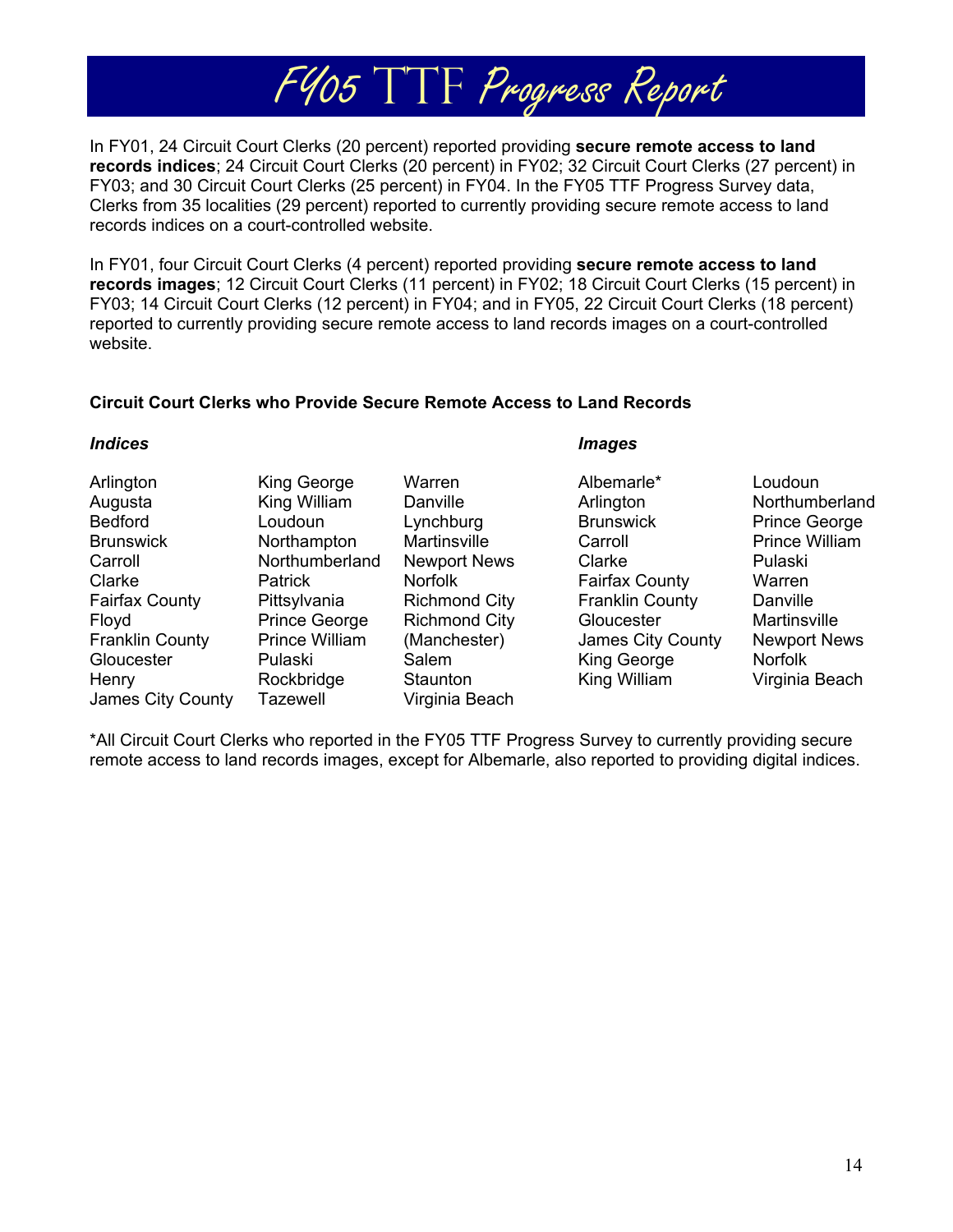## **Circuit Court Clerks and Continuous Years of Digital Indices and Images**

|                                 |    |                             |    | <b>FY02</b> | <b>FY03</b> |      |    | <b>FY04</b> |     | <b>FY05</b> |
|---------------------------------|----|-----------------------------|----|-------------|-------------|------|----|-------------|-----|-------------|
| <b>Survey Questions</b>         |    |                             | n  | $\%$        | n           | $\%$ | n  | $\%$        | n   | %           |
|                                 | 16 | <b>Land Records</b>         | 98 | 82%         | 109         | 91%  | 99 | 83%         | 111 | 93%         |
|                                 | 17 | Marriage Licenses           | 80 | 67%         | 97          | 81%  | 90 | 75%         | 94  | 78%         |
| <b>Digital</b>                  | 18 | Judgments                   | 90 | 75%         | 105         | 88%  | 97 | 81%         | 105 | 88%         |
| <b>Indices</b>                  | 19 | <b>Financing Statements</b> | 85 | 71%         | 102         | 85%  | 96 | 80%         | 100 | 83%         |
|                                 | 20 | Wills / Fiduciary           | 82 | 68%         | 97          | 81%  | 91 | 76%         | 102 | 85%         |
|                                 | 21 | Plats / Maps                | 63 | 53%         | 77          | 64%  | 72 | 60%         | 78  | 65%         |
|                                 | 22 | <b>Land Records</b>         | 82 | 68%         | 100         | 83%  | 58 | 48%         | 111 | 93%         |
|                                 | 23 | Marriage Licenses           | 56 | 47%         | 72          | 60%  | 93 | 78%         | 88  | 73%         |
|                                 | 24 | Judgments                   | 68 | 57%         | 87          | 73%  | 75 | 63%         | 100 | 83%         |
| <b>Digital</b><br><b>Images</b> | 25 | <b>Financing Statements</b> | 53 | 44%         | 69          | 58%  | 82 | 68%         | 80  | 67%         |
|                                 | 26 | Wills / Fiduciary           | 65 | 54%         | 85          | 71%  | 65 | 54%         | 100 | 83%         |
|                                 | 27 | Plats / Maps                | 36 | 30%         | 55          | 46%  | 86 | 72%         | 69  | 58%         |

FY05 TTF Progress Report

Circuit Court Clerks reported the oldest continuous year of scanned digital indices and images made available in their offices. In FY02, 98 Circuit Court Clerks reported to having back scanned continuous years of **land records indices**. In FY05, the number of Circuit Court Clerks having done this rose to 111, a 13 percent increase. In FY02, 82 Circuit Court Clerks reported to having back scanned continuous years of **land records images**. In FY05, the number of Circuit Court Clerks having done this rose to 111, a 35 percent increase.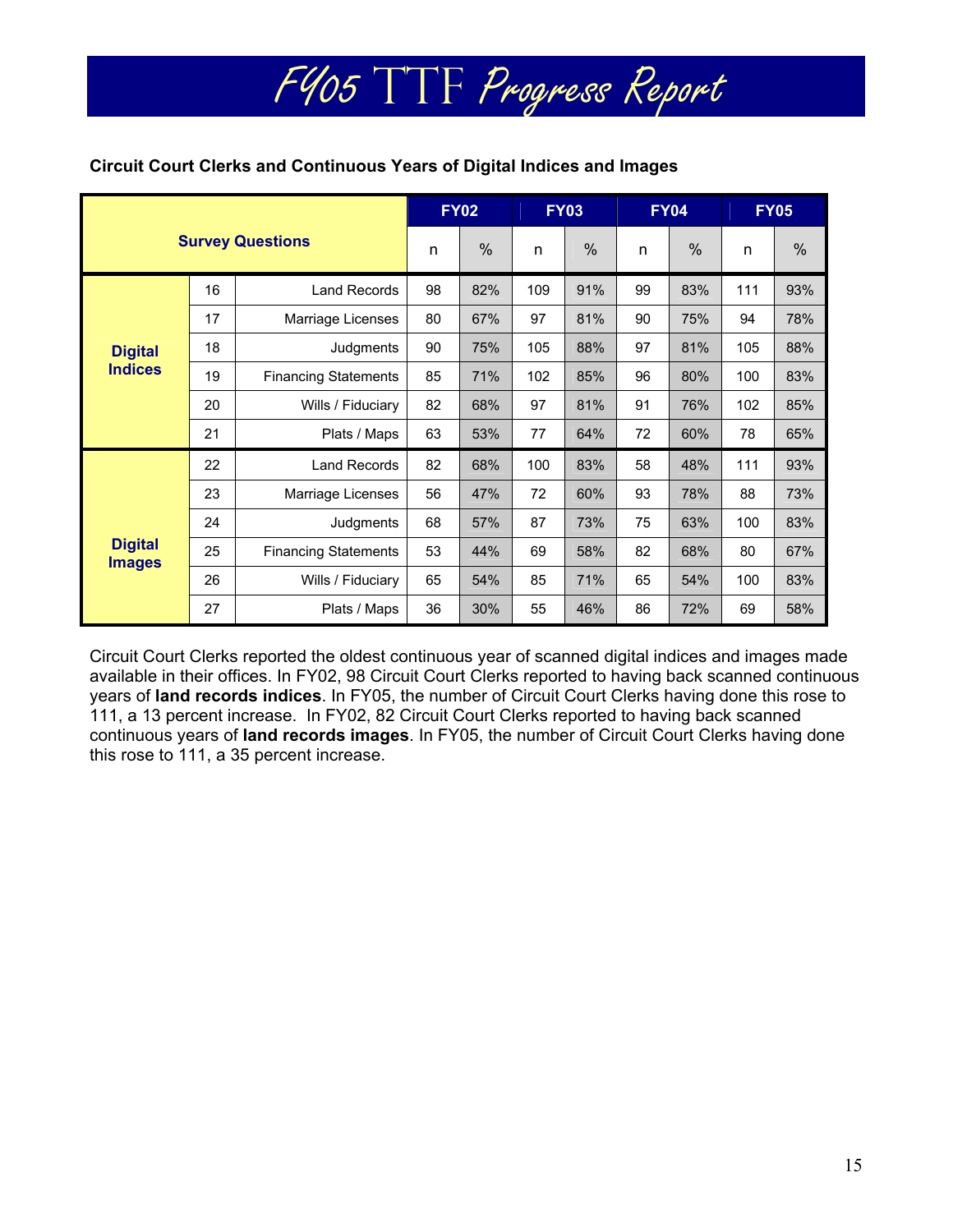## **Average Year of Scanned Digital Indices and Images**

|                         |    |                             | <b>Average Age</b> |             |             |             |  |  |  |  |
|-------------------------|----|-----------------------------|--------------------|-------------|-------------|-------------|--|--|--|--|
| <b>Survey Questions</b> |    |                             | <b>FY02</b>        | <b>FY03</b> | <b>FY04</b> | <b>FY05</b> |  |  |  |  |
|                         | 16 | Land Records                | 1986               | 1982        | 1976        | 1977        |  |  |  |  |
|                         | 17 | Marriage Licenses           | 1986               | 1983        | 1987        | 1986        |  |  |  |  |
| <b>Digital</b>          | 18 | Judgments                   | 1991               | 1989        | 1991        | 1994        |  |  |  |  |
| <b>Indices</b>          | 19 | <b>Financing Statements</b> | 1994               | 1994        | 1993        | 1996        |  |  |  |  |
|                         | 20 | Wills / Fiduciary           | 1991               | 1986        | 1988        | 1990        |  |  |  |  |
|                         | 21 | Plats / Maps                | 1979               | 1983        | 1977        | 1978        |  |  |  |  |
|                         | 22 | Land Records                | 1991               | 1990        | 1978        | 1978        |  |  |  |  |
|                         | 23 | Marriage Licenses           | 1992               | 1992        | 1990        | 1991        |  |  |  |  |
|                         | 24 | Judgments                   | 1997               | 1997        | 1998        | 1998        |  |  |  |  |
| <b>Digital</b>          | 25 | <b>Financing Statements</b> | 1998               | 1999        | 1999        | 1999        |  |  |  |  |
| <b>Images</b>           | 26 | Wills / Fiduciary           | 1997               | 1997        | 1991        | 1995        |  |  |  |  |
|                         | 27 | Plats / Maps                | 1982               | 1987        | 1971        | 1963        |  |  |  |  |

From FY02 to FY05, Circuit Court Clerks reported the average age of **land records indices**  increased from 16 years old to 28 years old and the average age of **land records images** increased from 11 years old to 27 years old.

From FY02 to FY05, Circuit Court Clerks reported the average age of **marriage license indices**  increased from 16 years old to 19 years old and the average age of **marriage license images** increased from ten years old to 14 years old.

From FY02 to FY05, Circuit Court Clerks reported the average age of **judgment indices** remained the same (11 years old) and the average age of **judgment images** increased from five years old to seven years old.

From FY02 to FY05, Circuit Court Clerks reported the average age of **financing statement indices**  increased from eight years old to nine years old and the average age of **financing statement images** increased from four years old to six years old.

From FY02 to FY05, Circuit Court Clerks reported the average age of **wills / fiduciary indices**  increased from 11 years old to 15 years old and the average age of **wills / fiduciary images** from five years old to ten years old.

From FY02 to FY05, Circuit Court Clerks reported the average age of **plats / maps indices** increased from 23 years old to 27 years old and the average age of **plats / maps images** from 20 years old to 42 years old.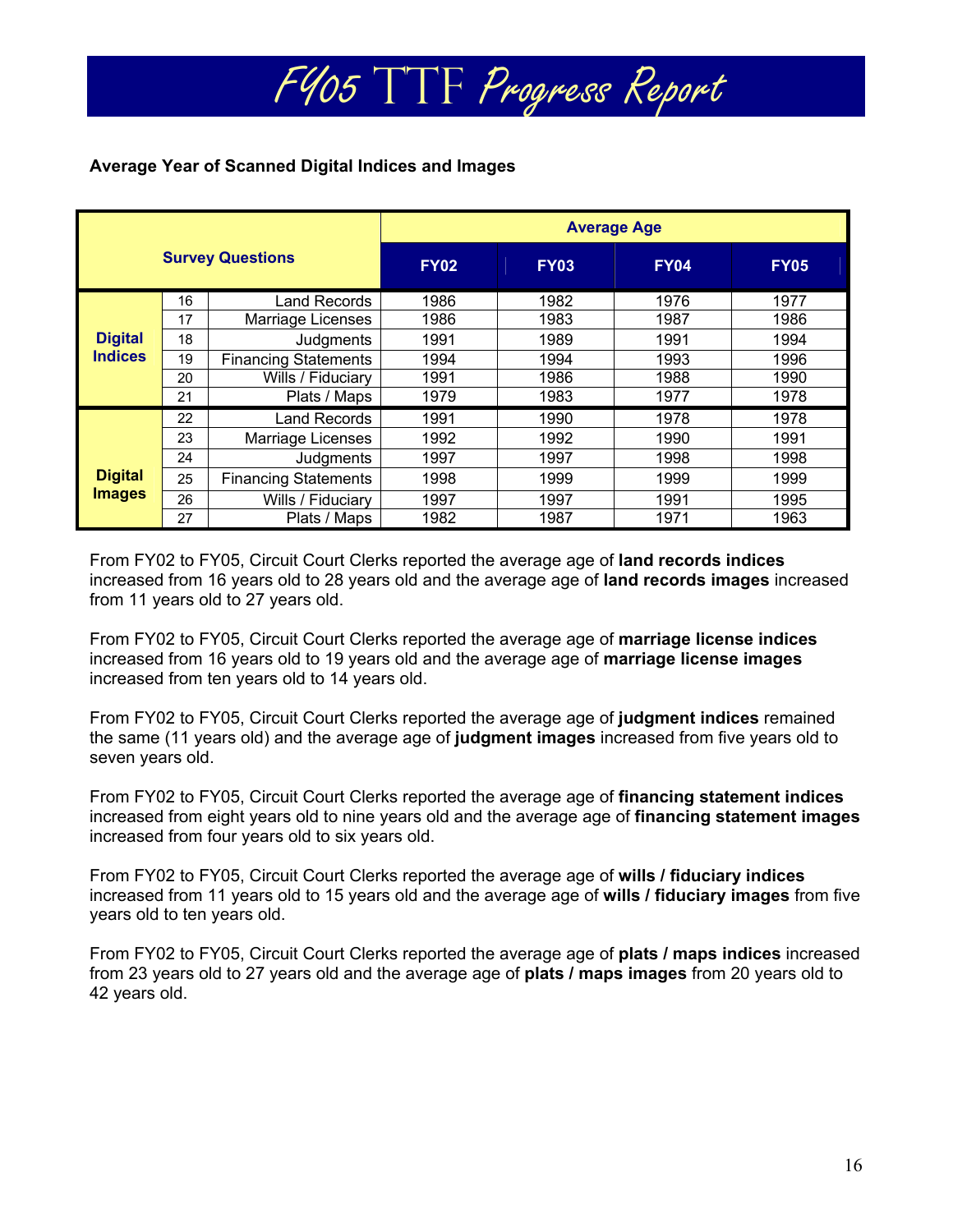## **Oldest Continuous Year of Access to Digital Records**

|                                 |                         |                             |      | <b>FY02</b>  |                | <b>FY03</b> |                | <b>FY04</b>       | <b>FY05</b>    |              |
|---------------------------------|-------------------------|-----------------------------|------|--------------|----------------|-------------|----------------|-------------------|----------------|--------------|
|                                 | <b>Survey Questions</b> |                             |      | <b>Clerk</b> | Oldest<br>Year | Clerk       | Oldest<br>Year | Clerk             | Oldest<br>Year | Clerk        |
|                                 | 16                      | <b>Land Records</b>         | 1742 | Fairfax      | 1742           | Fairfax     | 1653           | Westmore-<br>land | 1653           | Westmoreland |
|                                 | 17                      | Marriage Licenses           | 1757 | Loudoun      | 1740           | Middlesex   | 1838           | Greene            | 1749           | Chesterfield |
| <b>Digital</b>                  | 18                      | Judgments                   | 1757 | Loudoun      | 1749           | Southampton | 1838           | Greene            | 1939           | Chesterfield |
| <b>Indices</b>                  | 19                      | <b>Financing Statements</b> | 1920 | Loudoun      | 1966           | Highland    | 1838           | Greene            | 1985           | Alexandria   |
|                                 | 20                      | Wills / Fiduciary           | 1757 | Loudoun      | 1675           | Middlesex   | 1726           | King<br>George    | 1726           | King George  |
|                                 | 21                      | Plats / Maps                | 1742 | Fairfax      | 1749           | Southampton | 1815           | Scott             | 1742           | Fairfax      |
|                                 | 22                      | <b>Land Records</b>         | 1742 | Fairfax      | 1742           | Fairfax     | 1721           | King<br>George    | 1721           | King George  |
|                                 | 23                      | Marriage Licenses           | 1830 | Loudoun      | 1847           | Highland    | 1853           | Fairfax           | 1749           | Chesterfield |
|                                 | 24                      | Judgments                   | 1880 | Loudoun      | 1847           | Highland    | 1981           | Southamp-<br>ton  | 1980           | King George  |
| <b>Digital</b><br><b>Images</b> | 25                      | <b>Financing Statements</b> | 1980 | Loudoun      | 1966           | Highland    | 1987           | Tazewell          | 1987           | Tazewell     |
|                                 | 26                      | Wills / Fiduciary           | 1920 | Loudoun      | 1847           | Highland    | 1726           | King<br>George    | 1726           | King George  |
|                                 | 27                      | Plats / Maps                | 1742 | Fairfax      |                | Highland    | 1742           | Fairfax           | 1742           | Fairfax      |

In FY02, Circuit Court Clerks reported the **oldest digital index** as 1742 (land record and plat / map in Fairfax County); 1675 (will / fiduciary in Middlesex County) in FY03; and 1653 (land record in Westmoreland County) in FY04 and FY05.

Circuit Court Clerks reported the year 1742 (land record and plat / map in Fairfax County) as the **oldest digital image** in FY02; 1742 (land record in Fairfax County) in FY03; and 1721 (land record in King George County) in FY04 and FY05.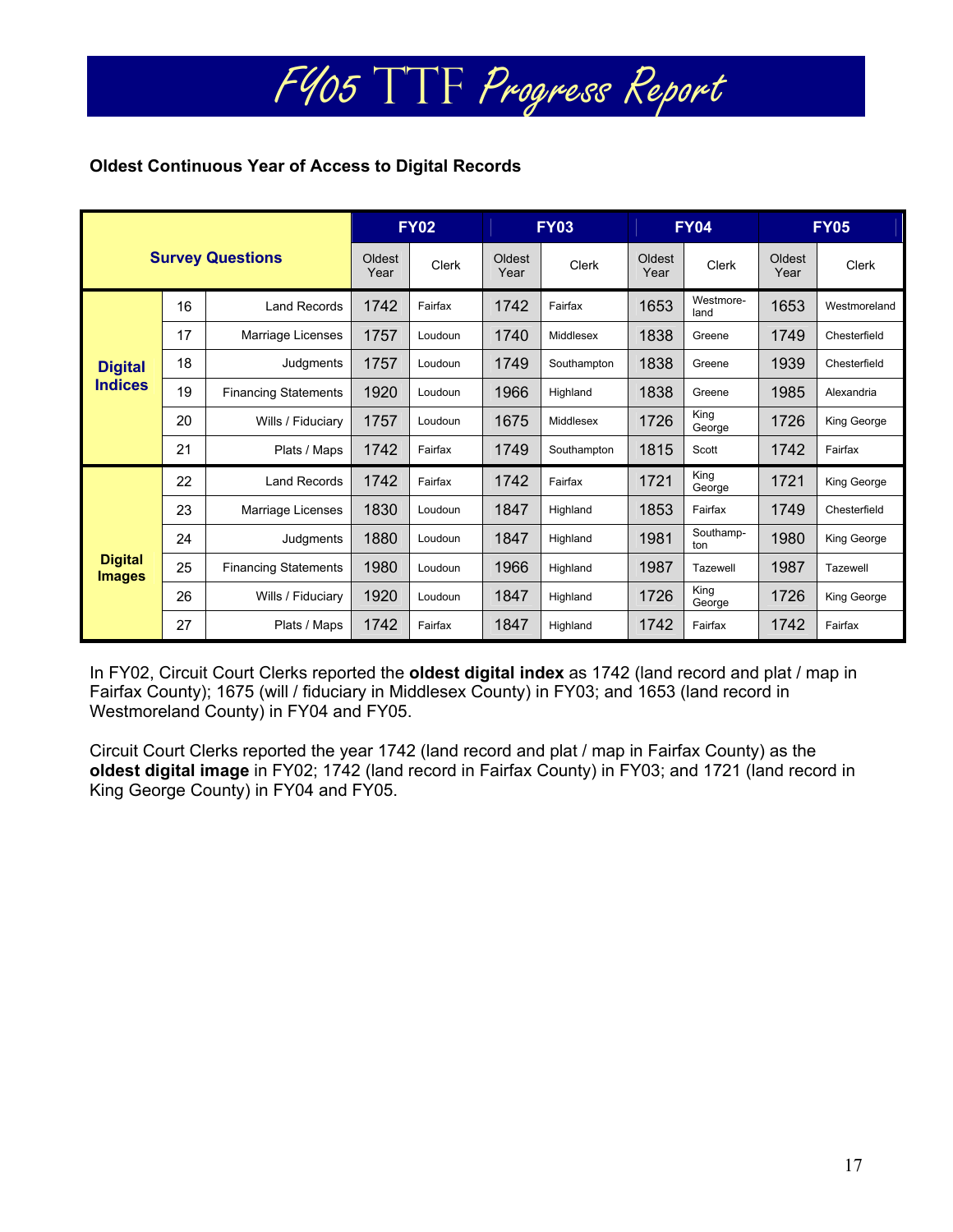## **Automated Systems Linked to Digital Land Records**

| <b>Automated Systems</b> |    |                                  | <b>FY01</b> |      | <b>FY02</b> |      | <b>FY03</b> |               | <b>FY04</b> |               | <b>FY05</b> |               |
|--------------------------|----|----------------------------------|-------------|------|-------------|------|-------------|---------------|-------------|---------------|-------------|---------------|
|                          |    |                                  | n           | $\%$ | n           | $\%$ | n           | $\frac{0}{0}$ | n           | $\frac{0}{6}$ | n           | $\frac{0}{0}$ |
|                          | 28 | Tax assessment records           | 13          | 14%  | 13          | 12%  | 12          | 10%           | 15          | 13%           | 17          | 14%           |
|                          | 29 | Title transfer history           | 6           | 6%   | 7           | 7%   | 5           | 4%            | 2           | 2%            | 16          | 13%           |
| Questions                | 30 | Delinquent real estate<br>taxes  | 7           | 7%   | 11          | 10%  | 6           | 5%            | 5           | 4%            | 15          | 13%           |
| Survey                   | 31 | <b>Building permits</b>          | 4           | 3%   |             | 1%   | 3           | 3%            | 4           | 3%            | 3           | 3%            |
|                          | 32 | Geological Information<br>System | 5           | 4%   | 3           | 3%   | 6           | 5%            | 11          | 9%            | 5           | 4%            |

Over the five-year period, an average of 12 percent of Circuit Court Clerks report that their **tax records** are linked with digital land records; an average of six percent of Circuit Court Clerks report that their **title transfer history** is linked with digital land records; an average of seven percent of Circuit Court Clerks report that their **delinquent real estate taxes** is linked with digital land records; an average of three percent of Circuit Court Clerks report that their **building permits** is linked with digital land records; and an average of five percent of Circuit Court Clerks report that their **geological information systems** is linked with digital land records.

|                         |                                     |                | <b>FY01</b>   |                | <b>FY02</b>   |                | <b>FY03</b>   |    | <b>FY04</b>   |                | <b>FY05</b>   |
|-------------------------|-------------------------------------|----------------|---------------|----------------|---------------|----------------|---------------|----|---------------|----------------|---------------|
|                         | <b>Vendors</b>                      | n              | $\frac{0}{0}$ | n              | $\frac{0}{0}$ | n              | $\frac{0}{0}$ | n  | $\frac{0}{0}$ | n              | $\frac{0}{0}$ |
|                         | Supreme Court of Virginia           | 45             | 48%           | 52             | 49%           | 57             | 48%           | 54 | 45%           | 68             | 57%           |
|                         | International Land Systems          | 15             | 16%           | 12             | 11%           | 17             | 14%           | 14 | 12%           | 18             | 15%           |
| 33-42                   | <b>Cott Systems</b>                 | 14             | 15%           | 11             | 10%           | 12             | 10%           | 10 | 8%            | 12             | 10%           |
|                         | Logan Systems, Inc.                 | 8              | 9%            | 10             | 9%            | 11             | 9%            | 8  | 7%            | 10             | 8%            |
|                         | AmCad                               | $\overline{2}$ | 2%            | 4              | 4%            | 6              | 7%            | 6  | 5%            | 8              | 7%            |
| <b>Survey Questions</b> | Custom / In-House                   | 5              | 5%            | 4              | 4%            | 1              | 1%            | 3  | 3%            | 3              | 3%            |
|                         | <b>Business Information Systems</b> | $\mathbf 0$    | 0%            | $\overline{2}$ | 2%            | $\overline{2}$ | %2            | 2  | 2%            | $\overline{2}$ | 2%            |
|                         | Reams Computer Corporation          | 1              | 1%            | $\overline{2}$ | 2%            | $\mathbf 0$    | 0%            | 2  | 2%            | 2              | 2%            |
|                         | Eagle                               | 1              | 1%            | 1              | 1%            | 1              | $1\%$         | 1  | $1\%$         | 1              | $1\%$         |
|                         | Mixnet Corporation                  | 1              | 1%            | 1              | 1%            | 1              | 1%            | 1  | $1\%$         | 0              | 0%            |

## **Vendors for Land Records Management in FY05**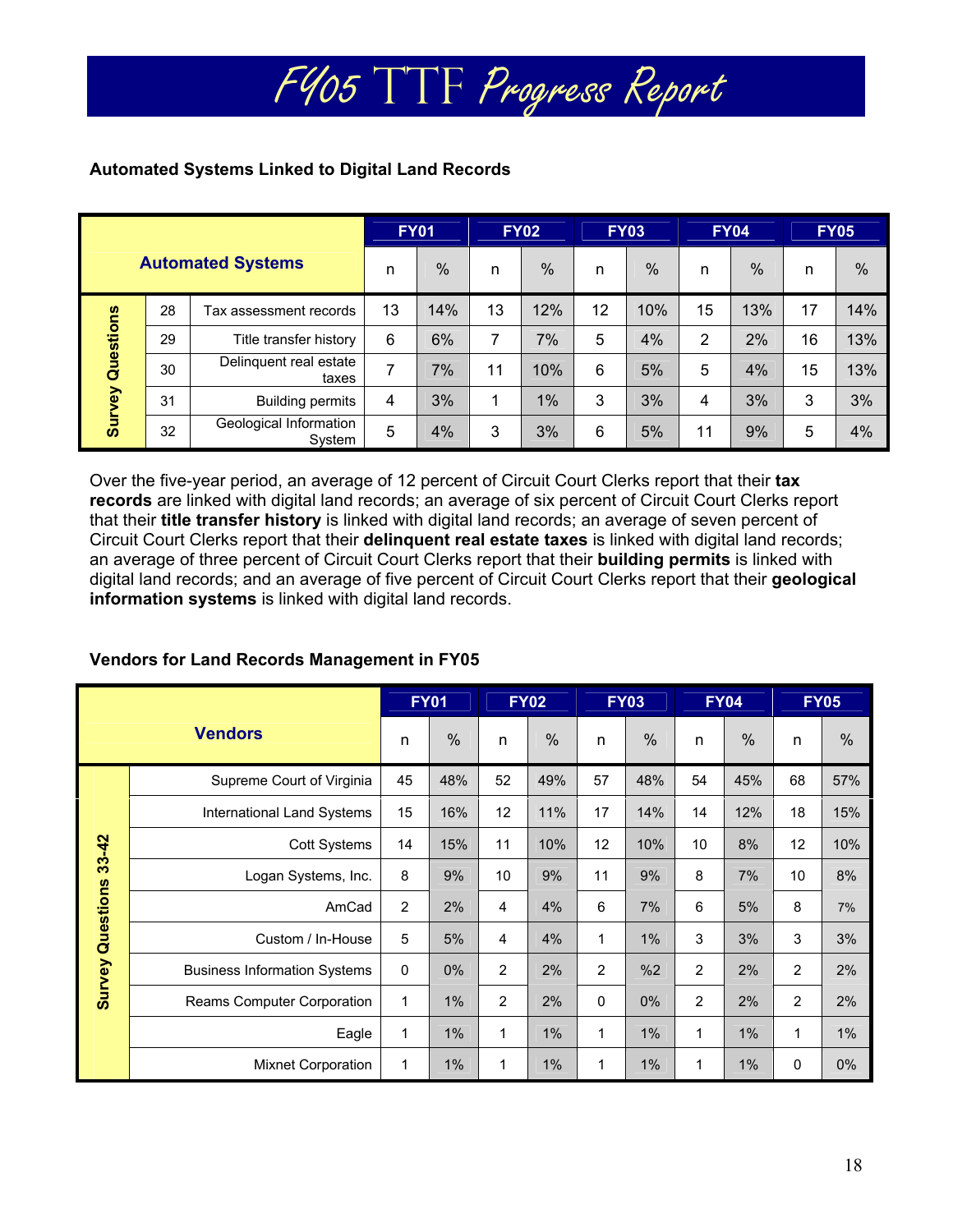## **Other Vendors for Land Records Management in FY05**

| <b>Other Vendors</b> |                                                    | <b>FY01</b>  |               | <b>FY02</b>  |               | <b>FY03</b>  |               | <b>FY04</b>    |      | <b>FY05</b>    |               |
|----------------------|----------------------------------------------------|--------------|---------------|--------------|---------------|--------------|---------------|----------------|------|----------------|---------------|
|                      |                                                    | n            | $\frac{0}{0}$ | n            | $\frac{0}{0}$ | n            | $\frac{0}{0}$ | n              | $\%$ | n              | $\frac{0}{0}$ |
|                      | Locality System                                    | 0            | 0%            | $\mathbf 0$  | 0%            | 0            | 0%            | $\mathbf 0$    | 0%   | 3              | 3%            |
|                      | C.W. Warthen                                       | $\Omega$     | 0%            | 0            | $0\%$         | 0            | $0\%$         | $\Omega$       | 0%   | $\overline{2}$ | 2%            |
| Question 43          | Document Technology Systems                        | 1            | $1\%$         | 1            | $1\%$         | $\mathbf{1}$ | $1\%$         | $\overline{2}$ | 2%   | 1              | 1%            |
|                      | ACS State & Local Solutions                        | $\mathbf{0}$ | $0\%$         | $\mathbf{0}$ | $0\%$         | 0            | $0\%$         | $\Omega$       | 0%   | 1              | $1\%$         |
|                      | County Recording & Restoration /<br>Murray & White | $\mathbf 0$  | $0\%$         | 0            | 0%            | 0            | $0\%$         | $\mathbf 0$    | 0%   | 1              | $1\%$         |
| Survey               | Nortel PEC                                         | $\Omega$     | $0\%$         | $\mathbf{0}$ | 0%            | 0            | 0%            | $\Omega$       | 0%   | 1              | 1%            |
|                      | Imagevision.net                                    | $\Omega$     | 0%            | $\mathbf{0}$ | $0\%$         | 0            | 0%            | $\Omega$       | 0%   | 1              | 1%            |
|                      | DMS - Document Management<br>Systems               | $\mathbf{0}$ | $0\%$         | $\mathbf{0}$ | $0\%$         | 0            | $0\%$         | $\Omega$       | 0%   | 1              | $1\%$         |

Circuit Court Clerks may list more than one vendor. In FY01, 93 Circuit Court Clerks (78 percent) reported the name of their vendor for land records management; 100 Circuit Court Clerks (83 percent) in FY02; 108 Circuit Court Clerks (90 percent) in FY03; 102 Circuit Court Clerks (85 percent) in FY04; and 118 Circuit Court Clerks (98 percent) in FY05. In FY05, 11 Circuit Court Clerks (9 percent) reported eight vendors in the "other" category.

## **Next Steps in Land Records Management**

|                         |    |                                                          |    | <b>FY02</b>   |    | <b>FY03</b> |    | <b>FY04</b>   |     | <b>FY05</b> |
|-------------------------|----|----------------------------------------------------------|----|---------------|----|-------------|----|---------------|-----|-------------|
| <b>Next Steps</b>       |    |                                                          | n  | $\frac{0}{0}$ | n  | $\%$        | n  | $\frac{0}{0}$ | n   | $\%$        |
|                         | 44 | Back-file conversion of land<br>records indices          | 69 | 64%           | 55 | 46%         | 63 | 53%           | 46  | 38%         |
| <b>Survey Questions</b> | 45 | Back-scan land records<br>images                         | 68 | 64%           | 71 | 59%         | 52 | 43%           | 53  | 44%         |
|                         | 46 | Provide secure remote<br>access to land records          | 48 | 45%           | 53 | 44%         | 37 | 31%           | 102 | 85%         |
|                         | 47 | Sign services contract with<br>land records vendor       | 13 | 12%           | 6  | 5%          | 97 | 81%           | 48  | 40%         |
|                         | 48 | Purchase additional<br>technology equipment              | 44 | 41%           | 46 | 38%         | 59 | 49%           | 79  | 66%         |
|                         | 49 | Make linkage of automated<br>system(s) with land records | 32 | 30%           | 31 | 26%         | 72 | 60%           | 61  | 51%         |

Circuit Court Clerks may choose more than one next step.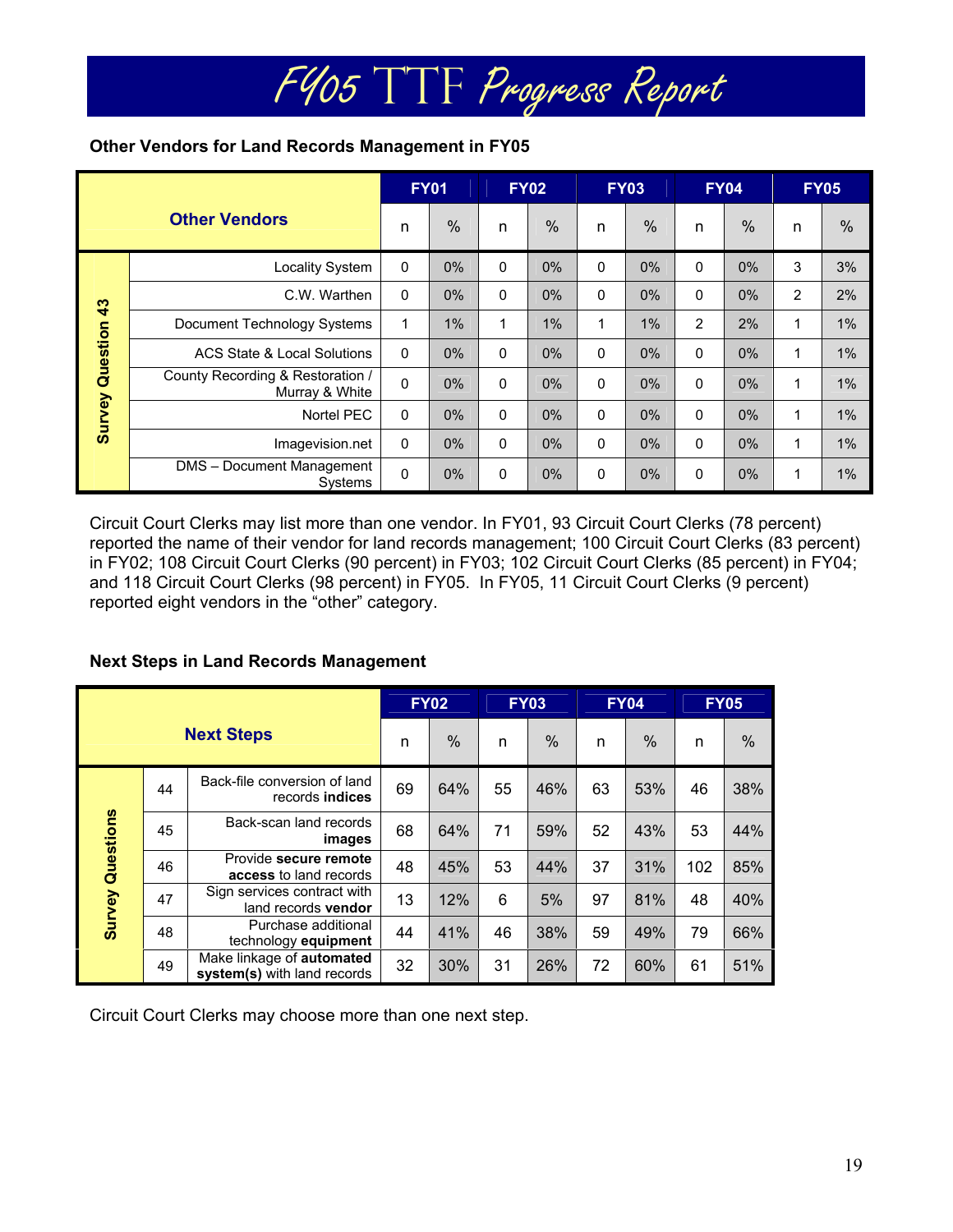In FY02, 69 Circuit Court Clerks (64 percent) chose back-file conversion of land records indices followed closely by 68 Clerks (64 percent) who chose back-scanning land records images as their next priority.

FY05 TTF Progress Report

In FY03, 71 Circuit Court Clerks (59 percent) choose back-scanning land records images and 55 Clerks (46 percent) chose back-file conversion of land records indices as their next priority.

In FY04, 97 Circuit Court Clerks (81 percent) chose select a land records management vendor and sign a services contract and 72 Clerks (60 percent) chose improve the functionality of current land records system as their next priority.

In FY05, 102 Circuit Court Clerks (85 percent) choose provide secure remote access to land records as their next priority and 79 Clerks (66 percent) chose purchase additional equipment as their next step in land records management.

In question 50 in the FY05 TTF Progress Survey, nine Circuit Court Clerks (eight percent) reported **"**other" next steps. They were:

- Create Web site;
- Redaction:
- Expand E-file capability;
- Upgrade PCs;
- Support of Board of Supervisors;
- Vendor to convert plats;
- Certification;
- Connect to City Website; and
- Other related services.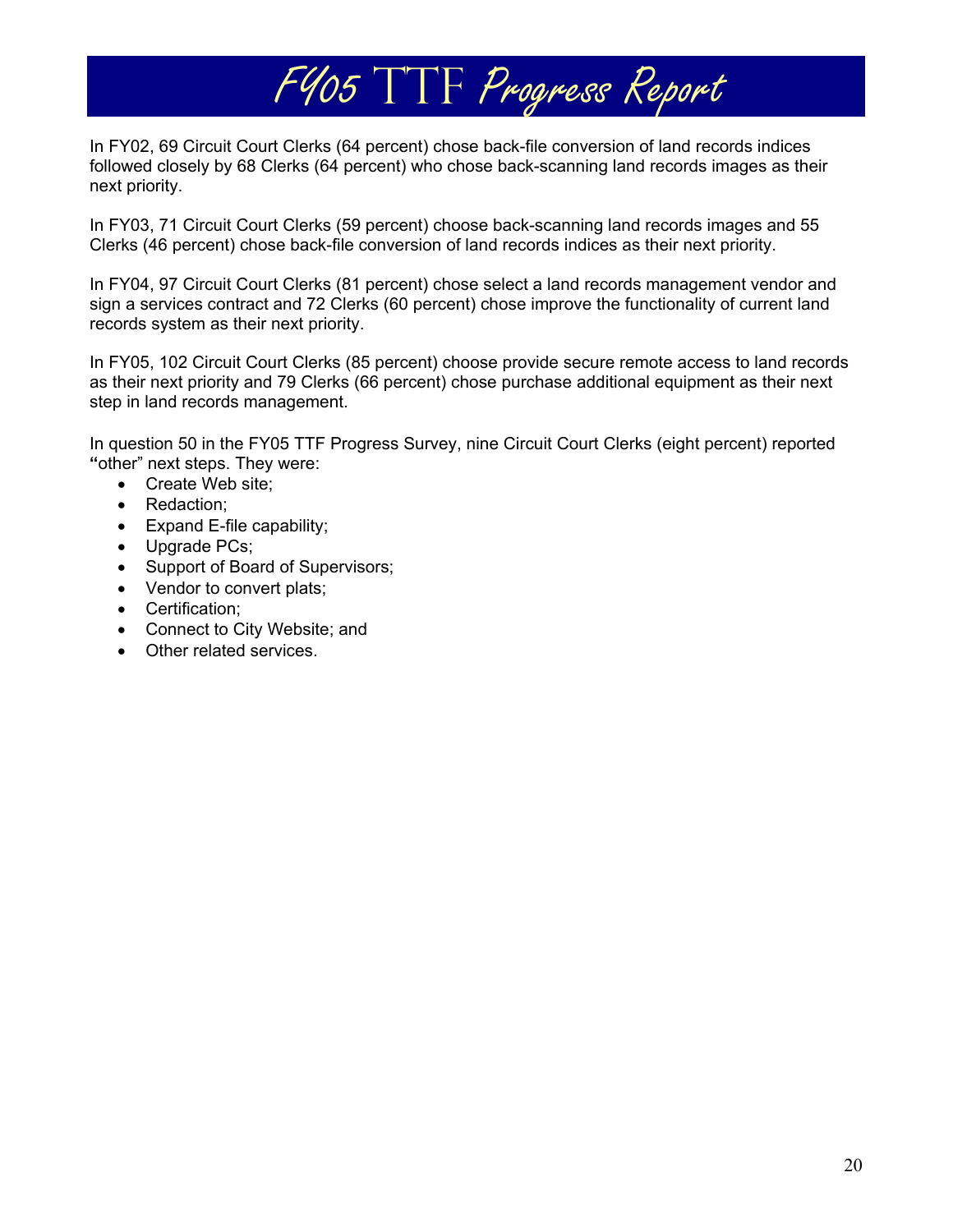



A four-year average of the data, from FY02 to FY05, reports that 61 Circuit Court Clerks (51 percent) chose back scanning of land records **images** as a next step. An average of 60 Clerks (50 percent) chose provide **secure remote access** to land records as a next step. An average of 58 Clerks (48 percent) chose back-file conversion of land records **indices** on a court-controlled website as a next step. An average of 57 Clerks (48 percent) chose purchase additional **equipment** as a next step. An average of 49 Clerks (41 percent) chose link land records to **automated system(s)** as a next step. An average of 41 Clerks (34 percent) chose select a **vendor** and sign a services contract as a next step.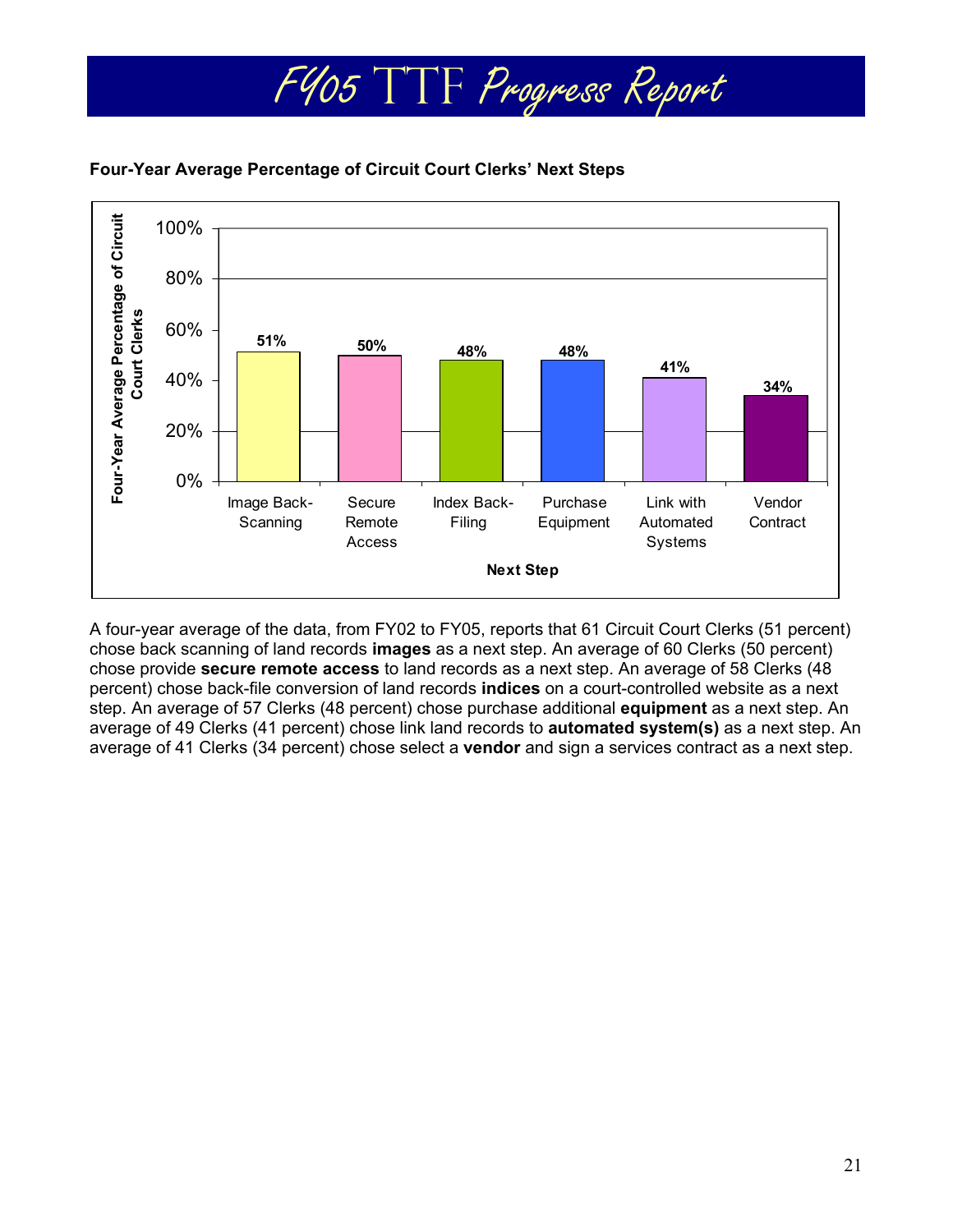## **Obstacles to Providing Secure Remote Access to Land Records**

|                         |    |                                                      |    | <b>FY05</b> |
|-------------------------|----|------------------------------------------------------|----|-------------|
|                         |    | <b>Obstacles</b>                                     | n  | %           |
|                         | 51 | Funding is insufficient                              | 59 | 49%         |
|                         | 52 | Privacy or liability issues                          |    | 48%         |
| <b>Survey Questions</b> | 53 | Vendor problems                                      | 8  | 7%          |
|                         | 54 | Timing issues                                        | 36 | 30%         |
|                         | 55 | Staff in my office is insufficient for SRA* workload | 62 | 52%         |
|                         | 56 | Local support lacking                                | 37 | 31%         |
|                         | 57 | Subscribers number for SRA* is insufficient          | 35 | 29%         |
|                         | 58 | No obstacles                                         | 18 | 15%         |

\*SRA – secure remote access

Circuit Court Clerks may choose more than one obstacle. In the FY05 TTF Progress Survey, 62 Circuit Court Clerks (52 percent) reported insufficient staff to handle the secure remote access workload as an obstacle; 59 and 57 Circuit Court Clerks (49 and 48 percent, respectively), reported funding and privacy or liability issues as obstacles; lack of local support, timing issues, and insufficient subscribers were reported by 37, 36, and 35 Clerks (31, 30 and 29 percent, respectively); 18 Clerks (15 percent) reported no obstacles; and eight Circuit Court Clerks (seven percent) reported vendor problems as an obstacle to providing secure remote access to land records.

In question 59 of the FY05 TTF Progress Survey, six Circuit Court Clerks (five percent) reported **"**other" obstacles. They were:

- Adequate redaction services;
- Competition from private sector offering access;
- Coordination of links with the County;
- Majority of citizens do not want records or Web access;
- Need additional space for scanning and imaging;
- Depends on the City allowing access through their site;
- The lady in Hanover County:
- County refuses request for additional funding;
- Demand (for SRA) in rural cities is not evident today;
- Being moved to another building in 2006;
- Funding is sufficient if all trust funds are provided; and
- Relocation to new courthouse in fall 2005.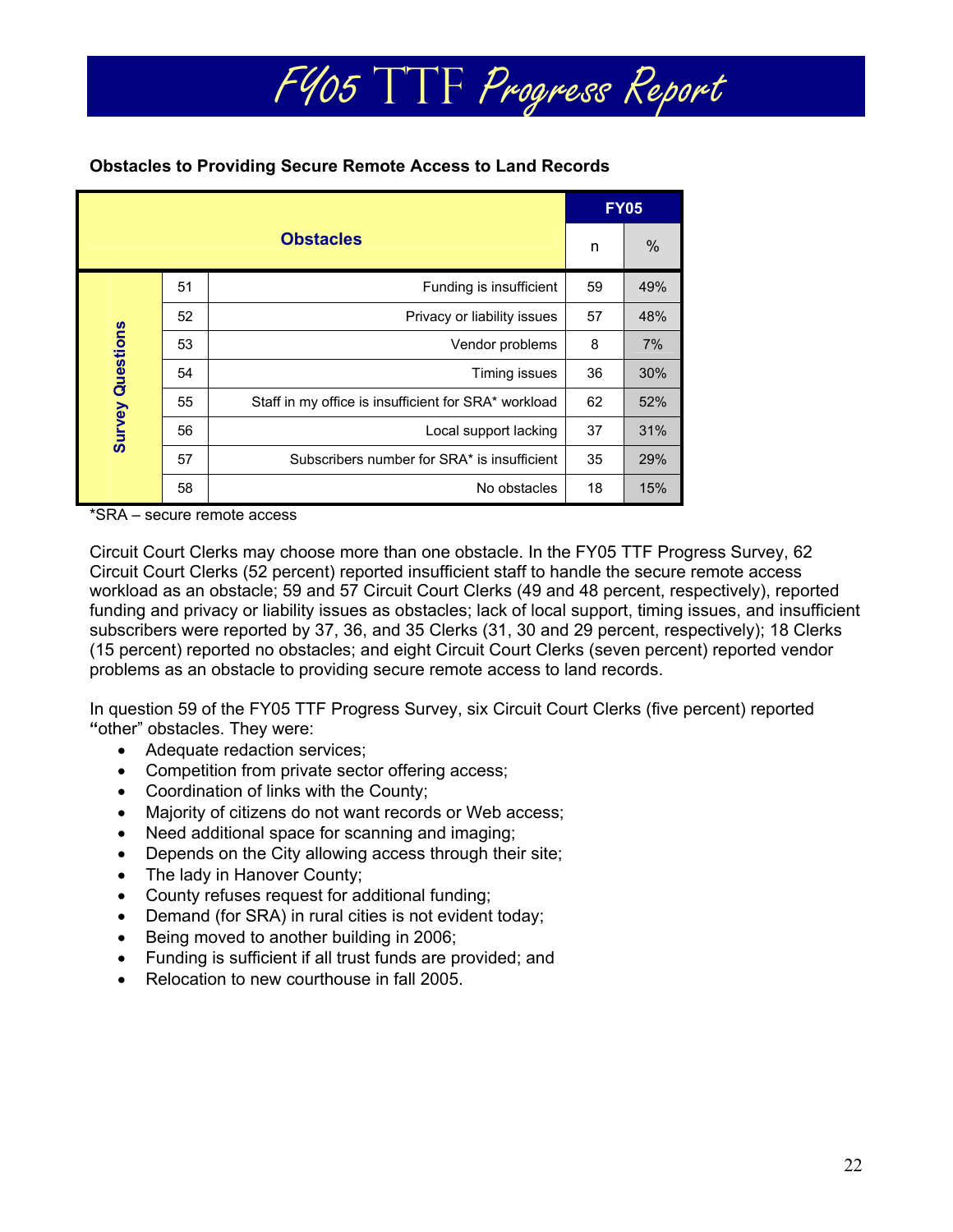

## VITA Secure Remote Access Certification Data

In the Code of Virginia, §§ 17.1-279 and 2.2-3808.2 require Circuit Court Clerks to certify compliance with security standards established by the Virginia Information Technologies Agency (VITA) in the document, *Security Standard for Remote Access to Court Controlled websites (ITRM STANDARD SEC503-02)*, effective March 28, 2005, and all subsequent revisions. In the FY06 TTF Budget Request Process, 15 Circuit Court Clerks reported that they **do currently provide secure remote access** to land records on a court-controlled website and certified that their court's website and supporting computer network system are in compliance with VITA standards. They further certified that any proposed technology improvement to land records on the court-controlled website will accommodate secure remote access. The VITA certification language makes no differentiation between land records' digital indices and images. See Appendix 5 for the VITA Secure Remote Access Certification screens in the FY06 TTF Budget Request Process in COIN.

## **Circuit Court Clerks currently providing secure remote access to land records:**

| Arlington             |
|-----------------------|
| <b>Brunswick</b>      |
| Carroll               |
| <b>Fairfax County</b> |
| James City County     |

Loudoun Danville Prince George Martinsville Prince William Norfolk

King George Warren Pulaski Virginia Beach

Compare these data to the FY05 TTF Progress Survey data on page 14. In the progress survey data, 35 Circuit Court Clerks reported to currently providing secure remote access to land records indices and 22 Clerks reported to providing secure remote access to land records images.

In the VITA Secure Remote Access Certification data, 105 Circuit Court Clerks reported that they **do not currently provide secure remote access** to land records on a court-controlled website but, nonetheless, certified that their court's website and supporting computer network system will comply with VITA standards and that their request for TTF monies is based upon an intent to provide secure remote access to land records on a court-controlled website on or before July 1, 2006.

In accordance with §17.1-279F, Code of Virginia, if a Circuit Court Clerk has implemented an automation plan for land records that will accommodate secure remote access on a statewide basis, that clerk may apply to the Compensation Board for an allocation from the Technology Trust Fund for automation and technology improvements in the Law and Chancery, or Criminal Divisions, of his office. Such requests cannot exceed the deposits into the trust fund credited to the locality. Twelve clerks that provide secure remote access to land records, as reported in the VITA secure remote access certification data, made an election to use their FY06 TTF monies for the Law and Chancery, or Criminal Divisions of their court.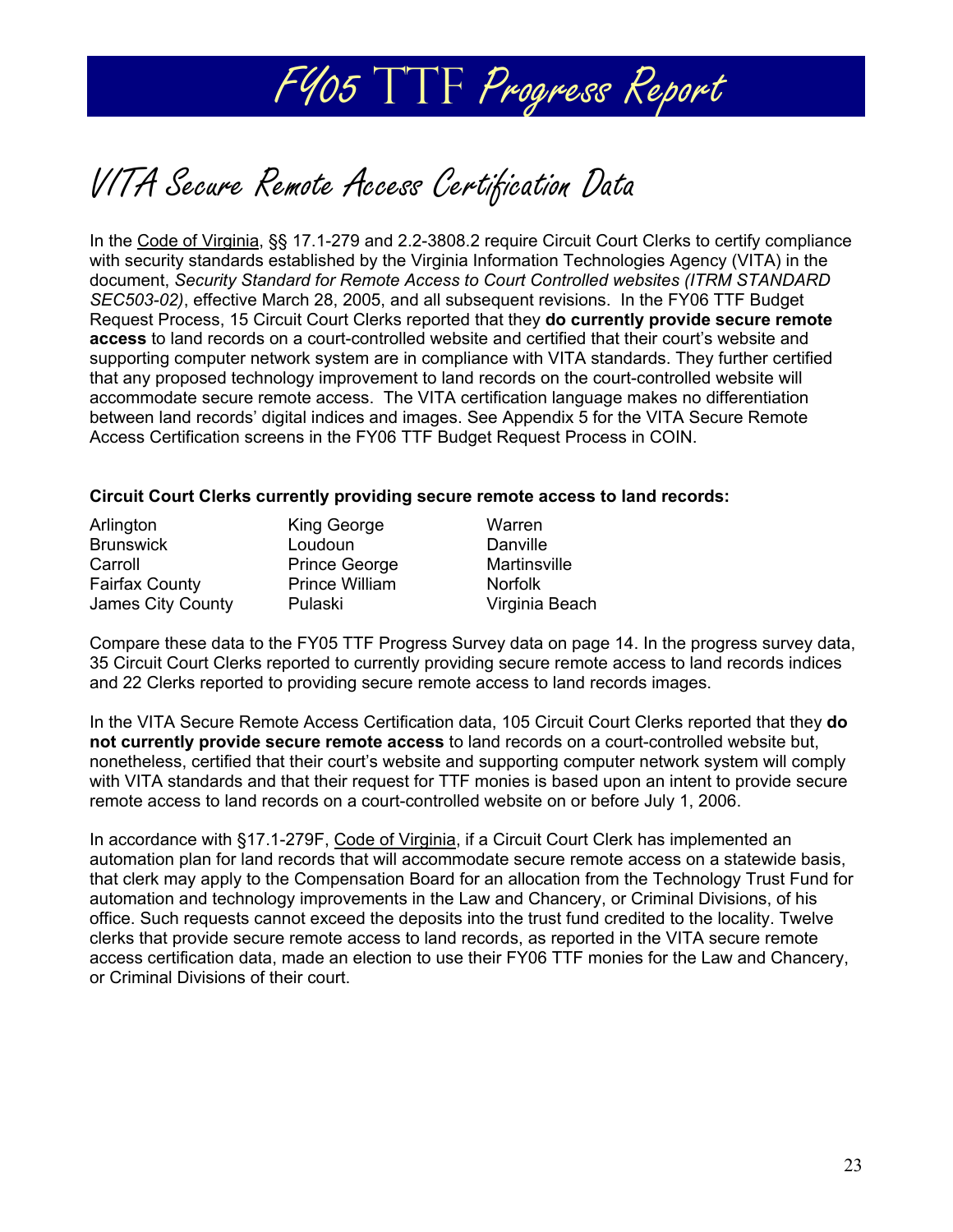

## **TTF for Law and Chancery, or Criminal Divisions**

| Locality              | TTF Requests for Law and Chancery, or Criminal Divisions |
|-----------------------|----------------------------------------------------------|
|                       |                                                          |
| Arlington             | <b>Back file Conversion</b>                              |
| <b>Fairfax County</b> | <b>Full Court Integration</b>                            |
| Loudoun               | <b>Computer Workstation; Case Management System</b>      |
| <b>Prince William</b> | <b>Case Management System</b>                            |
| <b>Norfolk</b>        | Bar Coding E-File System                                 |

Of the 12 Clerks that are currently providing secure remote access to land records and who made an election to request TTF for Law and Chancery, or Criminal Divisions, five Clerks made a LCC request in their equipment and/or services budgets. The remaining seven Circuit Court Clerks who report to currently providing secure remote access made only land records requests in their equipment and/or services budgets: Carroll, James City County, King George, Warren, Danville, Martinsville, and Virginia Beach.

### **Circuit Court Clerks not currently providing secure remote access**

| <b>Accomack</b> | <b>Essex</b>           | Lunenburg              | Scott           |
|-----------------|------------------------|------------------------|-----------------|
| Amelia          | Floyd                  | <b>Middlesex</b>       | Shenandoah      |
| Appomattox      | Fluvanna               | <b>Nelson</b>          | Southampton     |
| Augusta         | <b>Franklin County</b> | Northampton            | Stafford        |
| Bath            | Frederick              | Northumberland         | Wise            |
| <b>Bedford</b>  | Giles                  | Nottoway               | Wythe           |
| Charlotte       | Gloucester             | Powhatan               | Charlottesville |
| Chesterfield*   | Goochland              | <b>Prince Edward</b>   | Lynchburg       |
| Culpeper        | Grayson                | <b>Richmond County</b> | Petersburg      |
| Cumberland      | Henrico                | Roanoke County         | Portsmouth      |
| Dickenson       | King & Queen           | Rockbridge             | Waynesboro      |
| Dinwiddie       | King William           | <b>Russell</b>         | Winchester      |

Forty-eight Circuit Court Clerks (that are not currently providing secure remote access to land records) made an election to use TTF monies for the Law and Chancery, or Criminal Divisions. Forty-seven Circuit Court Clerks **did not** make requests for Law and Chancery, or Criminal Divisions in their FY06 equipment and/or services budgets. \*Only the Chesterfield County Circuit Court Clerk made a Law and Chancery, or Criminal Divisions request for TTF (Criminal Order Generation).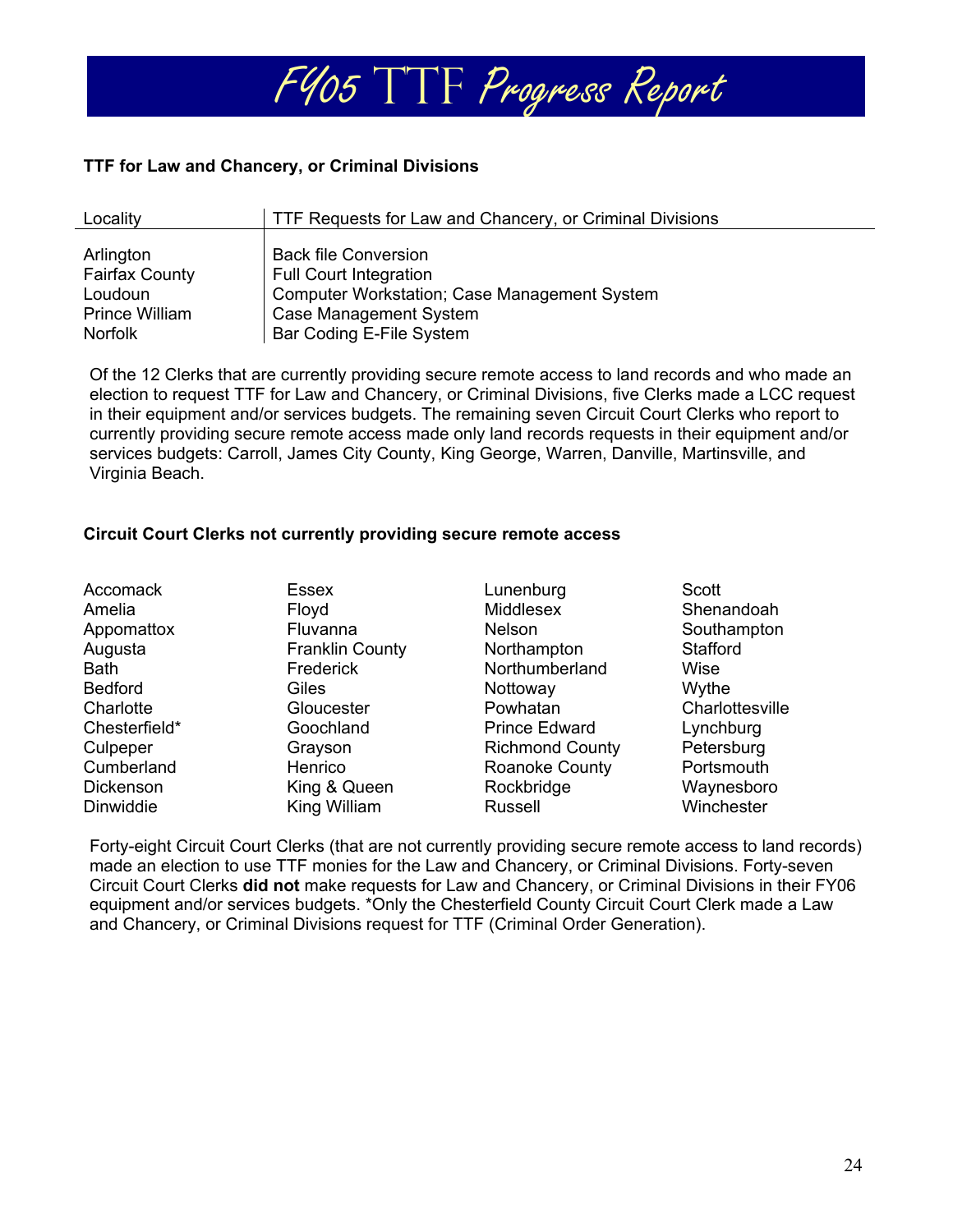

FY06 \$4 TTF Equipment and Services Data

## **TTF \$4 Requests and Expenditures**

| <b>TTF Funds</b>                                                                                                                                                                                                                                                  | <b>FY02</b>    | <b>FY03</b>    | <b>FY04</b>    | <b>FY05</b>    | <b>FY06*</b>    |
|-------------------------------------------------------------------------------------------------------------------------------------------------------------------------------------------------------------------------------------------------------------------|----------------|----------------|----------------|----------------|-----------------|
| <b>Authorized Equipment</b>                                                                                                                                                                                                                                       | \$2,079,580.19 | \$655,855.30   | \$1,160,090.74 | \$1,500,883.98 | \$893,571.00    |
| <b>Authorized Services</b>                                                                                                                                                                                                                                        | \$7,339,497.28 | \$3,847,209.98 | \$3,722,213.82 | \$3,565,233.70 | \$9,107,464.00  |
| <b>Total Authorized</b>                                                                                                                                                                                                                                           | \$9,419,077.47 | \$4,503,065.28 | \$4,882,304.56 | \$5,066,117.68 | \$10,001,035.00 |
| <b>Year-End Expenditures</b><br>$\mathbf{A}$ . The set of the set of the set of the set of the set of the set of the set of the set of the set of the set of the set of the set of the set of the set of the set of the set of the set of the set of the set of t | \$6,800,199.60 | \$3,661,213.59 | \$3,674,036.99 | \$4,367,868.63 |                 |

\*As of the date of this report.

In FY06, Circuit Court Clerks requested \$10,001,035 out of the total available \$10,905,615 (92 percent).

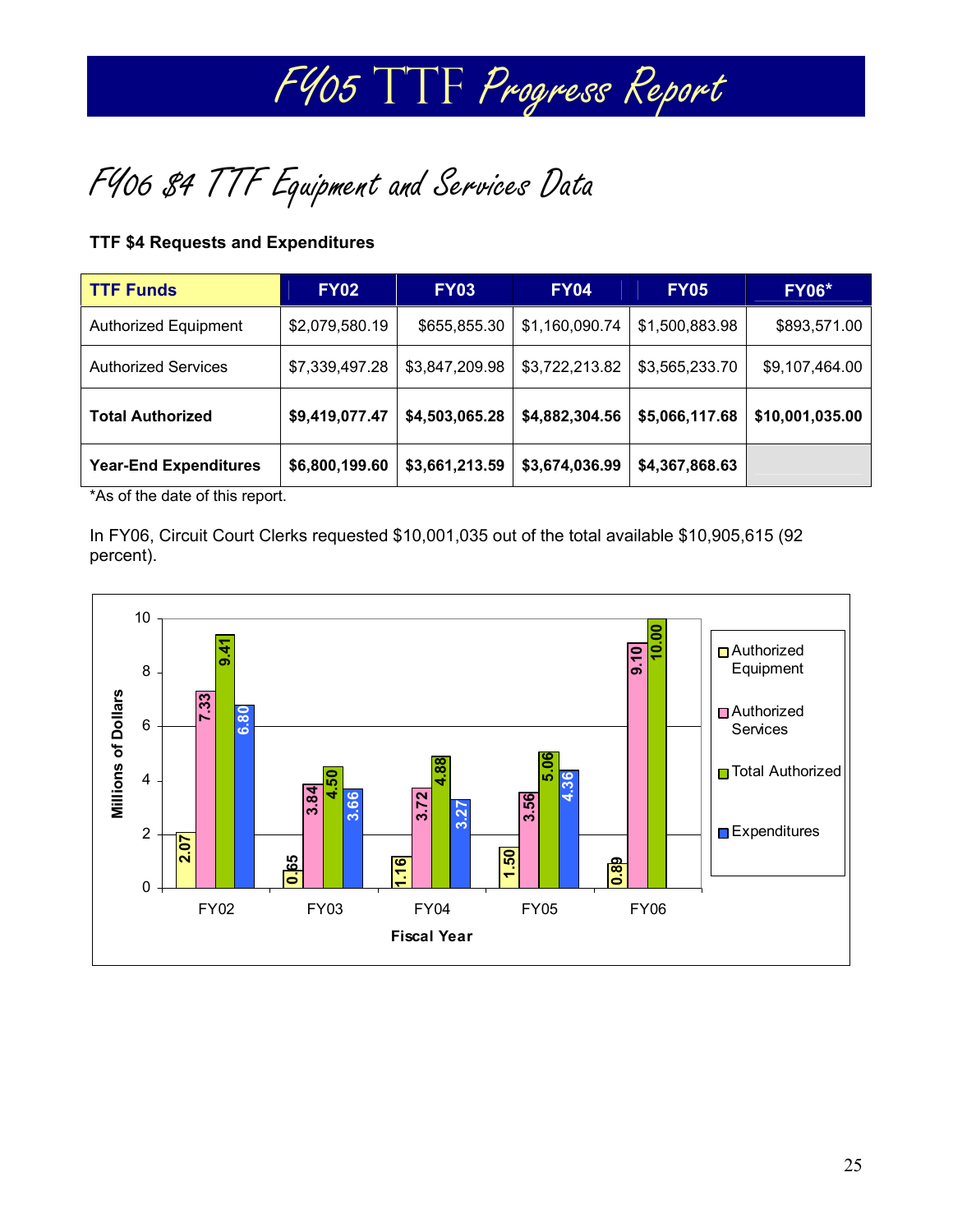

In the five-year period, from FY02 to FY06, authorized equipment has decreased (\$1,186,009) by 57 percent. Authorized services have increased \$1,767,967 (24 percent). Total authorized TTF budgets increased \$581,958 (six percent) in the five-year period. From FY02 to FY05, year-end expenditures have decreased (\$2,432,331) by 36 percent.



## **TTF \$4 Expenditure Rate**

The expenditure rate was computed by dividing year-end expenditures by the total authorized amount (authorized equipment plus authorized services). Over the four-year period, the TTF \$4 expenditure rate increased from 72 to 86 percent.



## **TTF \$4 Equipment and Services Requests**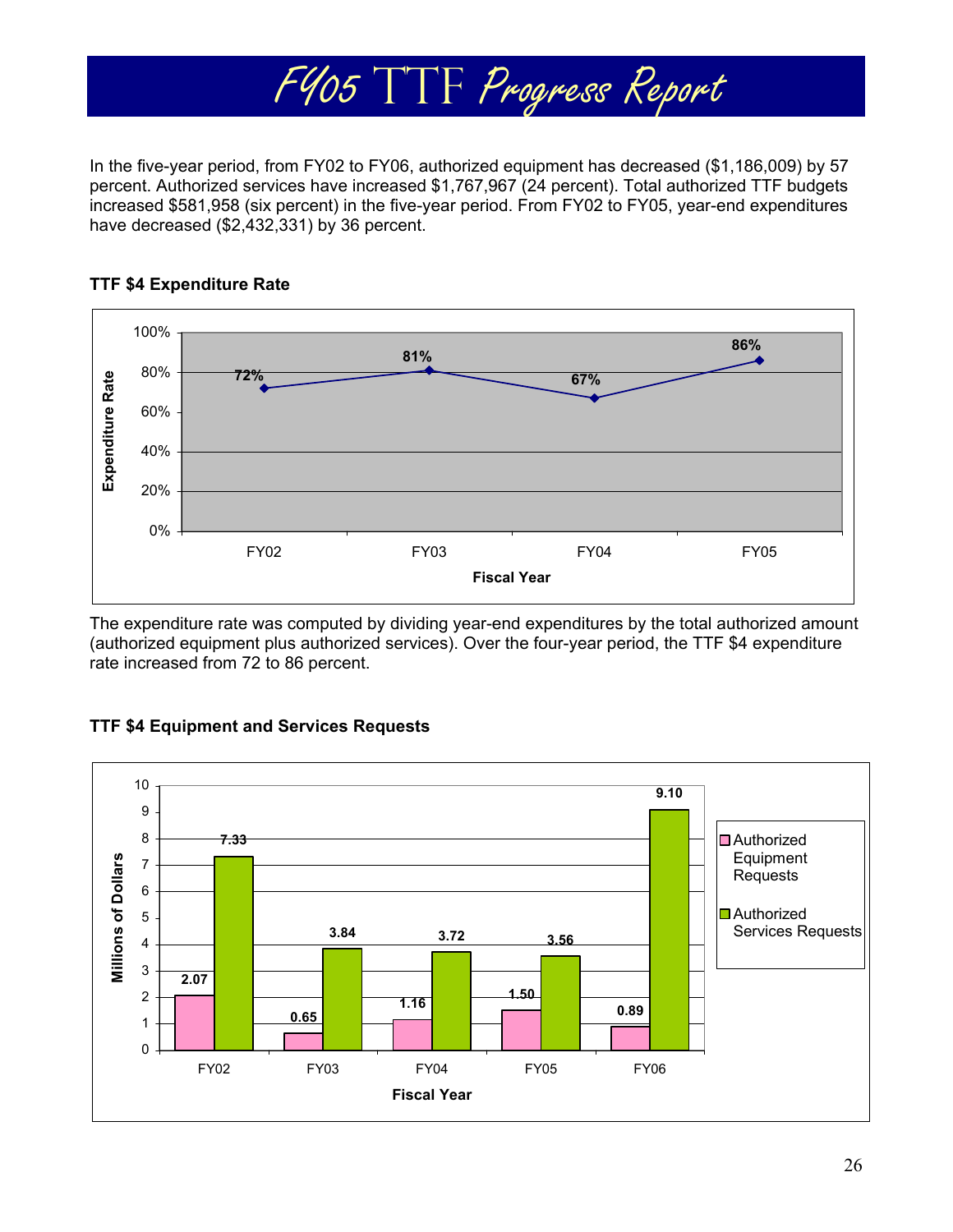## **Circuit Court Clerks Making Equipment and Services Requests from TTF**

| <b>Requests of Circuit Court Clerks</b>  | <b>FY03</b> | <b>FY04</b> | <b>FY05</b> | <b>FY06</b> |
|------------------------------------------|-------------|-------------|-------------|-------------|
| <b>Budget Request</b>                    | 74          | 72          | 89          | 116         |
| <b>Equipment Request</b>                 | 21          | 30          | 40          | 20          |
| Services Request                         | 71          | 68          | 75          | 114         |
| Carry-over Request or No Budget Provided | 46          | 48          | 31          | 4           |

FY05 TTF Progress Report



From FY03 to FY06, budget requests from Circuit Court Clerks have increased 57 percent; equipment requests decreased 5 percent; services requests increased 61 percent; and carry-over requests or providing no budget decreased 91 percent.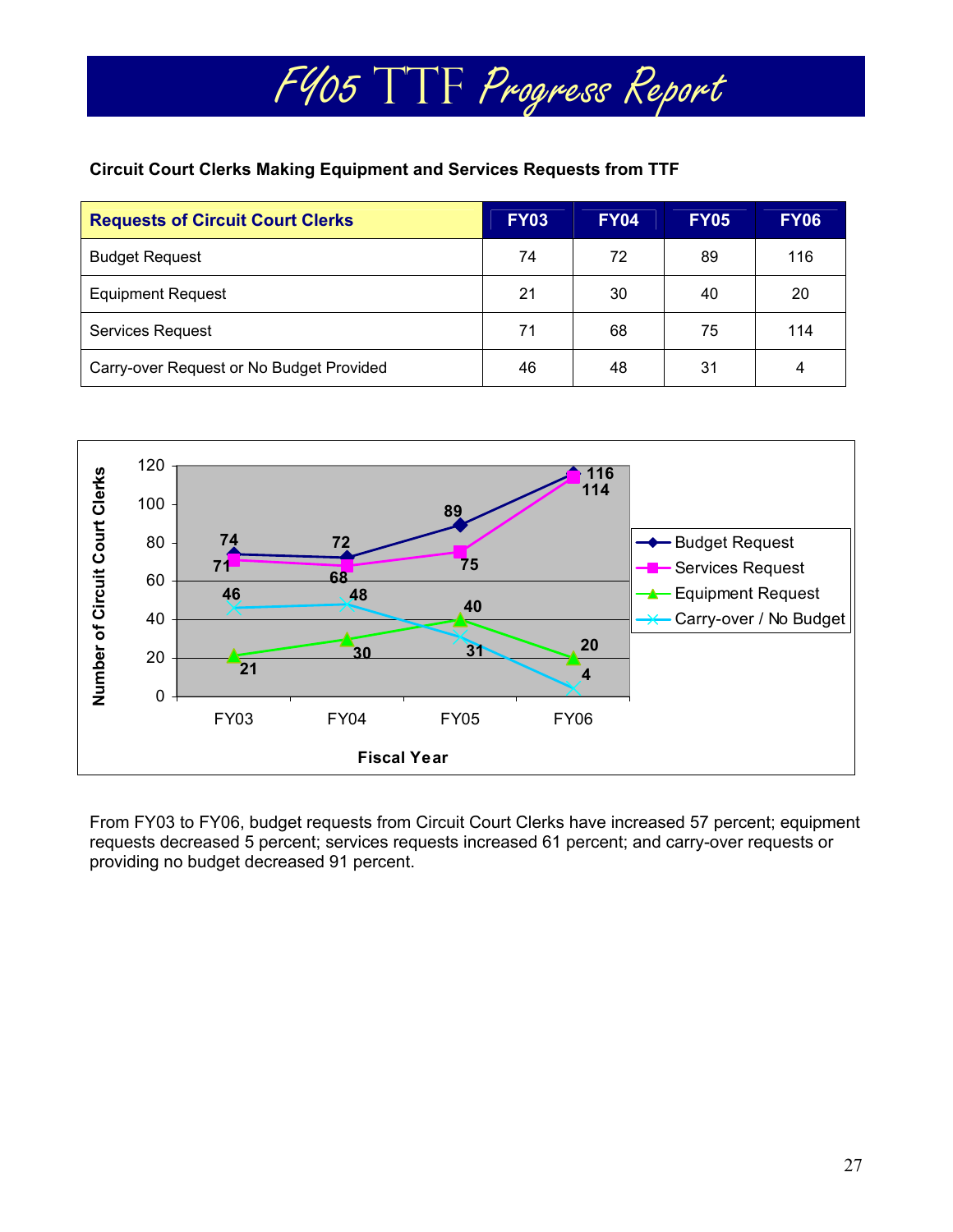

FY06 \$1 Fund Request Data

## **TTF \$1 Requests for Equipment and Services**

|                           | <b>FY06</b>       |                |  |  |
|---------------------------|-------------------|----------------|--|--|
| <b>TTF \$1 Fund</b>       | <b>Round 1</b>    |                |  |  |
|                           | #                 |                |  |  |
| <b>Available Balance</b>  |                   | \$1,961,821.14 |  |  |
| <b>Equipment Requests</b> | $12 \overline{ }$ | \$95,058.00    |  |  |
| <b>Services Requests</b>  | 64                | \$1,388,207.00 |  |  |
| <b>Clerks' Requests</b>   | 66                | \$1,483,265.00 |  |  |

Round 1 for requests of additional technology funding from the \$1 Fund occurred in August 2005. Eligibility was confined to the 105 Circuit Court Clerks who certified to not currently providing secure remote access to land records. Clerks making a \$1 request were asked to certify a shortfall of technology funds needed to achieve the goal set by the General Assembly of providing secure remote access to land records on or before July 1, 2006. Including one mid-year docket request made in November, sixty-six Circuit Court Clerks (55 percent) have requested a total of \$1.48M from the \$1 Fund. Twelve Clerks (10 percent) made an equipment request and 64 Clerks (53 percent) made a services request.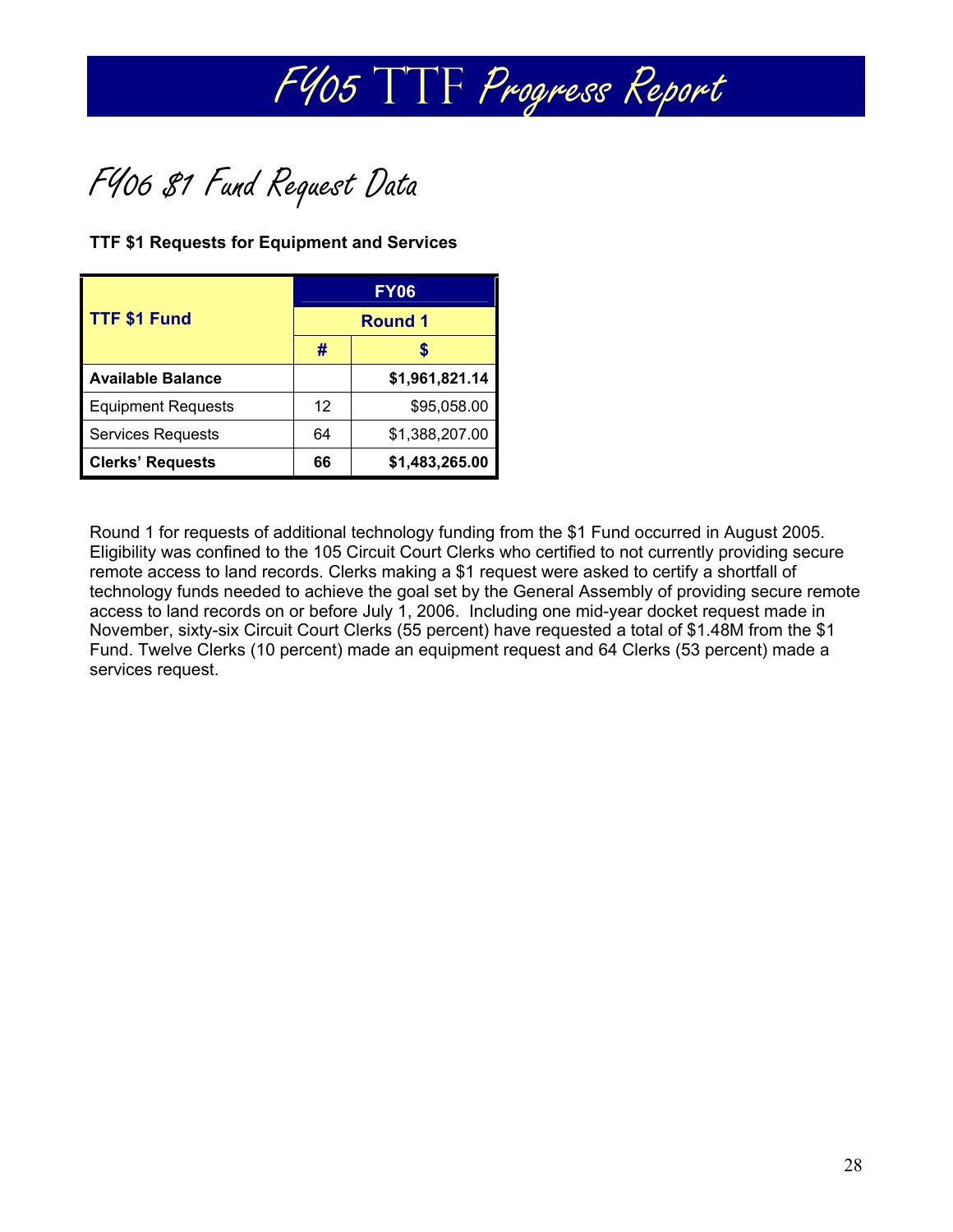

FY05 Data Highlights and Actions for FY06

Financial Data

## **FY05 Data Highlights: Actions for FY06:**

- TTF collections of Circuit Court Clerks increased 192 percent from FY97 to FY05 and expenditures increased 393 percent from FY98 to FY05.
- Transfers from TTF to General Fund for operating expenses of Circuit Court Clerks totaled \$6.88M from FY97 to FY05. Budget reductions have resulted in transfers of \$8.9M from the TTF during this same period.

- The increase in collections revenue in FY05 and projected in FY06 (TTF fee increased from \$3 to \$5 on July 1, 2004) will aid Circuit Court Clerks in meeting expectations of the General Assembly in § 17.1-279 I., Code of Virginia, to provide secure remote access to land records by July 1, 2006.
- Compensation Board staff will remind the leadership of the Virginia Court Clerks' Association that the 2005 General Assembly amended § 17.1-279 J., Code of Virginia, to disallow fund transfers from TTF, including general fund transfers, thus reserving TTF monies for the purpose outlined in the legislation. However, Item 66, Paragraph G of Chapter 951 (2005 Virginia Acts of Assembly), states "Notwithstanding the provisions the §17.1-279 J., Code of Virginia, the Compensation Board may allocate up to \$1,489,213 the first year and \$1,489,213 the second year of Technology Trust Fund monies for operating expenses in the Clerks' offices." This paragraph serves as an overwrite provision to the Code of Virginia. If this provision is removed, § 17.1-279 J., Code of Virginia, will prevail. In this case, unless the General Assembly would restore the general funds to Circuit Court Clerks, reductions in general fund reimbursements to Clerks of \$1,489,213 will have to be made in FY07 and subsequent years.

Progress Survey Data

## **FY05 Data Highlights: Actions for FY06:**

- From FY01 to FY05, the response rate of Circuit Court Clerks to the progress survey increased from 79 to 100 percent.
- 12 Circuit Court Clerks reported the URL address of their court-controlled Web site.

- Compensation Board staff has integrated the TTF progress survey into the annual TTF Budget Request Process in COIN to maintain a high response rate.
- The Code of Virginia, § 2.2-3808.2, requires Circuit Court Clerks to give public notice of the documents available on a court-controlled website.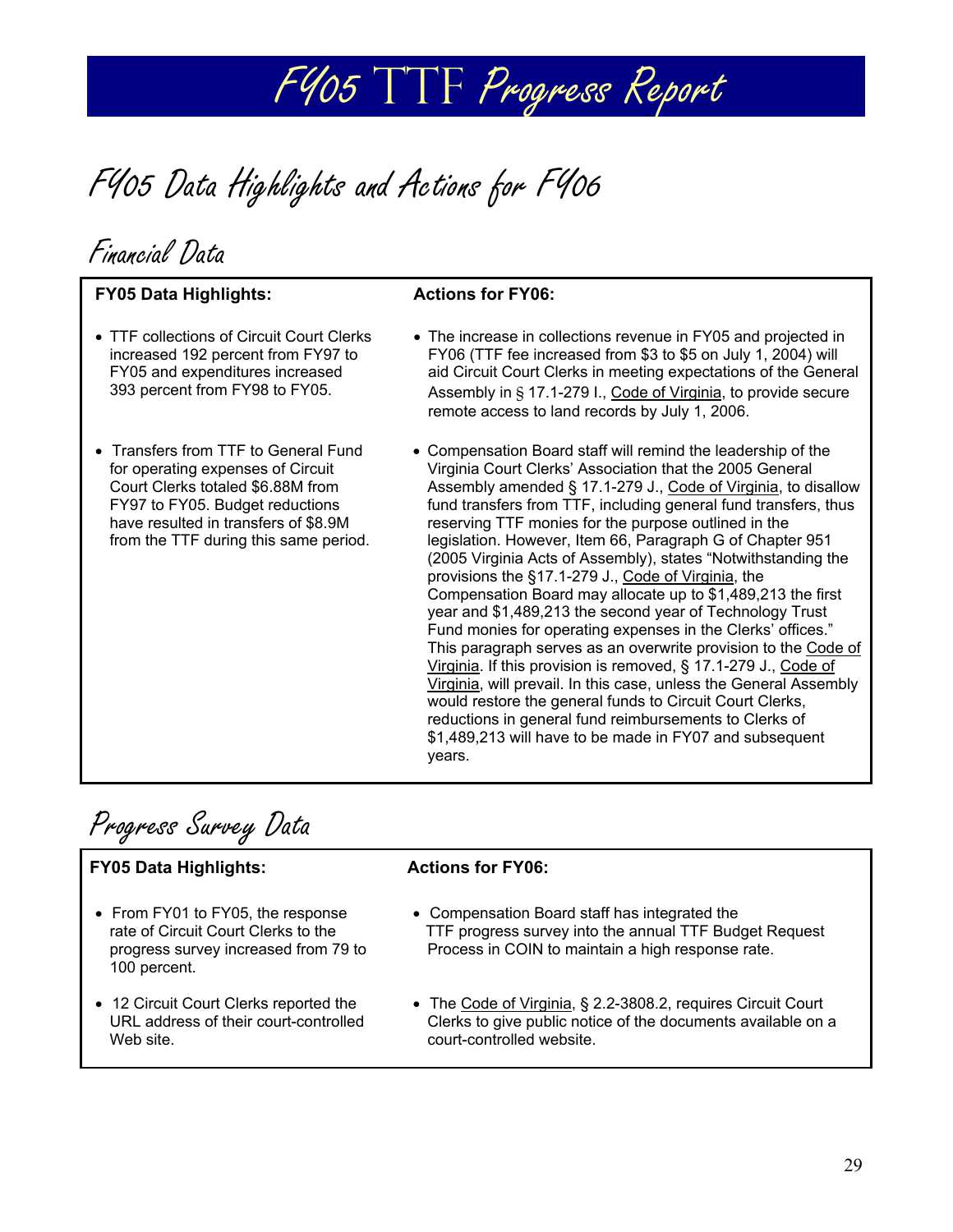

## Progress Survey Data, continued

## **FY05 Data Highlights: Actions for FY06:**

- Circuit Court Clerks reported to provide digital land records indices and images, 89 and 93 percent, respectively. Only 24 percent reported to provide secure remote access to digital land records.
- 93 percent of Circuit Court Clerks have back scanned an average of 27 continuous years of land records' indices and images.
- 118 Circuit Court Clerks (98 percent) named at least one services vendor with whom they have contracted for land records management.
- 102 Circuit Court Clerks (85 percent) reported that providing secure remote access was their next step in land records management. Over half of Circuit Court Clerks reported the obstacle of insufficient staff to handle the additional secure remote access workload.

- Compensation Board staff will encourage Circuit Court Clerks to initiate Web hosting services for digital land records as soon as possible.
- Absent other recommendations from the VCCA, the Compensation Board will consider priority funding from the \$1 Fund for conversion of back-file indices and back scanned images in order for Circuit Court Clerks to attract a sufficient number of subscribers for secure remote access registration.
- Compensation Board staff will copy vendors on information sent to Circuit Court Clerks: Governor's re-appropriations, Mid-Year Secure Remote Access update, TTF Revenue Estimate with annual budget estimate in March, meeting summaries with Clerks Technology Committee, and weekly notices in August of the TTF Budget Request Process.
- The Compensation Board staff has addressed the increased workload and staffing needs in offices of the Circuit Court Clerk by requesting full funding of Circuit Court Clerks' staffing standards over a four-year period, beginning in FY07.

## VITA Certification Data

## **FY06 Data Highlight: Action for FY06:**

• In the Progress Survey, the number of Circuit Court Clerks reporting to provide secure remote access to land records indices and images were 35 and 22, respectively. On the VITA screens, only 15 Clerks certified that they provide secure remote access to digital land records (indices and images were not distinguished on the certification screens).

• To address the inconsistent data regarding the number of Circuit Court Clerks who currently provide secure remote access to land records, the Compensation Board staff will attempt to obtain from Circuit Court Clerks accurate data on which localities are currently providing secure remote access to land records through a mid-FY06 secure remote access survey conducted in cooperation with the Clerks Technology Committee.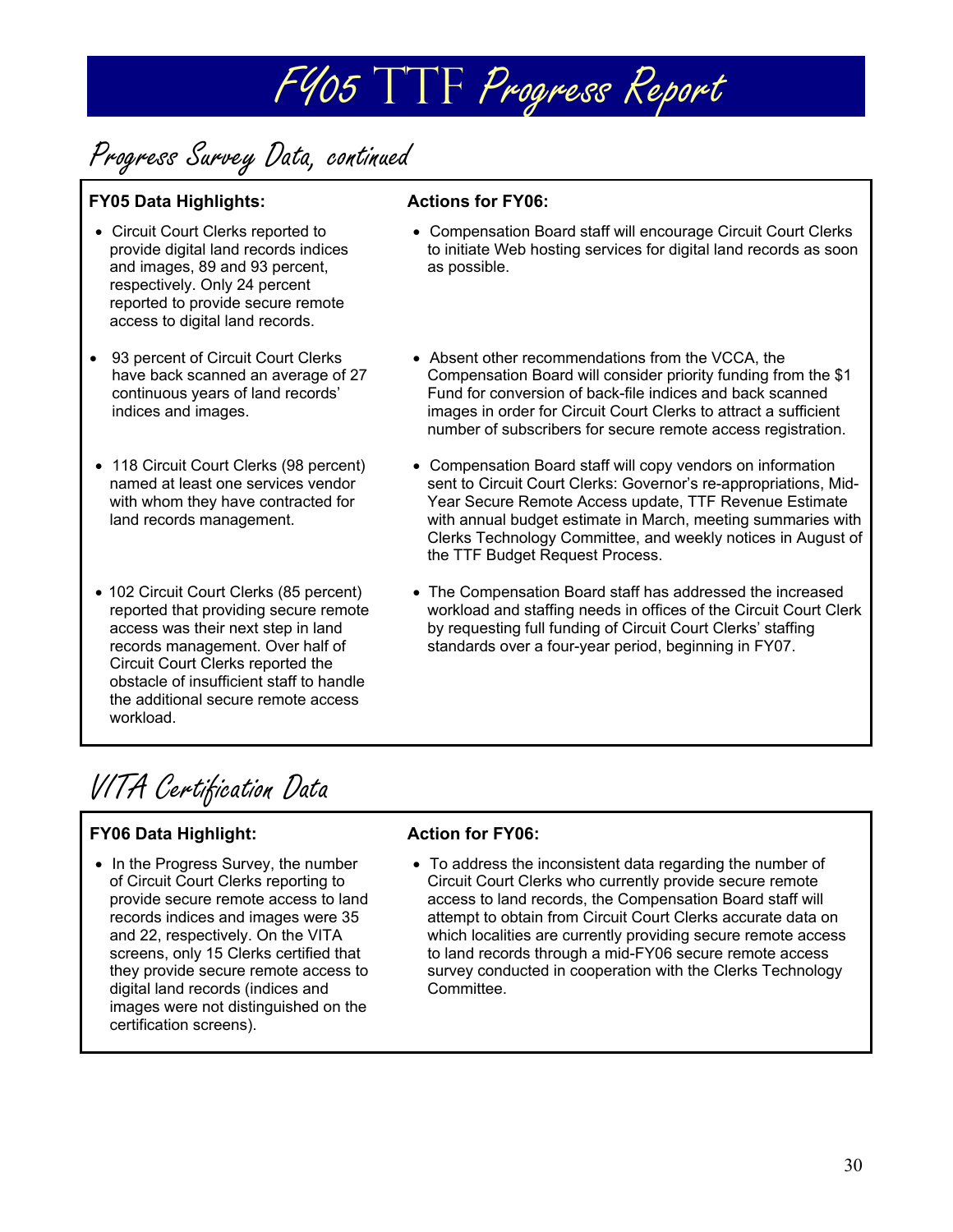

## FY06 \$4 Equipment and Services Data

## **FY06 Data Highlight: Action for FY06:**

• The expenditure rate for Circuit Court Clerks increased 14 percentage points from FY02 to FY05. In FY06, Circuit Court Clerks requested 91 percent of available funding, almost \$10M.

• In order to encourage Circuit Court Clerks to expend all available TTF monies for the purpose of providing secure remote access to land records on or before July 1, 2006, Compensation Board staff will 1) send monthly email reminders; 2) publish a six-month TTF expenditure update; 3) provide a vendor services information packet; and 4) improve the Land Records page on Compensation Board Web site.

FY06 \$1 Fund Data

## **FY06 Data Highlight: Action for FY06:**

• 66 Circuit Court Clerks (55 percent) made a request from the \$1 Fund, totaling \$1,483,265.

• In order to encourage Circuit Court Clerks to expend all available TTF monies for the purpose of providing secure remote access to land records on or before July 1, 2006, Compensation Board staff will 1) send monthly email reminders; 2) publish a six-month TTF expenditure update; 3) provide a vendor services information packet; and 4) improve the Land Records page on Compensation Board Web site.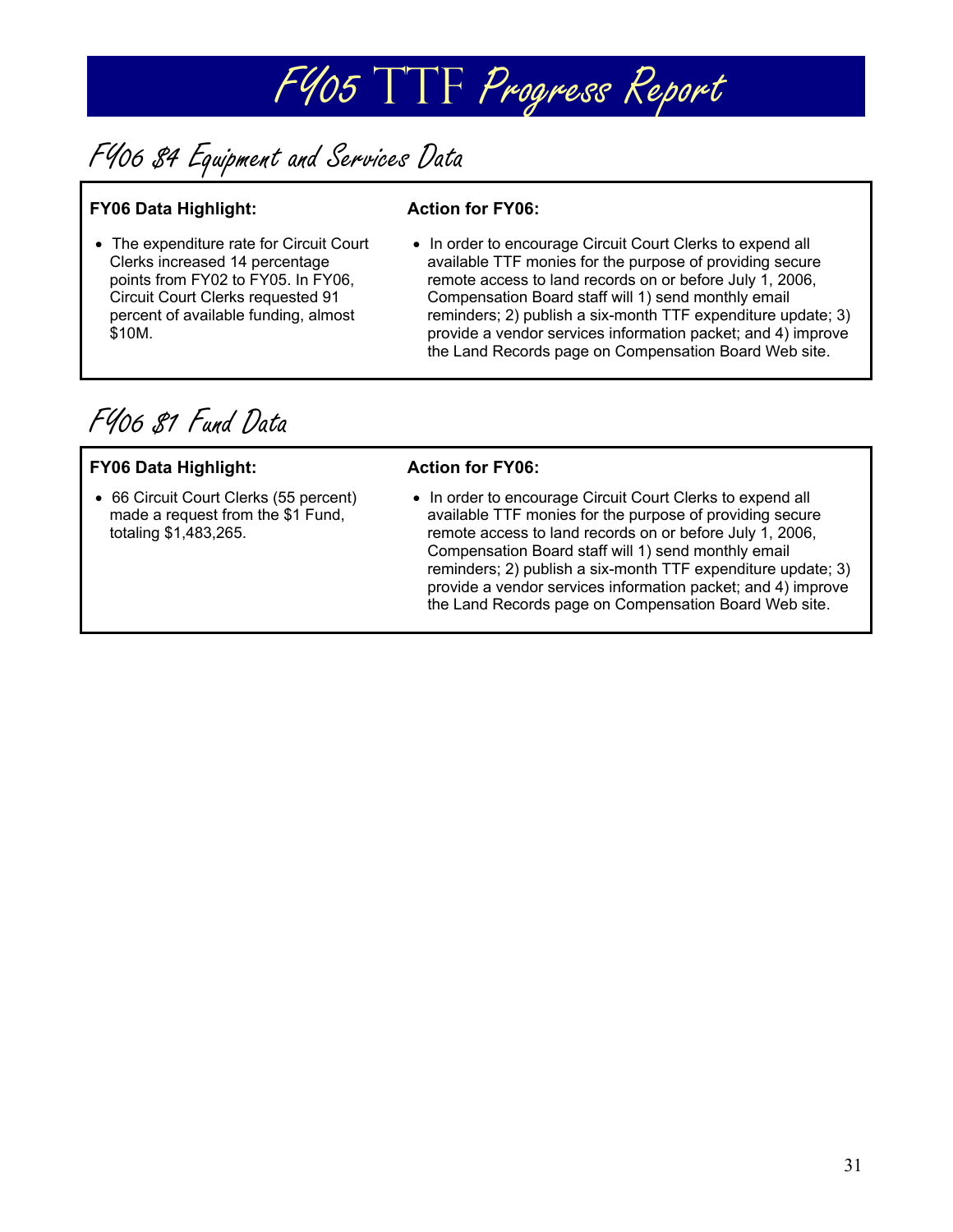Appendix

Appendix 1 – TTF Non-General Fund Cash Transactions from FY97 to FY05

Appendix 2 – TTF Expenditures by Locality

Appendix 3 – FY05 TTF Progress Survey Questions

Appendix 4 – Court-Controlled Web Site Address List

Appendix 5 – VITA Secure Remote Access Certification Screens

Appendix 6 - F406 TTF 84 and 81 Fund Requests for Equipment and Services

Appendix 7 – §§ 17.1-279 and 2.2-3808.2, Code of Virginia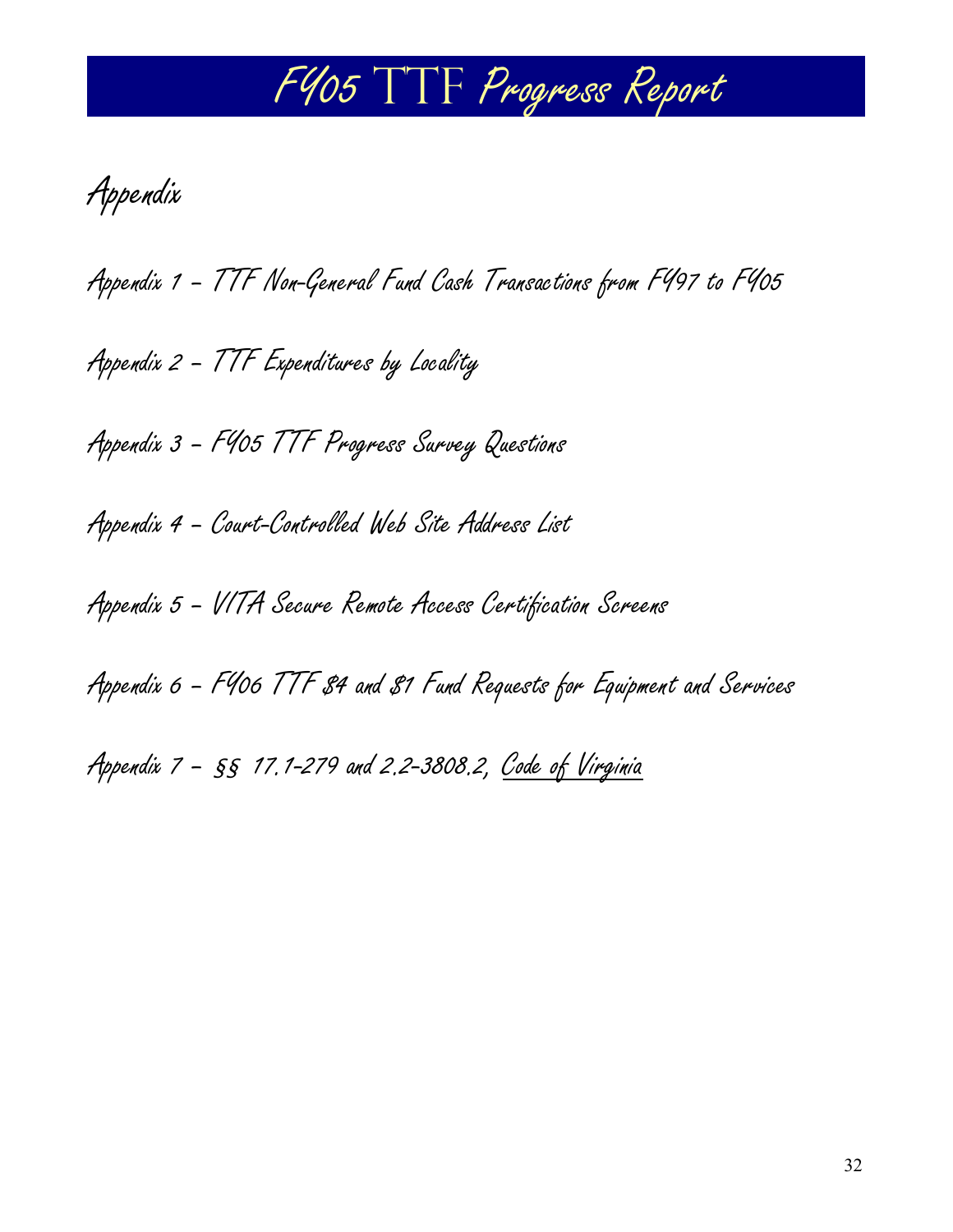## **Appendix 1 – TTF Non-General Fund Cash Transactions from FY97 to FY05**

|                                               | <b>Total</b><br>Cash | <b>Clerks</b><br><b>Portion</b> | <b>Administration</b><br><b>Portion</b> |
|-----------------------------------------------|----------------------|---------------------------------|-----------------------------------------|
|                                               | \$3                  | \$2                             | \$1                                     |
|                                               | (\$5 in FY05+)       | (\$4 in FY05+)                  |                                         |
| <b>FY97 Cash Collections</b>                  | 4,243,367.42         | 2,828,911.61                    | 1,414,455.81                            |
| FY97 Expenditure Transfers - DIT Technology   | (252, 388.00)        |                                 | (252, 388.00)                           |
| FY97 Year-End Available Cash                  | 3,990,979.42         | 2,828,911.61                    | 1,162,067.81                            |
| FY98 Expend - Clerk Reimbursements            | (886, 404.38)        | (886, 404.38)                   |                                         |
| FY98 Allocation of FY97 \$1 portion to Clerks |                      | 1,162,066.00                    | (1, 162, 066.00)                        |
| <b>FY98 Cash Collections</b>                  | 4,822,885.65         | 3,215,257.10                    | 1,607,628.55                            |
| FY98 Expend - Administrative Costs            | (18,082.58)          |                                 | (18,082.58)                             |
| FY98 Year-End Available Cash                  | 7,909,378.11         | 6,319,830.33                    | 1,589,547.78                            |
| FY99 Expend - Clerk Reimbursements            | (2,214,766.32)       | (2,214,766.32)                  |                                         |
| FY99 Allocation of FY98 \$1 portion to Clerks |                      | 1,009,530.00                    | (1,009,530.00)                          |
| <b>FY99 Cash Collections</b>                  | 5,768,994.81         | 3,845,996.54                    | 1,922,998.27                            |
| FY99 Expend - Administrative Costs            | (354, 300.85)        |                                 | (354, 300.85)                           |
| FY99 Year-End Available Cash                  | 11,109,305.75        | 8,960,590.55                    | 2,148,715.20                            |
| FY00 Expend - Clerk Reimbursements            | (2,526,303.63)       | (2,526,303.63)                  |                                         |
| FY00 Allocation of FY99 \$1 portion to Clerks |                      | 2,000.00                        | (2,000.00)                              |
| <b>FY00 Cash Collections</b>                  | 5,051,605.90         | 3,367,737.27                    | 1,683,868.63                            |
| FY00 Expend - Administrative Costs            | (40, 571.58)         |                                 | (40, 571.58)                            |
| FY00 Year-End Available Cash                  | 13,594,036.44        | 9,804,024.19                    | 3,790,012.25                            |
| FY01 Expend - Clerk Reimbursements            | (4,757,461.69)       | (4,757,461.69)                  |                                         |
| FY01 Allocation of FY00 \$1 portion/RIF1      |                      | 2,035,121.00                    | (2,035,121.00)                          |
| FY01 Allocation of FY00 \$1 portion/RIF2      |                      | 749,799.69                      | (749, 799.69)                           |
| <b>FY01 Cash Collections</b>                  | 5,122,196.96         | 3,414,797.97                    | 1,707,398.99                            |
| FY01 Expend - Administrative Costs            | (124, 640.50)        |                                 | (124, 640.50)                           |
| FY01 Year-End Available Cash                  | 13,834,131.21        | 11,246,281.16                   | 2,587,850.05                            |
| FY02 Expend - Clerk Reimbursements            | (6,800,199.60)       | (6,800,199.60)                  |                                         |
| FY02 Cash Collections                         | 6,586,856.51         | 4,391,237.67                    | 2,195,618.84                            |
| FY02 Expend - Administrative Costs            | (54, 158.43)         |                                 | (54, 158.43)                            |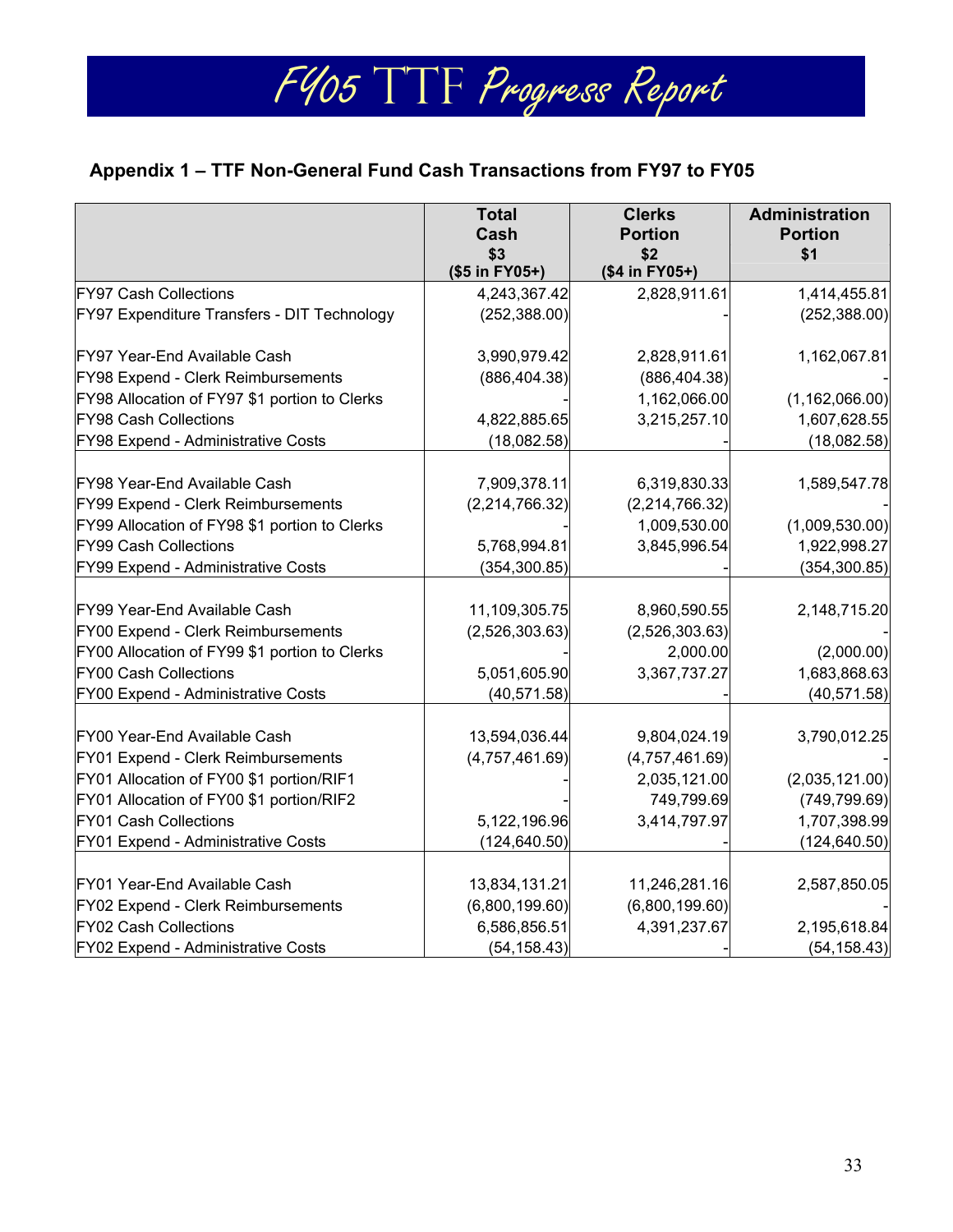|                                                                             | <b>Total</b><br>Cash | <b>Clerks</b><br><b>Portion</b> | <b>Administration</b><br><b>Portion</b> |
|-----------------------------------------------------------------------------|----------------------|---------------------------------|-----------------------------------------|
|                                                                             | \$3                  | \$2                             | \$1                                     |
|                                                                             | (\$5 in FY05+)       | (\$4 in FY05+)                  |                                         |
| FY02 Year-End Available Cash                                                | 13,566,629.69        | 8,837,319.23                    | 4,729,310.46                            |
| FY02 Cash Reversion to GF                                                   | (3,732,050.00)       | (3,732,050.00)                  |                                         |
| FY03 Transfer to Clerks' GF Operating                                       | (4,449,998.84)       |                                 | (4,449,998.84)                          |
| <b>FY03 Budget Reduction</b>                                                | (550,000.00)         |                                 | (550,000.00)                            |
| FY03 10/15/02 Budget Reduction                                              | (462, 640.00)        |                                 | (462, 640.00)                           |
| FY03 Allocation of FY03 \$1 portion                                         |                      | 133,861.00                      | (133, 861.00)                           |
| FY03 Expend - Clerk Reimbursements                                          | (3,661,213.60)       | (3,661,213.60)                  |                                         |
| <b>FY03 Cash Collections</b>                                                | 7,921,175.89         | 5,280,783.93                    | 2,640,391.96                            |
| FY03 Expend - COIN Costs                                                    | (25, 175.50)         |                                 | (25, 175.50)                            |
| FY03 Expend - Administrative Costs                                          | (45, 200.23)         |                                 | (45, 200.23)                            |
| FY03 Year-End Available Cash                                                | 8,561,527.41         | 6,858,700.56                    | 1,702,826.85                            |
| FY03 Cash Reversion to GF                                                   | (3,500,000.00)       |                                 | (3,500,000.00)                          |
| FY04 10/15/02 Budget Reduction                                              | (462, 787.00)        |                                 | (462, 787.00)                           |
| FY04 Transfer to Clerks' GF Operating                                       | (1,489,212.73)       | (1,489,212.73)                  |                                         |
| FY04 Expend - Clerk Reimbursements                                          | (3,276,833.63)       | (3,276,833.63)                  |                                         |
| <b>FY04 Cash Collections</b>                                                | 8,512,088.24         | 5,674,725.49                    | 2,837,362.75                            |
| FY04 Expend - COIN Costs                                                    | (130,900.56)         |                                 | (130,900.56)                            |
| FY04 Expend - Administrative Costs                                          | (23, 504.69)         |                                 | (23, 504.69)                            |
| FY04 Year-End Available Cash                                                | 8,190,377.04         | 7,767,379.69                    | 422,997.35                              |
| Adj to CARS cash bal - DPB Appropr Xfers                                    | (74.97)              |                                 | (74.97)                                 |
| Adj to CARS cash bal - DPB Appropr Xfers                                    | (83.00)              |                                 | (83.00)                                 |
| Adj to CARS cash bal - DPB Appropr Xfers                                    | (2,082.00)           |                                 | (2,082.00)                              |
| Adj to CARS cash bal - DPB Appropr Xfers                                    | (669.00)             |                                 | (669.00)                                |
| FY05 Bud Red/Transfer to GF                                                 | (231, 393.00)        |                                 | (231, 393.00)                           |
| FY05 Transfer to Clerks' GF Operating<br>FY05 Offset of Transfer to GF w/GF | (1,489,213.00)       | (1,487,142.73)                  | (2,070.27)                              |
| Re-appropriation                                                            | 543,385.00           | 543,385.00                      |                                         |
| FY05 Expend - Administrative Costs                                          | (31, 846.09)         |                                 | (31, 846.09)                            |
| FY05 Expend - COIN                                                          | (427, 254.47)        |                                 | (427, 254.47)                           |
| FY05 Expend - Clerk Reimbursements (includes                                |                      |                                 |                                         |
| Re-appropriation)                                                           | (4,367,868.63)       | (4,367,868.63)                  |                                         |
| <b>FY05 Cash Collections</b>                                                | 12,404,426.50        | 9,923,541.20                    | 2,480,885.30                            |
| FY05 Year-End Available Cash                                                | 14,587,704.38        | 12,379,294.53                   | 2,208,409.85                            |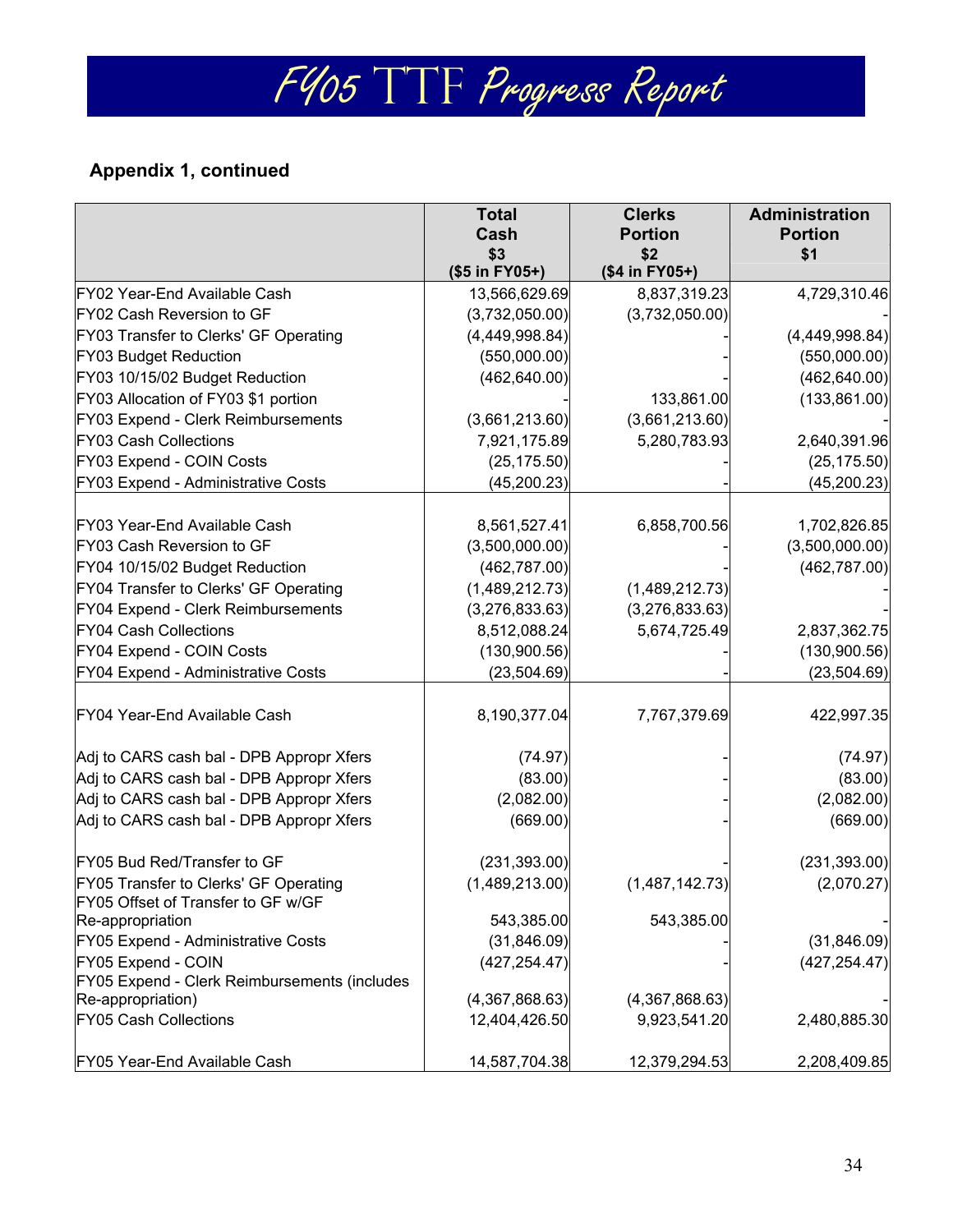|                                                                                                                   | <b>Total</b><br>Cash<br>\$3<br>(\$5 in FY05+) | <b>Clerks</b><br><b>Portion</b><br>\$2<br>(\$4 in FY05+) | Administration<br><b>Portion</b><br>\$1 |
|-------------------------------------------------------------------------------------------------------------------|-----------------------------------------------|----------------------------------------------------------|-----------------------------------------|
| <b>FY06 Obligations:</b><br>FY06 Bud Red/Transfer to GF (§3-1.01, Q.1.)                                           | (115,696.00)                                  |                                                          | (115,696.00)                            |
| FY06 Transfer to Clerks' GF Operating (Item 66,<br>$\mathsf{G}$ .)<br><b>FY06 Budgeted - Administrative Costs</b> | (1,489,213.00)<br>(35,000.00)                 | (1,487,142.73)                                           | (2,070.27)<br>(35,000.00)               |
| FY06 Available - COIN<br><b>FY06 Clerks' Budgeted</b>                                                             | (80, 669.47)<br>(11, 445, 232.00)             | (9,969,418.00)                                           | (80, 669.47)<br>(1,475,814.00)          |
| FY06 Clerks' CDP Study                                                                                            | (10,000.00)                                   |                                                          | (10,000.00)                             |
| FY05 Year-End Unencumbered Cash for FY06<br>(Excludes FY06 Cash Collections)                                      | 1,411,893.91                                  | 922,733.80                                               | 489,160.11                              |
| <b>FY06 Collections YTD (July - Sept)</b><br><b>Balance Available including FY06 YTD</b><br><b>Collections</b>    | \$3,506,701.02<br>\$4,918,594.93              | \$2,805,360.82<br>\$3,728,094.62                         | \$701,340.20<br>\$1,190,500.31          |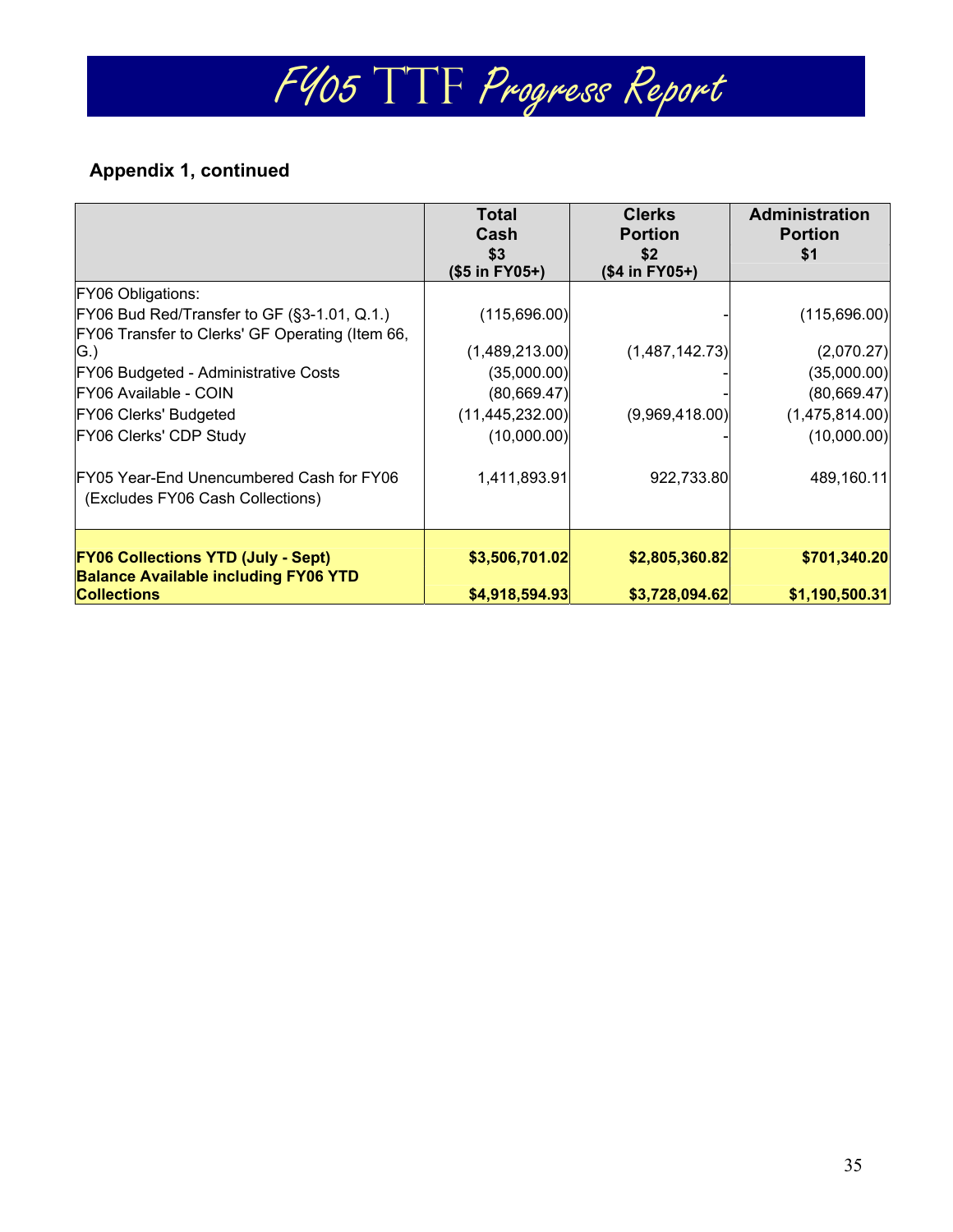

## **Appendix 2 – TTF Expenditures by Locality**

|     |                      |                                      | FY98 to FY05                    | FY98 to FY05               |
|-----|----------------------|--------------------------------------|---------------------------------|----------------------------|
|     | <b>FIPS LOCALITY</b> | <b>FY05 FUNDS</b><br><b>EXPENDED</b> | <b>FUNDS</b><br><b>EXPENDED</b> | <b>PERCENT</b><br>OF TOTAL |
| 001 | <b>ACCOMACK</b>      | \$13,594.90                          | \$100,507.47                    | 0.22%                      |
| 003 | <b>ALBEMARLE</b>     | \$11,107.79                          | \$223,550.79                    | 0.48%                      |
| 005 | ALLEGHANY/COVINGTON  | \$12,146.00                          | \$99,162.00                     | 0.21%                      |
| 007 | <b>AMELIA</b>        | \$12,567.00                          | \$89,688.14                     | 0.19%                      |
| 009 | <b>AMHERST</b>       | \$0.00                               | \$0.00                          | 0.00%                      |
| 011 | <b>APPOMATTOX</b>    | \$15,258.95                          | \$92,753.94                     | 0.20%                      |
| 013 | <b>ARLINGTON</b>     | \$107,817.88                         | \$695,148.87                    | 1.50%                      |
| 015 | <b>AUGUSTA</b>       | \$22,122.83                          | \$195,504.59                    | 0.42%                      |
| 017 | <b>BATH</b>          | \$12,146.00                          | \$41,924.46                     | 0.09%                      |
| 019 | <b>BEDFORD</b>       | \$45,466.12                          | \$249,038.87                    | 0.54%                      |
| 021 | <b>BLAND</b>         | \$12,146.00                          | \$71,425.78                     | 0.15%                      |
| 023 | <b>BOTETOURT</b>     | \$11,790.10                          | \$106,671.42                    | 0.23%                      |
| 025 | <b>BRUNSWICK</b>     | \$16,468.00                          | \$85,114.00                     | 0.18%                      |
| 027 | <b>BUCHANAN</b>      | \$22,473.60                          | \$53,136.60                     | 0.11%                      |
| 029 | <b>BUCKINGHAM</b>    | \$12,688.37                          | \$92,929.97                     | 0.20%                      |
| 031 | <b>CAMPBELL</b>      | \$9,200.00                           | \$169,924.70                    | 0.37%                      |
| 033 | <b>CAROLINE</b>      | \$10,230.37                          | \$101,797.75                    | 0.22%                      |
| 035 | <b>CARROLL</b>       | \$7,742.43                           | \$159,937.18                    | 0.35%                      |
| 036 | <b>CHARLES CITY</b>  | \$0.00                               | \$36,435.00                     | 0.08%                      |
| 037 | <b>CHARLOTTE</b>     | \$12,146.00                          | \$50,716.60                     | 0.11%                      |
| 041 | <b>CHESTERFIELD</b>  | \$39,131.96                          | \$1,209,276.70                  | 2.62%                      |
| 043 | <b>CLARKE</b>        | \$24,126.00                          | \$98,588.00                     | 0.21%                      |
| 045 | <b>CRAIG</b>         | \$12,146.00                          | \$80,921.74                     | 0.17%                      |
| 047 | <b>CULPEPER</b>      | \$24,378.22                          | \$128,729.10                    | 0.28%                      |
| 049 | <b>CUMBERLAND</b>    | \$13,593.01                          | \$82,387.76                     | 0.18%                      |
| 051 | <b>DICKENSON</b>     | \$12,146.00                          | \$89,574.00                     | 0.19%                      |
| 053 | <b>DINWIDDIE</b>     | \$0.00                               | \$20,000.00                     | 0.04%                      |
| 057 | <b>ESSEX</b>         | \$20,341.71                          | \$20,341.71                     | 0.04%                      |
| 059 | <b>FAIRFAX</b>       | \$885,233.28                         | \$4,687,977.36                  | 10.14%                     |
| 061 | <b>FAUQUIER</b>      | \$43,984.76                          | \$159,230.80                    | 0.34%                      |
| 063 | <b>FLOYD</b>         | \$12,146.00                          | \$74,100.58                     | 0.16%                      |
| 065 | <b>FLUVANNA</b>      | \$13,305.68                          | \$146,124.29                    | 0.32%                      |
| 067 | <b>FRANKLIN</b>      | \$0.00                               | \$26,929.00                     | 0.06%                      |
| 069 | <b>FREDERICK</b>     | \$14,018.58                          | \$230,218.86                    | 0.50%                      |
| 071 | <b>GILES</b>         | \$13,600.00                          | \$75,957.00                     | 0.16%                      |
| 073 | <b>GLOUCESTER</b>    | \$0.00                               | \$68,292.37                     | 0.15%                      |
| 075 | <b>GOOCHLAND</b>     | \$9,061.36                           | \$107,704.50                    | 0.23%                      |
| 077 | <b>GRAYSON/GALAX</b> | \$18,488.00                          | \$145,004.56                    | 0.31%                      |
| 079 | <b>GREENE</b>        | \$0.00                               | \$0.00                          | 0.00%                      |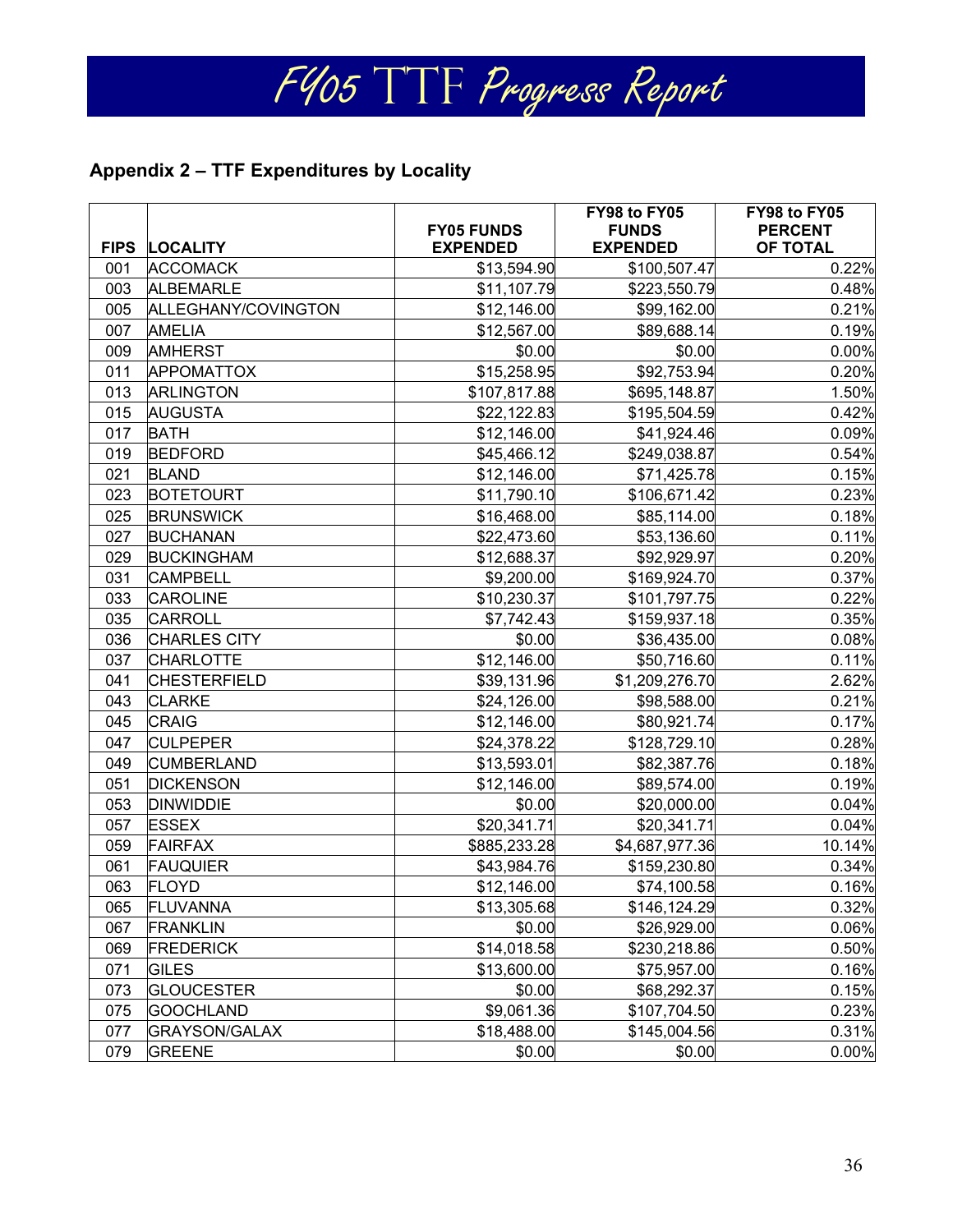|             |                         |                                      | FY98 to FY05                    | FY98 to FY05               |
|-------------|-------------------------|--------------------------------------|---------------------------------|----------------------------|
| <b>FIPS</b> | <b>LOCALITY</b>         | <b>FY05 FUNDS</b><br><b>EXPENDED</b> | <b>FUNDS</b><br><b>EXPENDED</b> | <b>PERCENT</b><br>OF TOTAL |
| 081         | <b>GREENSVILLE</b>      | \$12,146.00                          | \$97,489.32                     | 0.21%                      |
| 083         | <b>HALIFAX</b>          | \$1,578.58                           | \$127,866.89                    | 0.28%                      |
| 085         | <b>HANOVER</b>          | \$42,176.68                          | \$433,931.06                    | 0.94%                      |
| 087         | <b>HENRICO</b>          | \$149,876.98                         | \$815,032.83                    | 1.76%                      |
| 089         | <b>HENRY</b>            | \$0.00                               | \$98,439.65                     | 0.21%                      |
| 091         | <b>HIGHLAND</b>         | \$12,146.00                          | \$41,924.00                     | 0.09%                      |
| 093         | <b>ISLE OF WIGHT</b>    | \$23,117.82                          | \$118,951.25                    | 0.26%                      |
| 095         | <b>JAMES CITY</b>       | \$68,761.56                          | \$486,463.60                    | 1.05%                      |
| 097         | <b>KING &amp; QUEEN</b> | \$12,146.00                          | \$40,288.28                     | 0.09%                      |
| 099         | <b>KING GEORGE</b>      | \$6,575.00                           | \$165,738.11                    | 0.36%                      |
| 101         | <b>KING WILLIAM</b>     | \$16,589.71                          | \$85,786.52                     | 0.19%                      |
| 103         | LANCASTER               | \$12,146.00                          | \$65,724.87                     | 0.14%                      |
| 105         | LEE                     | \$12,146.00                          | \$94,168.18                     | 0.20%                      |
| 107         | LOUDOUN                 | \$66,766.25                          | \$902,389.25                    | 1.95%                      |
| 109         | LOUISA                  | \$25,758.21                          | \$84,223.22                     | 0.18%                      |
| 111         | LUNENBURG               | \$12,146.00                          | \$90,557.00                     | 0.20%                      |
| 113         | <b>MADISON</b>          | \$12,146.00                          | \$79,104.05                     | 0.17%                      |
| 115         | <b>MATHEWS</b>          | \$0.00                               | \$0.00                          | 0.00%                      |
| 117         | <b>MECKLENBURG</b>      | \$0.00                               | \$118,347.58                    | 0.26%                      |
| 119         | <b>MIDDLESEX</b>        | \$27,517.31                          | \$34,149.45                     | 0.07%                      |
| 121         | <b>MONTGOMERY</b>       | \$11,211.59                          | \$189,145.50                    | 0.41%                      |
| 125         | <b>NELSON</b>           | \$7,919.62                           | \$84,593.26                     | 0.18%                      |
| 127         | <b>NEW KENT</b>         | \$7,078.14                           | \$84,373.26                     | 0.18%                      |
| 131         | NORTHAMPTON             | \$16,375.05                          | \$81,652.58                     | 0.18%                      |
| 133         | NORTHUMBERLAND          | \$0.00                               | \$89,953.88                     | 0.19%                      |
| 135         | NOTTOWAY                | \$12,932.95                          | \$83,258.37                     | 0.18%                      |
| 137         | <b>ORANGE</b>           | \$38,458.17                          | \$173,162.88                    | 0.37%                      |
| 139         | <b>PAGE</b>             | \$5,474.24                           | \$121,272.71                    | 0.26%                      |
| 141         | <b>PATRICK</b>          | \$12,146.00                          | \$43,177.74                     | 0.09%                      |
| 143         | PITTSYLVANIA            | \$8,500.00                           | \$52,763.00                     | 0.11%                      |
| 145         | <b>POWHATAN</b>         | \$12,567.71                          | \$142,549.51                    | 0.31%                      |
| 147         | <b>PRINCE EDWARD</b>    | \$12,082.10                          | \$97,009.39                     | 0.21%                      |
| 149         | <b>PRINCE GEORGE</b>    | \$14,937.64                          | \$121,530.59                    | 0.26%                      |
| 153         | <b>PRINCE WILLIAM</b>   | \$360,557.54                         | \$1,834,402.80                  | 3.97%                      |
| 155         | <b>PULASKI</b>          | \$8,888.35                           | \$163,196.78                    | 0.35%                      |
| 157         | <b>RAPPAHANNOCK</b>     | \$12,924.38                          | \$66,134.43                     | 0.14%                      |
| 159         | RICHMOND CO.            | \$9,808.00                           | \$60,547.18                     | 0.13%                      |
| 161         | ROANOKE CO.             | \$87,224.49                          | \$266,332.71                    | 0.58%                      |
| 163         | <b>ROCKBRIDGE</b>       | \$0.00                               | \$60,136.85                     | 0.13%                      |
| 165         | <b>ROCKINGHAM</b>       | \$208.00                             | \$260,563.50                    | 0.56%                      |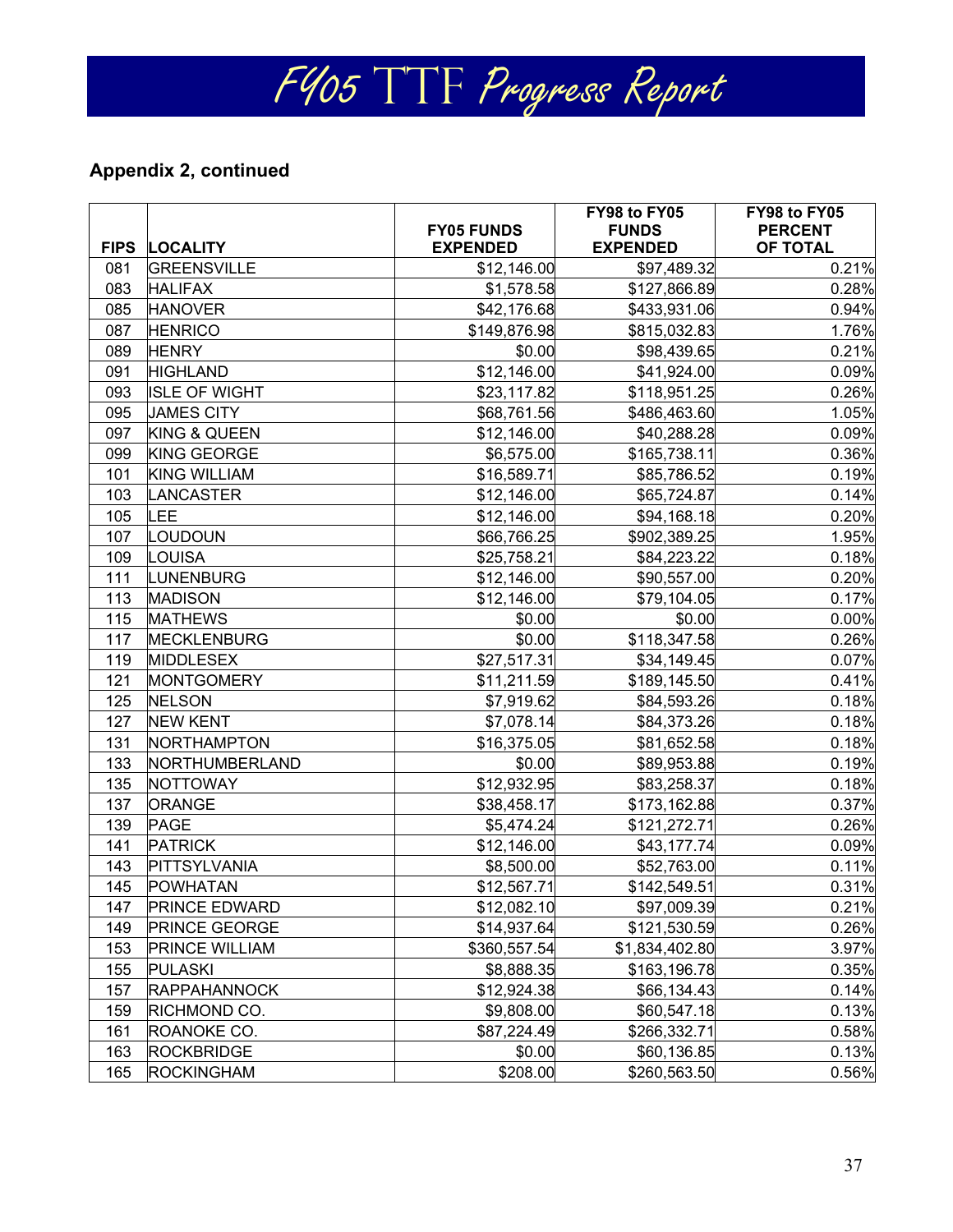|     |                         |                                      | FY98 to FY05                    | FY98 to FY05               |
|-----|-------------------------|--------------------------------------|---------------------------------|----------------------------|
|     | FIPS LOCALITY           | <b>FY05 FUNDS</b><br><b>EXPENDED</b> | <b>FUNDS</b><br><b>EXPENDED</b> | <b>PERCENT</b><br>OF TOTAL |
| 167 | <b>RUSSELL</b>          | \$4,243.40                           | \$153,228.28                    | 0.33%                      |
| 169 | <b>SCOTT</b>            | \$12,146.00                          | \$112,644.55                    | 0.24%                      |
| 171 | SHENANDOAH              | \$23,914.48                          | \$202,039.36                    | 0.44%                      |
| 173 | <b>SMYTH</b>            | \$5,561.46                           | \$126,331.85                    | 0.27%                      |
| 175 | SOUTHAMPTON             | \$2,251.62                           | \$91,455.30                     | 0.20%                      |
| 177 | <b>SPOTSYLVANIA</b>     | \$96,518.07                          | \$517,281.68                    | 1.12%                      |
| 179 | <b>STAFFORD</b>         | \$131,034.75                         | \$433,253.56                    | 0.94%                      |
| 181 | <b>SURRY</b>            | \$12,452.78                          | \$62,452.69                     | 0.14%                      |
| 183 | <b>SUSSEX</b>           | \$9,578.42                           | \$46,813.30                     | 0.10%                      |
| 185 | <b>TAZEWELL</b>         | \$6,777.14                           | \$126,705.66                    | 0.27%                      |
| 187 | <b>WARREN</b>           | \$30,000.65                          | \$179,931.15                    | 0.39%                      |
| 191 | <b>WASHINGTON</b>       | \$0.00                               | \$86,924.97                     | 0.19%                      |
| 193 | <b>WESTMORELAND</b>     | \$12,542.27                          | \$91,772.27                     | 0.20%                      |
| 195 | <b>WISE/NORTON</b>      | \$3,819.37                           | \$204,741.49                    | 0.44%                      |
| 197 | <b>WYTHE</b>            | \$7,496.39                           | \$117,902.71                    | 0.25%                      |
| 199 | <b>YORK</b>             | \$43,649.79                          | \$412,959.32                    | 0.89%                      |
| 510 | <b>ALEXANDRIA</b>       | \$81,411.37                          | \$530,011.59                    | 1.15%                      |
| 520 | <b>BRISTOL</b>          | \$25,387.20                          | \$113,091.34                    | 0.24%                      |
| 530 | <b>BUENA VISTA</b>      | \$12,146.00                          | \$25,211.95                     | 0.05%                      |
| 540 | <b>CHARLOTTESVILLE</b>  | \$22,016.48                          | \$111,966.48                    | 0.24%                      |
| 550 | <b>CHESAPEAKE</b>       | \$126,369.43                         | \$961,310.99                    | 2.08%                      |
| 560 | <b>CLIFTON FORGE</b>    | \$0.00                               | \$29,364.00                     | 0.06%                      |
| 570 | <b>COLONIAL HEIGHTS</b> | \$24,572.34                          | \$160,200.34                    | 0.35%                      |
| 590 | <b>DANVILLE</b>         | \$15,800.00                          | \$141,398.36                    | 0.31%                      |
| 630 | <b>FREDERICKSBURG</b>   | \$14,897.56                          | \$94,835.11                     | 0.21%                      |
| 650 | <b>HAMPTON</b>          | \$57,515.00                          | \$347,184.09                    | 0.75%                      |
| 670 | <b>HOPEWELL</b>         | \$12,146.00                          | \$90,418.46                     | 0.20%                      |
| 680 | <b>LYNCHBURG</b>        | \$28,606.00                          | \$270,927.63                    | 0.59%                      |
| 690 | <b>MARTINSVILLE</b>     | \$12,146.00                          | \$174,203.42                    | 0.38%                      |
| 700 | <b>NEWPORT NEWS</b>     | \$59,034.96                          | \$389,715.23                    | 0.84%                      |
| 710 | <b>NORFOLK</b>          | \$86,892.00                          | \$581,876.34                    | 1.26%                      |
| 730 | <b>PETERSBURG</b>       | \$0.00                               | \$82,696.01                     | 0.18%                      |
| 740 | PORTSMOUTH              | \$45,590.69                          | \$303,653.40                    | 0.66%                      |
| 750 | <b>RADFORD</b>          | \$11,162.50                          | \$80,434.92                     | 0.17%                      |
| 760 | <b>RICHMOND DIVI</b>    | \$256,119.12                         | \$366,883.96                    | 0.79%                      |
| 764 | <b>RICHMOND DIVII</b>   | \$0.00                               | \$0.00                          | 0.00%                      |
| 770 | <b>ROANOKE CITY</b>     | \$36,590.00                          | \$224,293.69                    | 0.49%                      |
| 775 | <b>SALEM</b>            | \$0.00                               | \$74,168.66                     | 0.16%                      |
| 790 | STAUNTON                | \$4,120.43                           | \$124,627.27                    | 0.27%                      |
| 800 | <b>SUFFOLK</b>          | \$24,077.46                          | \$219,084.10                    | 0.47%                      |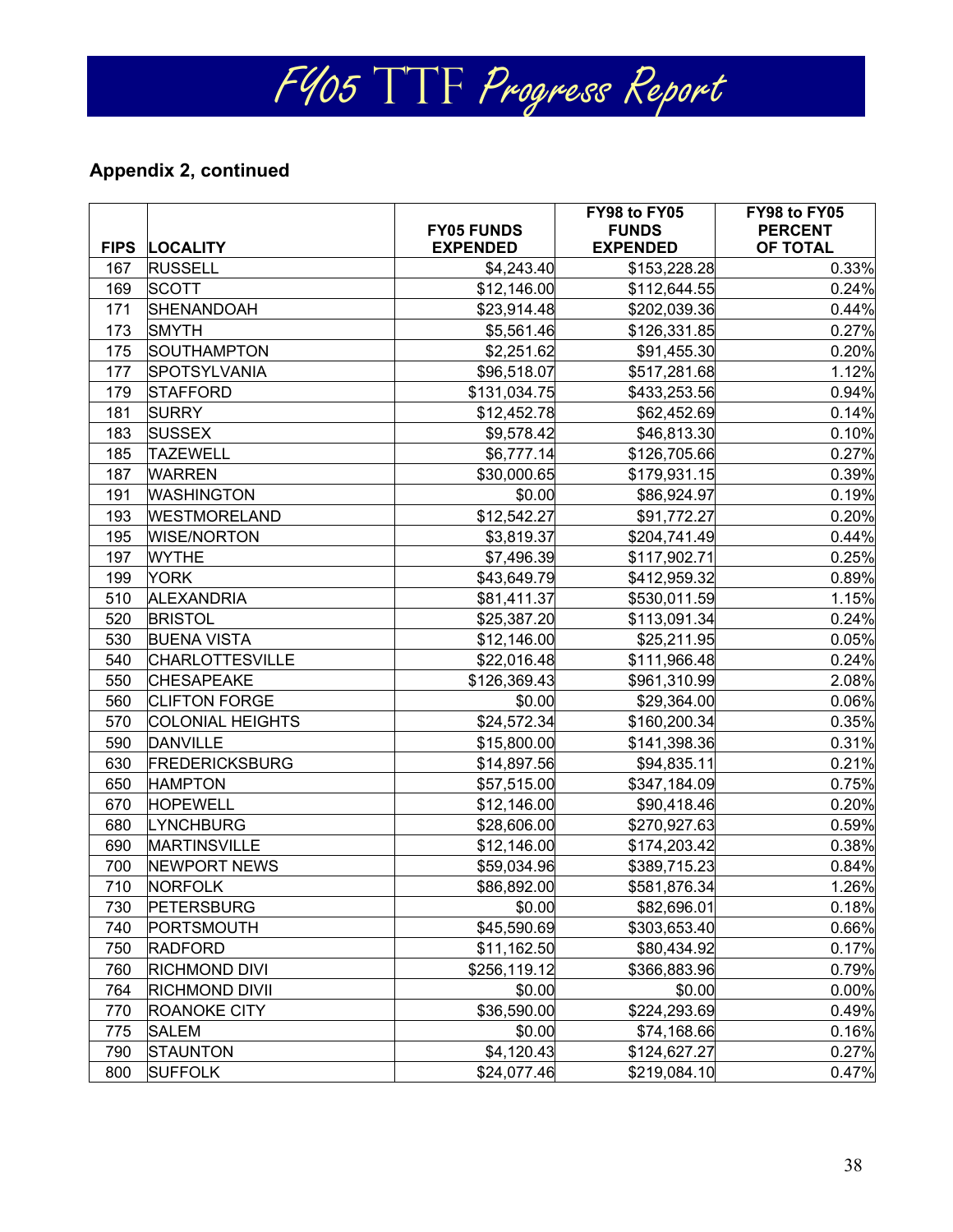

|                     |                                                | <b>FY05 FUNDS</b> | FY98 to FY05<br><b>FUNDS</b> | FY98 to FY05<br><b>PERCENT</b> |
|---------------------|------------------------------------------------|-------------------|------------------------------|--------------------------------|
| <b>FIPS</b>         | <b>LOCALITY</b>                                | <b>EXPENDED</b>   | <b>EXPENDED</b>              | OF TOTAL                       |
| 810                 | VIRGINIA BEACH                                 | \$315,463.58      | \$1,987,826.40               | 4.30%                          |
| 820                 | <b>WAYNESBORO</b>                              | \$17,970.95       | \$95,698.95                  | 0.21%                          |
| 840                 | <b>WINCHESTER</b>                              | \$0.00            | \$117,675.58                 | 0.25%                          |
|                     |                                                |                   |                              |                                |
|                     | <b>Total Clerks' TTF Expenditures</b>          | \$4,367,868.63    | \$28,888,254.90              | 62.47%                         |
|                     | <b>Total Transfers to GF Clerks' Operating</b> | \$945,828.00      | \$6,885,039.57               | 14.89%                         |
|                     | <b>Budget Reductions &amp; Transfers to GF</b> | \$231,393.00      | \$8,938,870.00               | 19.33%                         |
|                     | <b>Admin - Consulting Services</b>             | \$0               | \$665,342.52                 | 1.44%                          |
|                     | <b>Admin - Position Costs</b>                  | \$31,846.09       | \$282,257.41                 | 0.61%                          |
| <b>Admin - COIN</b> |                                                | \$427,254.47      | \$583,330.53                 | 1.26%                          |
|                     | <b>TOTAL TTF EXPENDITURES</b>                  | \$6,004,190.19    | \$46,243,094.93              | 100.00%                        |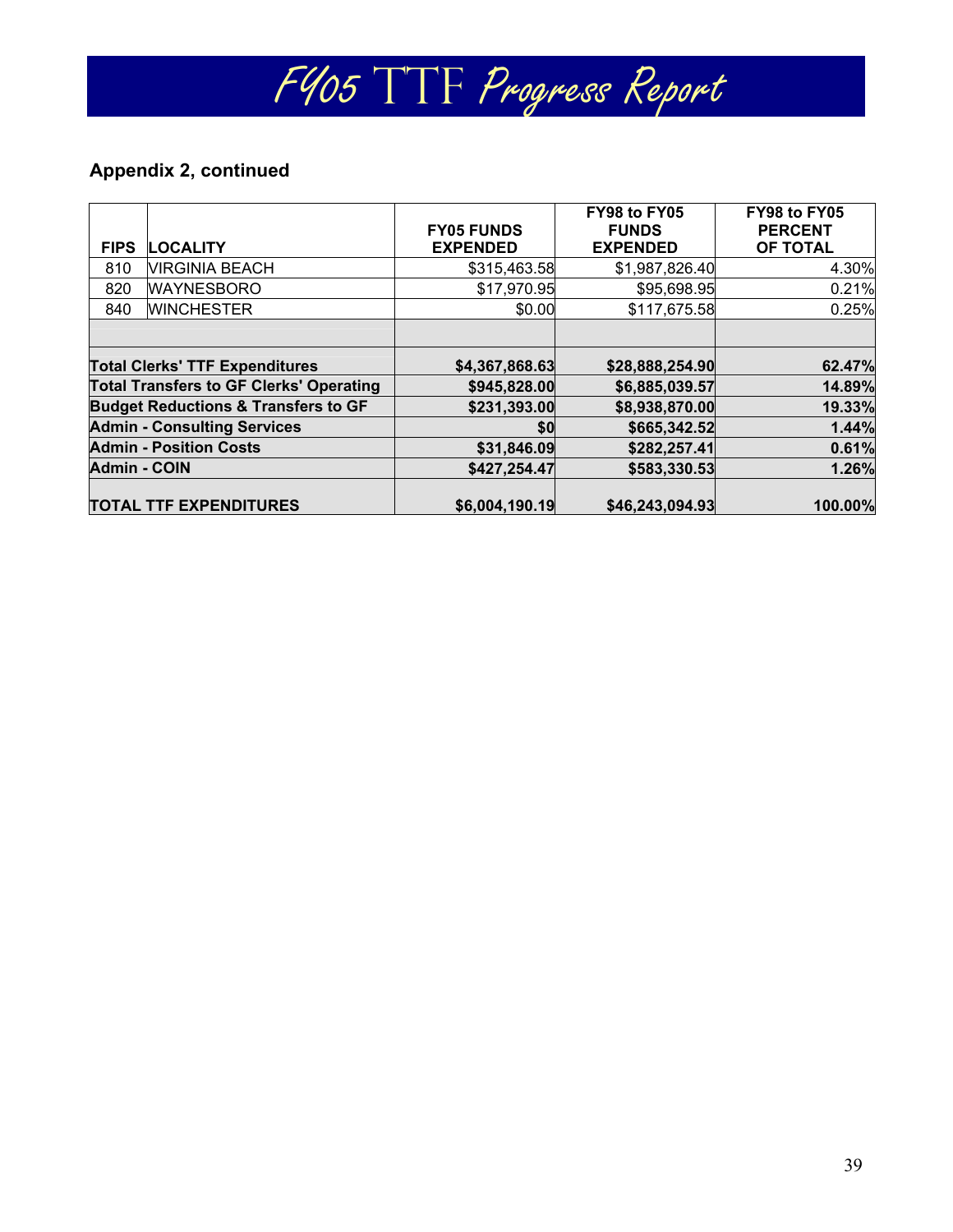

## **Appendix 3 – FY05 TTF Progress Survey Questions**

*Items 1-4: Answer either "Y" for yes or "N" for no for each item.* 

1.MY COURT-CONTROLLED WEBSITE PROVIDES UP-TO-DATE PUBLIC NOTICE OF ALL SCANNED/ DIGITAL INDICES AND IMAGES OF LAND RECORDS AVAILABLE ONLINE.

IF YES, PROVIDE A WEBSITE ADDRESS:

- 2. MY OFFICE PROVIDES DIGITAL INDEXES OF LAND RECORDS.
- 3. MY OFFICE PROVIDES ONSITE ACCESS TO DIGITAL INDEXES OF LAND RECORDS.
- 4. MY OFFICE PROVIDES SECURE REMOTE ACCESS TO DIGITAL INDEXES OF LAND RECORDS.

*Items 5-10: Answer either "Y" for yes or "N" for no for each item to indicate whether your office currently provides scanned / digital images of these types of court records.* 

- 5. LAND RECORDS (DEEDS, DEEDS OF TRUST)
- 6. PLATS / MAPS
- 7. MARRIAGE LICENSES
- 8. JUDGEMENTS
- 9. FINANCING STATEMENTS
- 10. WILLS / FIDUCIARY

*Items 11-15: Answer either "Y" for yes or "N" for no for each item to indicate whether your office has procedures regarding scanned / digital images of land records.* 

- 11. MY OFFICE PROVIDES ONSITE ACCESS TO LAND RECORD IMAGES.
- 12. MY OFFICE PROVIDES SECURE REMOTE ACCESS TO LAND RECORD IMAGES.
- 13. MY OFFICE PROVIDES CAPABILITY TO E-FILE (ELECTRONIC FILING) LAND RECORD IMAGES.
- 14. MY OFFICE REQUIRES USE OF COVER SHEET ON LAND RECORD IMAGES.
- 15. MY OFFICE PROVIDES USE OF A UNIQUE PIN NUMBER ON LAND RECORD IMAGES.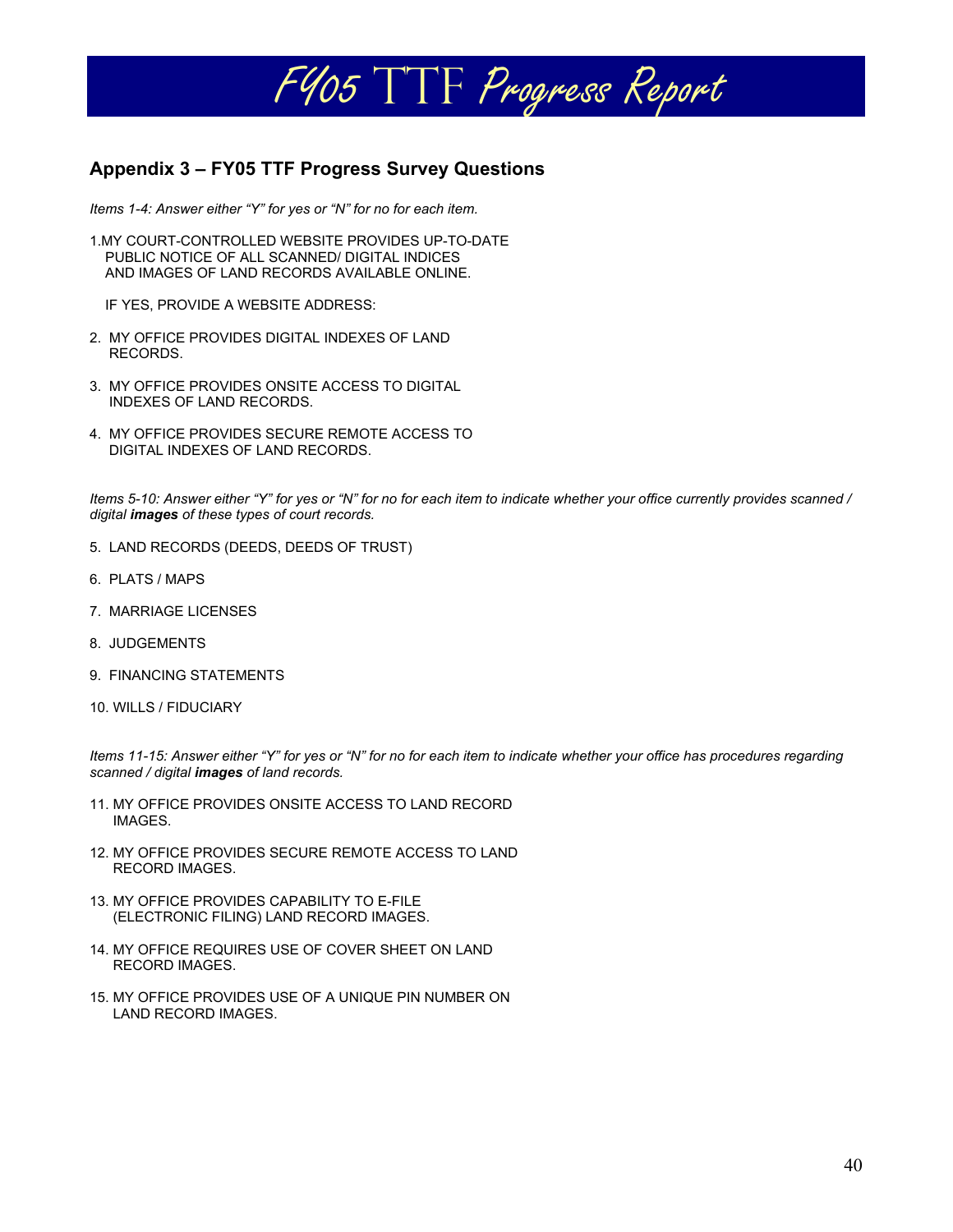

## **Appendix 3, continued**

*Items: 16-21: Indicate the oldest continuous year of scanned / digital indexes made available by your office. Please answer each item. Type "0000" if there is no digital index of that type of record.* 

- 16. LAND RECORDS (DEEDS, DEEDS OF TRUST)
- 17. PLATS / MAPS
- 18. MARRIAGE LICENSES
- 19. JUDGEMENTS
- 20. FINANCING STATEMENTS
- 21. WILLS / FIDUCIARY

*Items: 22-27: Indicate the oldest continuous year of scanned / digital images made available by your office. Please answer each item. Type "0000" if there is no digital image of that type of record.* 

- 22. LAND RECORDS (DEEDS, DEEDS OF TRUST)
- 23. PLATS / MAPS
- 24. MARRIAGE LICENSES
- 25. JUDGEMENTS
- 26. FINANCING STATEMENTS
- 27. WILLS / FIDUCIARY

*Items 28-32: Answer either "Y" for yes or "N" for no for each item to indicate whether the listed automated system is linked to your land records data.* 

- 28. TAX ASSESSMENTS
- 29. TITLE TRANSFERS
- 30. DELINQUENT REAL ESTATE TAXES
- 31. BUILDING PERMITS
- 32. GEOGRAPHICAL INFORMATION SYSTEMS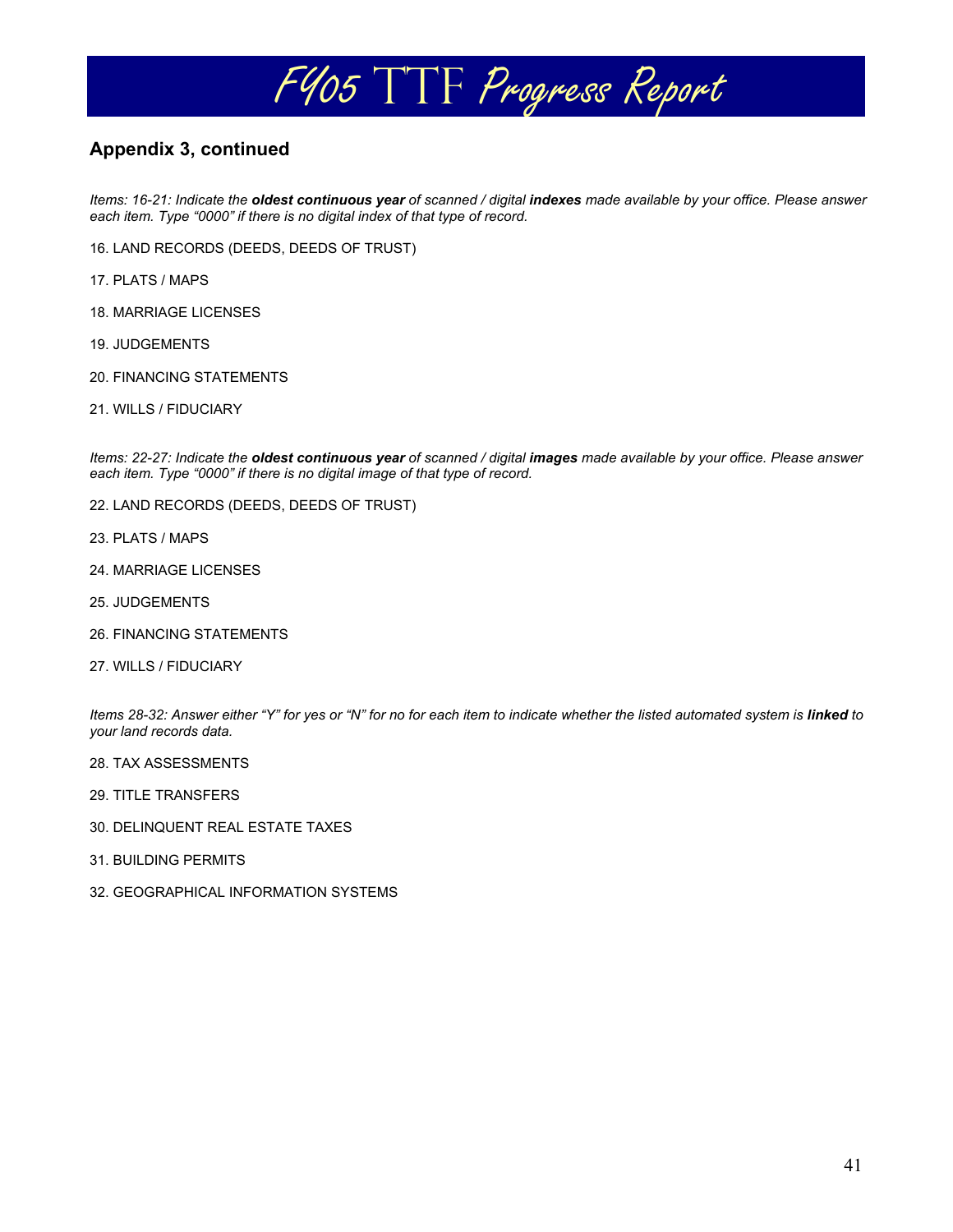

## **Appendix 3, continued**

*Items 33-43: Indicate with a "Y" the vendor(s) with whom you have signed a services contract. Please choose at least one vendor or write in your own.* 

33. AMCAD

- 34. BUSINESS INFORMATION SYSTEMS (BIS)
- 35. COTT
- 36. CUSTOM/ IN-HOUSE LAND RECORDS MANAGEMENT SYSTEM
- 37. EAGLE COMPUTER SYSTEMS
- 38. INTERNATIONAL LAND SYSTEMS (ILS)
- 39. LOGAN SYSTEMS, INC.
- 40. MIXNET CORPORATION
- 41. REAMS COMPUTER CORPORATION
- 42. SUPREME COURT OF VIRGINA

43. OTHER \_\_\_\_\_\_\_\_\_\_\_\_\_\_\_\_\_\_\_\_\_\_\_\_\_\_\_\_\_\_\_\_\_\_\_\_\_\_\_\_\_\_\_\_\_\_\_\_\_\_

*Items 44-50: Indicate with "Y" all next steps your office needs to take to provide secure remote access to land records on or before July 1, 2006. Please indicate all that are applicable.* 

- 44. BACK-FILE CONVERSION OF LAND RECORD INDEXES
- 45. BACK-SCAN (IMAGING) LAND RECORDS
- 46. PROVIDE SECURE REMOTE ACCESS TO LAND RECORDS
- 47. SIGN SERVICES CONTRACT WITH LAND RECORDS
- MANAGEMENT VENDOR(S)
- 48. PURCHASE ADDITIONAL TECHNOLOGY EQUIPMENT
- 49. MAKE LINKAGE OF AUTOMATED SYSTEM(S) WITH LAND
- RECORDS DATA  $50.$  OTHER

*Items 51-59: Indicate with a "Y" all the obstacles your office faces in providing secure remote access to land records on or before July 1, 2006. Please indicate all that are applicable.* 

51. FUNDING IS INSUFFICIENT

- 52. PRIVACY OR LIABILITY ISSUES
- 53. VENDOR PROBLEMS
- 54. TIMING ISSUES
- 55. STAFF IN YOUR OFFICE IS INSUFFICIENT FOR SRA
- WORKLOAD
- 56. LOCAL SUPPORT LACKING
- 57. SUBSCRIBERS NUMBER FOR SRA IS INSUFFICIENT
- 58. NO OBSTACLES
- 59. OTHER \_\_\_\_\_\_\_\_\_\_\_\_\_\_\_\_\_\_\_\_\_\_\_\_\_\_\_\_\_\_\_\_\_\_\_\_\_\_\_\_\_\_\_\_\_\_\_\_\_\_\_\_\_\_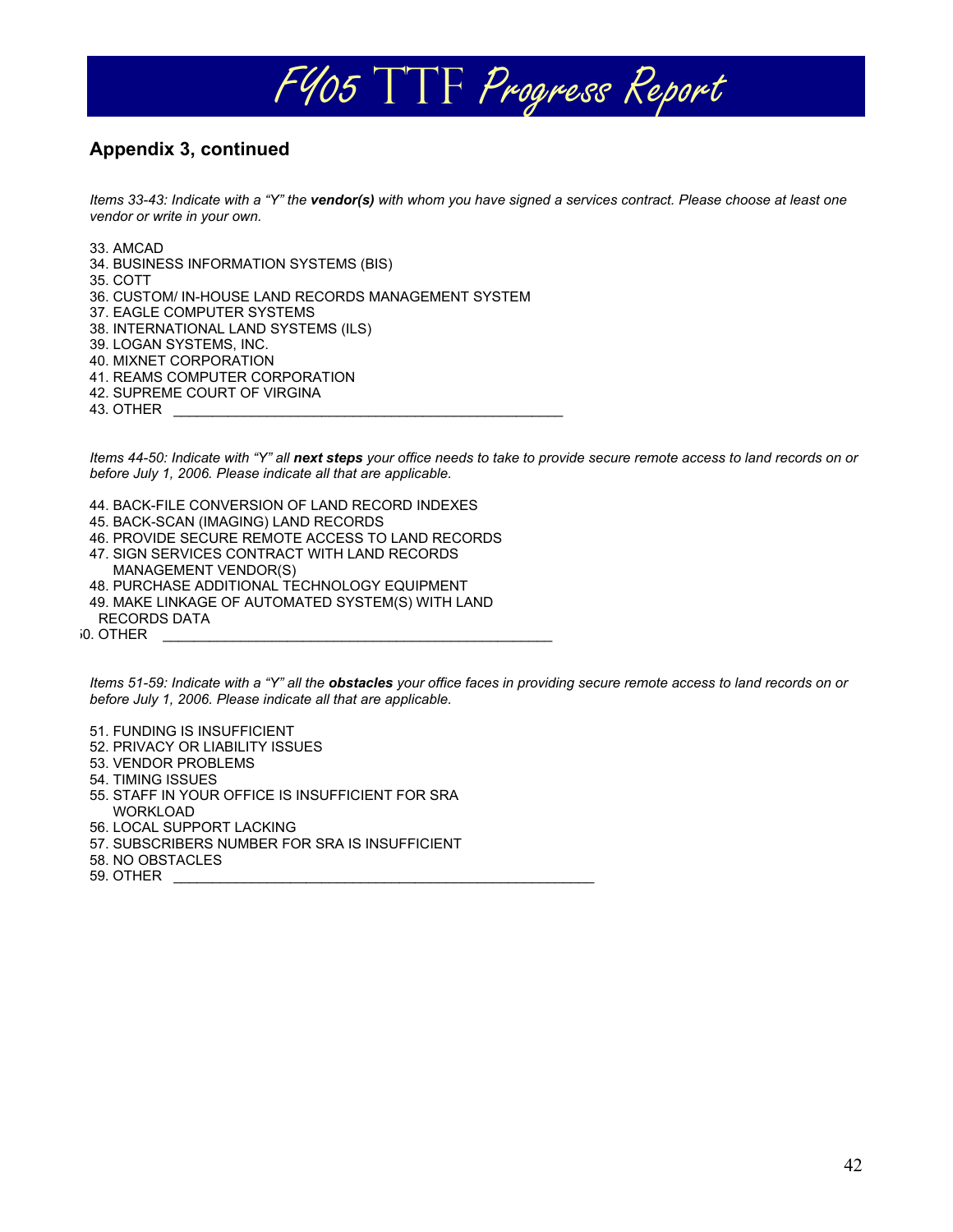## **Appendix 4 – Court-Controlled Web Site Address List**

| Arlington             | http://158.59.15.115/arlington/intro.html               |
|-----------------------|---------------------------------------------------------|
| <b>Brunswick</b>      | http://www.brunswickco.com/html/clerk s office.html     |
| Carroll               | http://www.carrollvacocc.org                            |
| <b>Fairfax County</b> | http://www.fairfaxcounty.gov/cpan.htm                   |
| <b>King George</b>    | http://kg.landrecordsonline.com                         |
| Loudoun               | http://www.loudoun.gov/clerk                            |
| <b>Prince William</b> | http://www3.pwcgov.org/panet/logon.asp                  |
| Pulaski               | http://www.records.pulaskicircuitcourt/icris/splash.jsp |
| <b>Danville</b>       | https://risweb.courts.state.va.us                       |
| <b>Martinsville</b>   | http://www.ci.martinsville.va.us/circuitclerk           |
| <b>Norfolk</b>        | https://risweb.courts.state.va.us                       |
| Virginia Beach        | http://www.vblandrecords.com                            |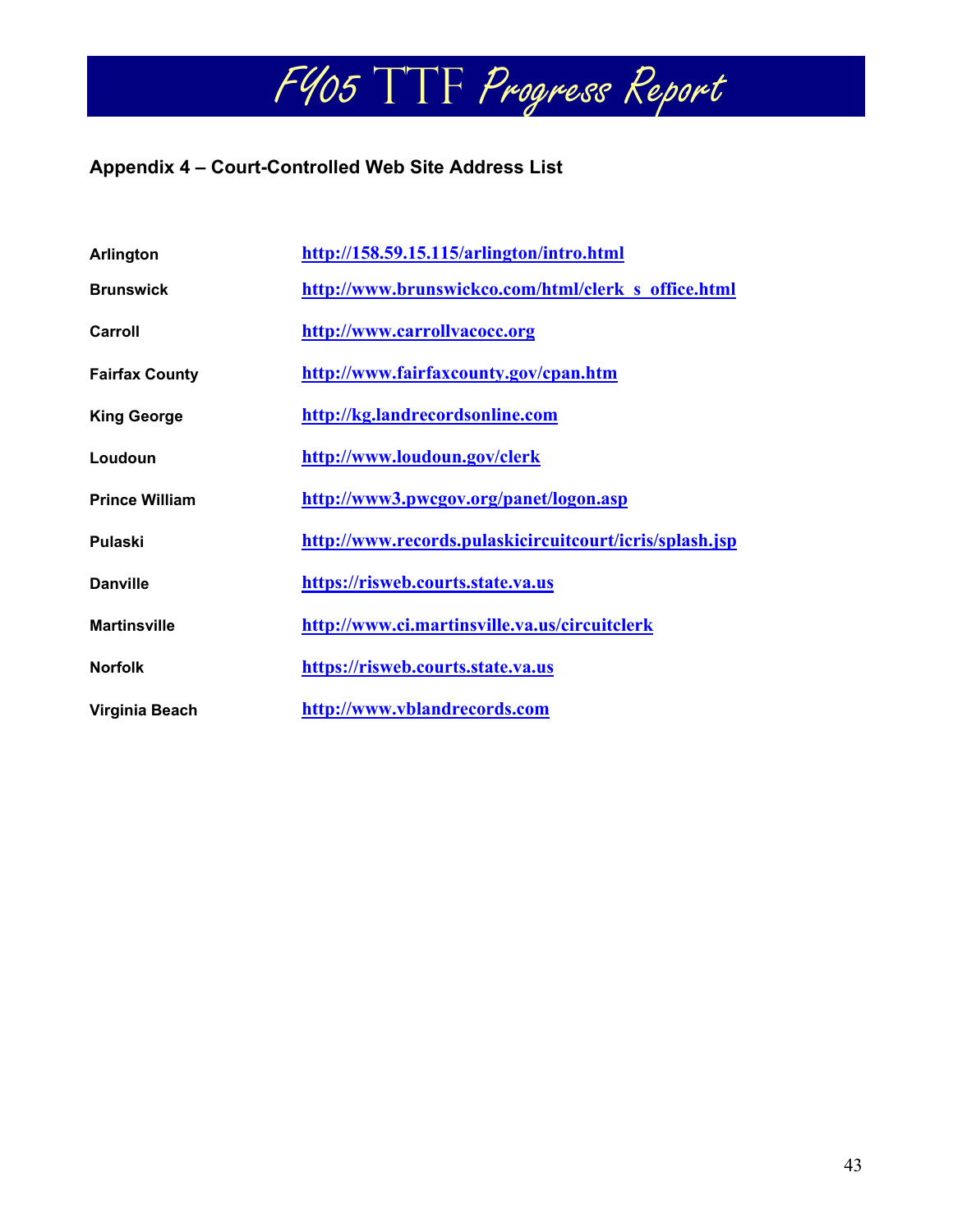

## **Appendix 5 – VITA Secure Remote Access Certification Screens**

## VITA SECURE REMOTE ACCESS CERTIFICATION

MY OFFICE CURRENTLY PROVIDES SECURE REMOTE ACCESS TO LAND RECORDS ON A COURT-CONTROLLED WEBSITE. (Y/N) X

## VITA SECURE REMOTE ACCESS CERTIFICATION

CURRENTLY PROVIDING SECURE REMOTE ACCESS TO LAND RECORDS

PURSUANT TO §17.1-279D AND §2.2-3808.2, CODE OF VIRGINIA, AND IN ACCORDANCE WITH THE VIRGINIA INFORMATION TECHNOLOGIES AGENCY DOCUMENT "SECURITY STANDARDS FOR REMOTE ACCESS TO COURT DOCUMENTS ON COURT-CONTROLLED WEBSITES" (ITRM STANDARD SEC503-02), EFFECTIVE MARCH 28, 2005, AND ANY PREVIOUS REVISIONS THERETO, I HEREBY CERTIFY THAT:

- 1) THIS COURT'S WEBSITE AND SUPPORTING COMPUTER NETWORK OR SYSTEM ARE IN COMPLIANCE AND
- 2) ANY PROPOSED TECHNOLOGY IMPROVEMENTS TO LAND RECORDS ON A COURT-CONTROLLED WEBSITE WILL ACCOMMODATE SECURE REMOTE ACCESS.

I CONCUR WITH THE ABOVE STATEMENT. (Y/N) X

| OFFICER APPROVAL:   |                            | DATE: 99/99/9999 OFFICER LOGON: XXXXXXX |         |
|---------------------|----------------------------|-----------------------------------------|---------|
| <b>CB APPROVAL:</b> | DATE: 99/99/9999 CB LOGON: |                                         | XXXXXXX |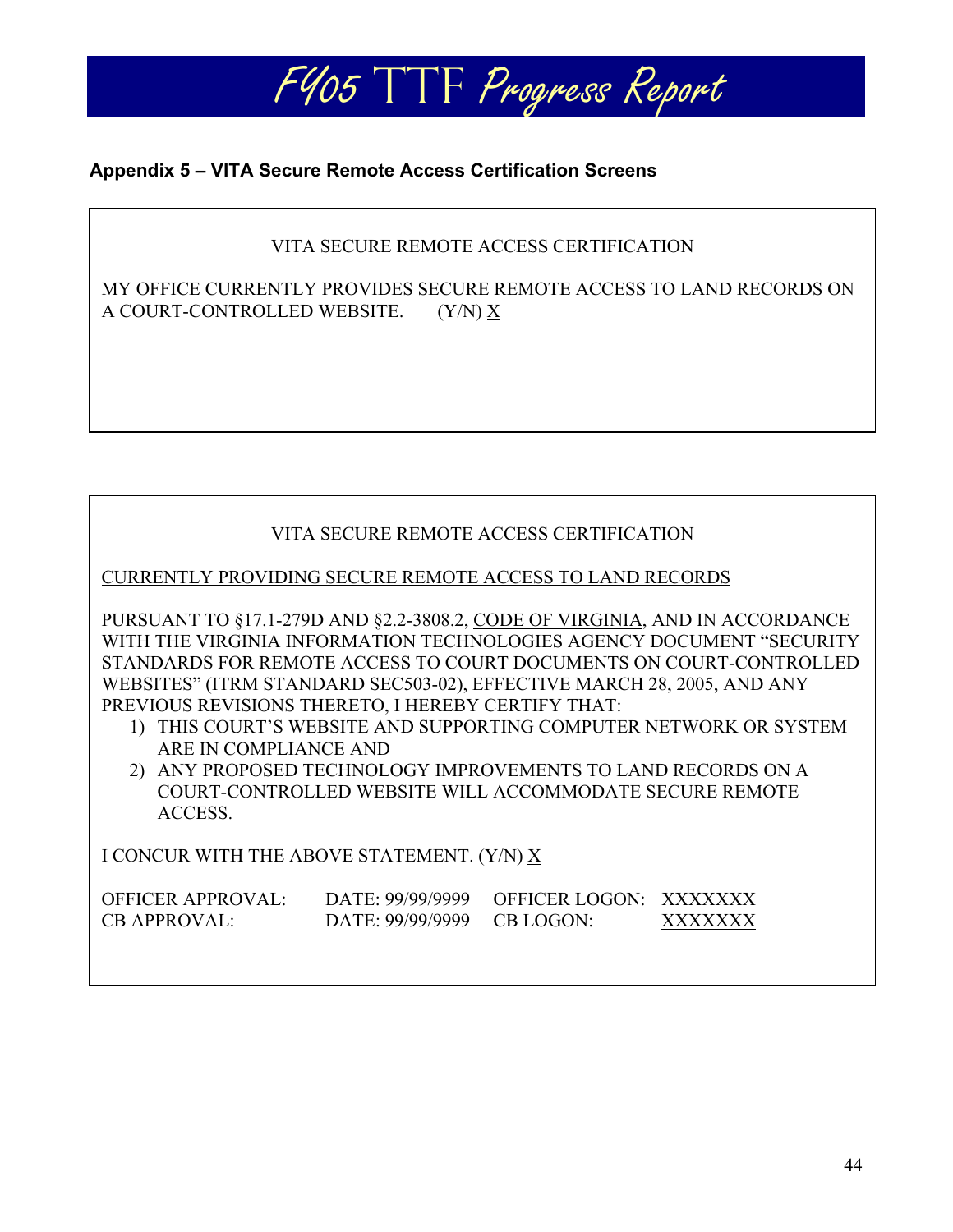

## **Appendix 5, continued**

Г

| VITA SECURE REMOTE ACCESS CERTIFICATION                                                                                                                                                                                                                                                                                                                                                                                                                                                                                                                                                                                            |  |  |  |  |  |  |  |  |  |  |  |  |
|------------------------------------------------------------------------------------------------------------------------------------------------------------------------------------------------------------------------------------------------------------------------------------------------------------------------------------------------------------------------------------------------------------------------------------------------------------------------------------------------------------------------------------------------------------------------------------------------------------------------------------|--|--|--|--|--|--|--|--|--|--|--|--|
| NOT CURRENTLY PROVIDING SECURE REMOTE ACCESS TO LAND RECORDS                                                                                                                                                                                                                                                                                                                                                                                                                                                                                                                                                                       |  |  |  |  |  |  |  |  |  |  |  |  |
| PURSUANT TO §17.1-279B AND §2.2-3808.2, CODE OF VIRGINIA, AND IN ACCORDANCE<br>WITH THE VIRGINIA INFORMATION TECHNOLOGIES AGENCY DOCUMENT "SECURITY<br>STANDARDS FOR REMOTE ACCESS TO COURT DOCUMENTS ON COURT-CONTROLLED<br>WEBSITES" (ITRM STANDARD SEC503-02), EFFECTIVE MARCH 28, 2005, AND ANY<br>PREVIOUS REVISIONS THERETO, I HEREBY CERTIFY THAT:<br>1) THIS COURT'S WEBSITE AND SUPPORTING COMPUTER NETWORK OR SYSTEM<br>WILL BE IN COMPLIANCE AND<br>2) MY REQUEST FOR TTF MONIES IS BASED UPON MY INTENT TO PROVIDE<br>SECURE REMOTE ACCESS TO LAND RECORDS ON A COURT-CONTROLLED<br>WEBSITE ON OR BEFORE JULY 1, 2006. |  |  |  |  |  |  |  |  |  |  |  |  |
| I CONCUR WITH THE ABOVE STATEMENT. (Y/N) X                                                                                                                                                                                                                                                                                                                                                                                                                                                                                                                                                                                         |  |  |  |  |  |  |  |  |  |  |  |  |
| OFFICER APPROVAL: DATE: 99/99/9999<br>OFFICER LOGON: XXXXXXX<br><b>CB LOGON:</b><br><b>CB APPROVAL:</b><br>DATE: 99/99/9999<br>x x x x x x x                                                                                                                                                                                                                                                                                                                                                                                                                                                                                       |  |  |  |  |  |  |  |  |  |  |  |  |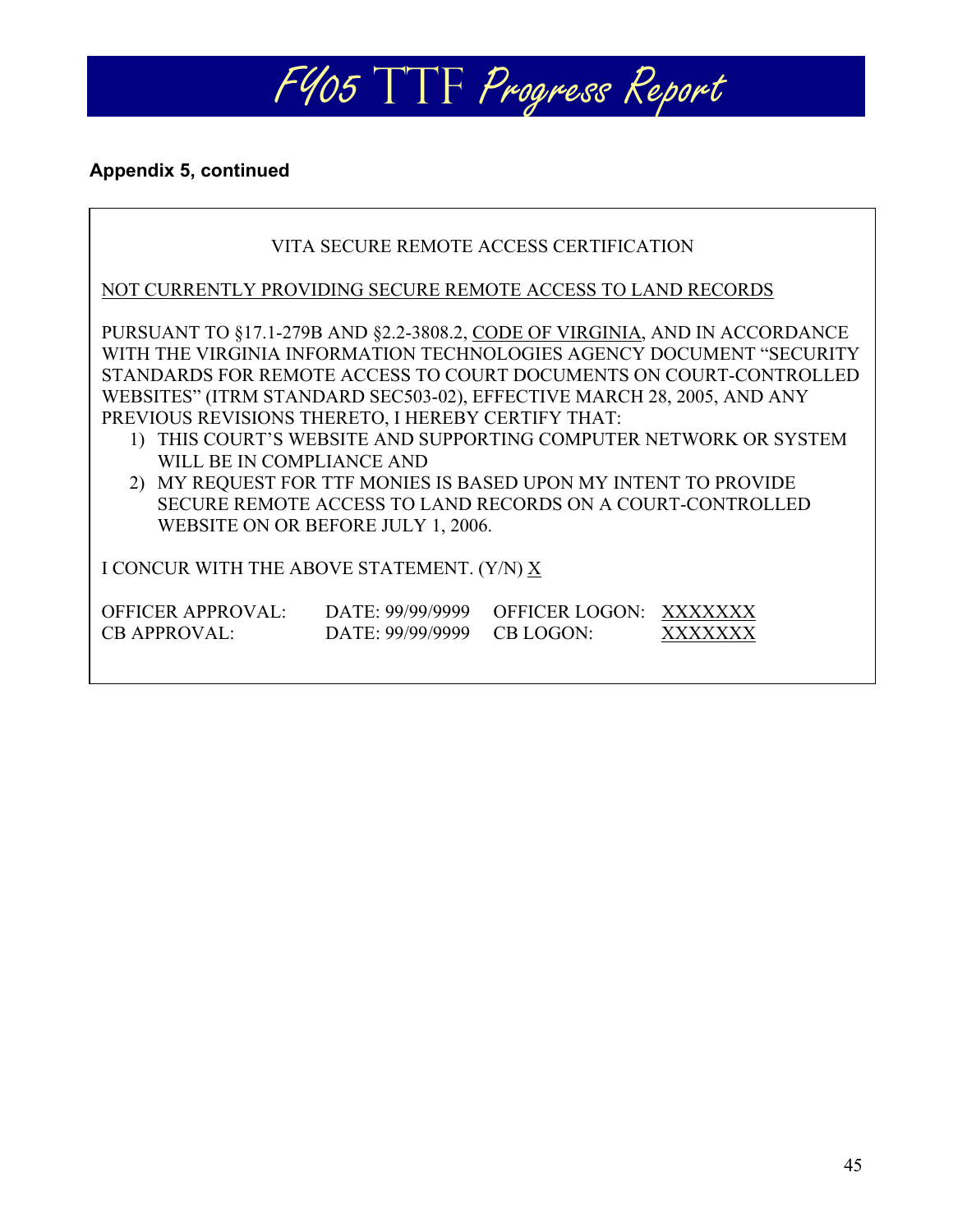## **Appendix 6 – FY06 TTF \$4 and \$1 Fund Requests for Equipment and Services**

|             |                            | <b>Provide</b>        |              |   |                                                                         |                                              | FY06 \$4                    |                                   |                        |                                             |                |                 |                                 |
|-------------|----------------------------|-----------------------|--------------|---|-------------------------------------------------------------------------|----------------------------------------------|-----------------------------|-----------------------------------|------------------------|---------------------------------------------|----------------|-----------------|---------------------------------|
| <b>FIPS</b> | <b>LOCALITY NAME</b>       | <b>SRA to</b><br>Land | <b>FY05</b>  |   | <b>Elect</b><br><b>Elect Budget or</b><br>Records Survey LCC* Carryover | FY06 TTF<br><b>Available</b><br><b>Funds</b> | Equipment<br><b>Request</b> | <b>Services</b><br><b>Request</b> | \$4<br><b>Approved</b> | <b>Equipment Services</b><br><b>Request</b> | <b>Request</b> | \$1<br>Approved | <b>Total</b><br><b>Approved</b> |
| 001         | <b>ACCOMACK</b>            |                       | Υ            | Y | B                                                                       | 52,687.17                                    | 16,214                      | 36,469                            | \$52,683               | 10,000                                      | 10,000         | \$20,000        | \$72,683                        |
| 003         | <b>ALBEMARLE</b>           |                       | Y            |   | $\sf B$                                                                 | 175,538.38                                   | 0                           | 175,538                           | \$175,538              |                                             |                | \$0             | \$175,538                       |
| 005         | ALLEGHANY                  |                       | Y            |   | B                                                                       | 7,768.11                                     | 0                           | 7,768                             | \$7,768                | 0                                           | 15,445         | \$15,445        | \$23,213                        |
| 007         | <b>AMELIA</b>              |                       | Y            | Y | B                                                                       | 8,681.95                                     | $\Omega$                    | 8,681                             | \$8,681                | $\Omega$                                    | 12,000         | \$12,000        | \$20,681                        |
| 009         | <b>AMHERST</b>             |                       | Y            |   | B                                                                       | 52,700.88                                    | 0                           | 52,700                            | \$52,700               |                                             |                | \$0             | \$52,700                        |
| 011         | APPOMATTOX                 |                       | Y            | Υ | B                                                                       | 9,013.89                                     | 0                           | 9,000                             | \$9,000                | ∩                                           | 5.000          | \$5,000         | \$14,000                        |
| 013         | ARLINGTON                  | Y                     | Y            | Y | B                                                                       | 178,316.94                                   | 0                           | 178,316                           | \$178,316              |                                             |                | \$0             | \$178,316                       |
| 015         | <b>AUGUSTA</b>             |                       | Y            | Y | B                                                                       | 86,227.40                                    | 0                           | 86,227                            | \$86,227               |                                             |                | \$0             | \$86,227                        |
| 017         | <b>BATH</b>                |                       | Y            | Y | B                                                                       | 892.84                                       | $\Omega$                    | 892                               | \$892                  | $\Omega$                                    | 16,285         | \$16,285        | \$17,177                        |
| 019         | <b>BEDFORD</b>             |                       | Y            | Y | B                                                                       | 75,425.72                                    | 19,887                      | 55,538                            | \$75,425               |                                             |                | \$0             | \$75,425                        |
| 021         | <b>BLAND</b>               |                       | Y            |   | C                                                                       | 0.00                                         | 0                           |                                   | \$0                    | $\Omega$                                    | 29.679         | \$29,679        | \$29,679                        |
| 023         | <b>BOTETOURT</b>           |                       | Y            |   | B                                                                       | 43,316.17                                    | $\Omega$                    | 31,000                            | \$31,000               |                                             |                | \$0             | \$31,000                        |
| 025         | <b>BRUNSWICK</b>           | Y                     | Y            |   | $\mathsf B$                                                             | 13,801.25                                    | 0                           | 13,801                            | \$13,801               | $\Omega$                                    | 15,000         | \$15,000        | \$28,801                        |
| 027         | <b>BUCHANAN</b>            |                       | Y            |   | B                                                                       | 12,135.57                                    | 6,284                       | 5,851                             | \$12,135               | 1,033                                       | 20,000         | \$21,033        | \$33,168                        |
| 029         | <b>BUCKINGHAM</b>          |                       | Y            |   | B                                                                       | 6,738.28                                     | $\Omega$                    | 6,738                             | \$6,738                | $\Omega$                                    | 17,334         | \$17,334        | \$24,072                        |
| 031         | <b>CAMPBELL</b>            |                       | $\checkmark$ |   | $\mathsf B$                                                             | 49,194.24                                    | $\mathbf 0$                 | 49,194                            | \$49,194               |                                             |                | \$0             | \$49,194                        |
| 033         | <b>CAROLINE</b>            |                       | Y            |   | B                                                                       | 39,873.97                                    | $\Omega$                    | 39,873                            | \$39,873               | 4,200                                       | 18.000         | \$22,200        | \$62,073                        |
| 035         | CARROLL                    | Y                     | Y            | Y | B                                                                       | 20,890.82                                    | $\Omega$                    | 20,890                            | \$20,890               |                                             |                | \$0             | \$20,890                        |
| 036         | <b>CHARLES CITY COUNTY</b> |                       | Y            |   | B                                                                       | 13,151.55                                    | $\Omega$                    | 13,151                            | \$13,151               | $\Omega$                                    | 37,317         | \$37,317        | \$50,468                        |
| 037         | <b>CHARLOTTE</b>           |                       | Y            | Y | B                                                                       | 3,928.50                                     | $\Omega$                    | 3,928                             | \$3,928                | 12,436                                      | 17,500         | \$29,936        | \$33,864                        |
| 041         | <b>CHESTERFIELD</b>        |                       | Y            | Y | B                                                                       | 523,935.77                                   | 118,248                     | 405,687                           | \$523,935              |                                             |                | \$0             | \$523,935                       |
| 043         | <b>CLARKE</b>              |                       | Y            |   | B                                                                       | 15,212.59                                    | $\Omega$                    | 15,212                            | \$15,212               |                                             |                | \$0             | \$15,212                        |
| 045         | <b>CRAIG</b>               |                       | Y            |   | C                                                                       | 0.00                                         | $\Omega$                    |                                   | \$0                    | $\Omega$                                    | 18,285         | \$18,285        | \$18,285                        |
| 047         | <b>CULPEPER</b>            |                       | Y            | Y | B                                                                       | 62,474.32                                    | $\Omega$                    | 29,516                            | \$29,516               |                                             |                | \$0             | \$29,516                        |
| 049         | <b>CUMBERLAND</b>          |                       | Y            | Y | B                                                                       | 5,136.67                                     | $\Omega$                    | 5,136                             | \$5,136                | 9,647                                       | 7,790          | \$17,437        | \$22,573                        |
| 051         | <b>DICKENSON</b>           |                       | Y            | Y | $\sf B$                                                                 | 6,222.13                                     | $\overline{0}$              | 6,222                             | \$6,222                | 12,662                                      | 2,400          | \$15,062        | \$21,284                        |
| 053         | <b>DINWIDDIE</b>           |                       | Y            | Y | B                                                                       | 37,217.07                                    | 0                           | 37,217                            | \$37,217               | $\Omega$                                    | 4,000          | \$4,000         | \$41,217                        |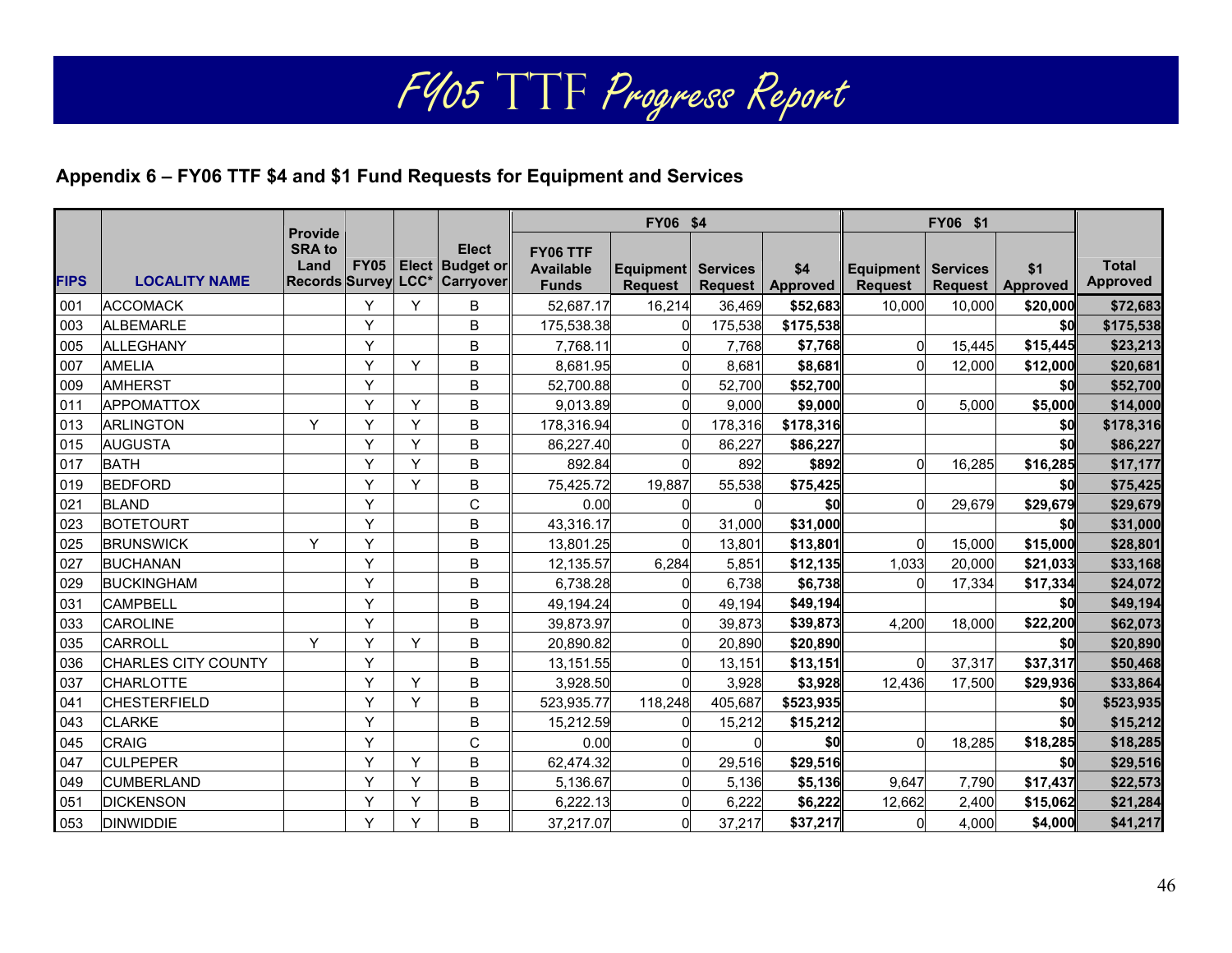|             |                          | <b>Provide</b>        |   |   |                                                                              |                                              | FY06 \$4             |                 |                           |                             |                            |                        |                                 |
|-------------|--------------------------|-----------------------|---|---|------------------------------------------------------------------------------|----------------------------------------------|----------------------|-----------------|---------------------------|-----------------------------|----------------------------|------------------------|---------------------------------|
| <b>FIPS</b> | <b>LOCALITY NAME</b>     | <b>SRA to</b><br>Land |   |   | <b>Elect</b><br><b>FY05 Elect Budget or</b><br>Records Survey LCC* Carryover | FY06 TTF<br><b>Available</b><br><b>Funds</b> | Equipment<br>Request | <b>Services</b> | \$4<br>Request   Approved | Equipment<br><b>Request</b> | <b>Services</b><br>Request | \$1<br><b>Approved</b> | <b>Total</b><br><b>Approved</b> |
| 057         | <b>ESSEX</b>             |                       | Y | Y | B                                                                            | 6,925.77                                     | $\Omega$             | 6,925           | \$6,925                   |                             | 27,050                     | \$27,050               | \$33,975                        |
| 059         | <b>FAIRFAX COUNTY</b>    | Y                     | Y | Y | B                                                                            | 1,388,432.27                                 | 20,000               | 1,368,432       | \$1,388,432               |                             |                            | \$0                    | \$1,388,432                     |
| 061         | <b>FAUQUIER</b>          |                       | Y |   | $\sf B$                                                                      | 79,562.49                                    | 0                    | 79,562          | \$79,562                  |                             |                            | \$0                    | \$79,562                        |
| 063         | <b>FLOYD</b>             |                       | Y | Υ | B                                                                            | 14.245.23                                    | $\Omega$             | 14.245          | \$14,245                  |                             | 4.640                      | \$4,640                | \$18,885                        |
| 065         | <b>FLUVANNA</b>          |                       | Y | Y | B                                                                            | 29,684.08                                    | $\Omega$             | 29,684          | \$29,684                  | $\Omega$                    | 18,000                     | \$18,000               | \$47,684                        |
| 067         | <b>FRANKLIN COUNTY</b>   |                       | Y | Y | B                                                                            | 184,409.67                                   | $\Omega$             | 31,485          | \$31,485                  |                             |                            | \$0                    | \$31,485                        |
| 069         | <b>FREDERICK</b>         |                       | Y | Y | $\sf B$                                                                      | 152,963.74                                   | 122,963              | 30,000          | \$152,963                 |                             |                            | \$0                    | \$152,963                       |
| 071         | <b>GILES</b>             |                       | Y | Y | B                                                                            | 14,064.60                                    | $\Omega$             | 14,064          | \$14,064                  | $\Omega$                    | 51,715                     | \$51,715               | \$65,779                        |
| 073         | <b>GLOUCESTER</b>        |                       | Y | Y | B                                                                            | 80,273.45                                    | $\Omega$             | 80.140          | \$80,140                  |                             | 1.000                      | \$1,000                | \$81,140                        |
| 075         | <b>GOOCHLAND</b>         |                       | Y | Y | B                                                                            | 22,554.14                                    | $\Omega$             | 22,554          | \$22,554                  |                             | 16,766                     | \$16,766               | \$39,320                        |
| 077         | GRAYSON                  |                       | Y | Y | B                                                                            | 16,071.61                                    | $\mathbf 0$          | 16,071          | \$16,071                  |                             | 12,556                     | \$12,556               | \$28,627                        |
| 079         | <b>GREENE</b>            |                       | Y |   | B                                                                            | 45,178.80                                    | $\Omega$             | 45,178          | \$45,178                  |                             | 7,509                      | \$7,509                | \$52,687                        |
| 081         | <b>GREENSVILLE</b>       |                       | Y |   | $\mathsf B$                                                                  | 132.24                                       | $\Omega$             | 132             | \$132                     |                             | 12,352                     | \$12,352               | \$12,484                        |
| 083         | <b>HALIFAX</b>           |                       | Y |   | B                                                                            | 36,750.10                                    | $\Omega$             | 36,750          | \$36,750                  | 12,670                      | 0                          | \$12,670               | \$49,420                        |
| 085         | <b>HANOVER</b>           |                       | Y |   | B                                                                            | 114,274.34                                   | 3,030                | 111,244         | \$114,274                 |                             |                            | \$0                    | \$114,274                       |
| 087         | <b>HENRICO</b>           |                       | Y | Y | $\sf B$                                                                      | 332,484.78                                   | 64,080               | 268,404         | \$332,484                 |                             |                            | \$0                    | \$332,484                       |
| 089         | <b>HENRY</b>             |                       | Y |   | B                                                                            | 58,593.98                                    | $\Omega$             | 58,593          | \$58,593                  |                             |                            | \$0                    | \$58,593                        |
| 091         | <b>HIGHLAND</b>          |                       | Y |   | C                                                                            | 0.00                                         | $\Omega$             |                 | \$0                       | $\Omega$                    | 42,823                     | \$42,823               | \$42,823                        |
| 093         | <b>ISLE OF WIGHT</b>     |                       | Y |   | $\sf B$                                                                      | 37,839.67                                    | $\Omega$             | 37,839          | \$37,839                  |                             |                            | \$0                    | \$37,839                        |
| 095         | <b>JAMES CITY COUNTY</b> | Y                     | Y | Y | B                                                                            | 120,164.40                                   | $\mathbf 0$          | 120,164         | \$120,164                 |                             |                            | \$0                    | \$120,164                       |
| 097         | KING AND QUEEN CO        |                       | Y | Y | B                                                                            | 2,663.65                                     | $\Omega$             | 2,663           | \$2,663                   | $\Omega$                    | 26,395                     | \$26,395               | \$29,058                        |
| 099         | KING GEORGE              | Y                     | Y | Y | B                                                                            | 32,349.13                                    | 17,349               | 15.000          | \$32,349                  |                             |                            | \$0                    | \$32,349                        |
| 101         | <b>KING WILLIAM</b>      |                       | Y | Y | $\sf B$                                                                      | 14,917.32                                    | $\Omega$             | 14,917          | \$14,917                  |                             |                            | \$0                    | \$14,917                        |
| 103         | <b>ANCASTER</b>          |                       | Y |   | B                                                                            | 23,100.42                                    | $\Omega$             | 23,100          | \$23,100                  | $\Omega$                    | 20,000                     | \$20,000               | \$43,100                        |
| 105         | <b>EE</b>                |                       | Y |   | B                                                                            | 7,792.60                                     | $\Omega$             | 7,792           | \$7,792                   |                             | 26,893                     | \$26,893               | \$34,685                        |
| 107         | <b>OUDOUN</b>            | Y                     | Y | Y | B                                                                            | 942,858.84                                   | 74,659               | 868,199         | \$942,858                 |                             |                            | \$0                    | \$942,858                       |
| 109         | <b>OUISA</b>             |                       | Y |   | B                                                                            | 53,407.93                                    | $\Omega$             | 53,407          | \$53,407                  |                             |                            | \$0                    | \$53,407                        |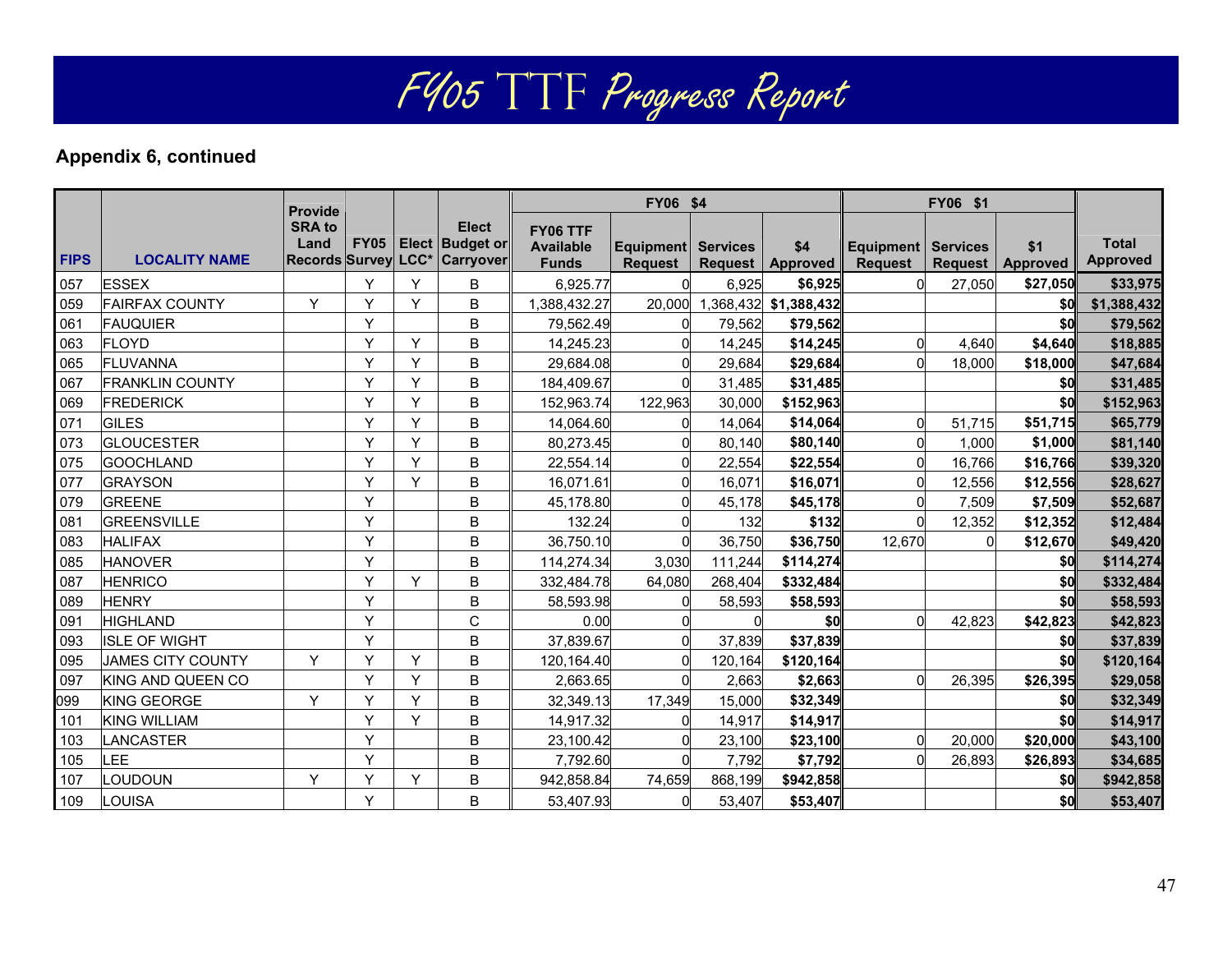|             |                       | <b>Provide</b>        |   |   |                                                                              |                                              | FY06 \$4                           |                 |                           | FY06 \$1                    |                            |                        |                                 |
|-------------|-----------------------|-----------------------|---|---|------------------------------------------------------------------------------|----------------------------------------------|------------------------------------|-----------------|---------------------------|-----------------------------|----------------------------|------------------------|---------------------------------|
| <b>FIPS</b> | <b>LOCALITY NAME</b>  | <b>SRA to</b><br>Land |   |   | <b>Elect</b><br><b>FY05 Elect Budget or</b><br>Records Survey LCC* Carryover | FY06 TTF<br><b>Available</b><br><b>Funds</b> | <b>Equipment</b><br><b>Request</b> | <b>Services</b> | \$4<br>Request   Approved | Equipment<br><b>Request</b> | <b>Services</b><br>Request | \$1<br><b>Approved</b> | <b>Total</b><br><b>Approved</b> |
| 111         | <b>UNENBURG</b>       |                       | Y | Y | B                                                                            | 6,301.60                                     | $\Omega$                           | 6,301           | \$6,301                   |                             | 53,580                     | \$53,580               | \$59,881                        |
| 113         | <b>MADISON</b>        |                       | Y |   | B                                                                            | 11,345.72                                    | $\Omega$                           | 11,345          | \$11,345                  |                             | 1,800                      | \$1,800                | \$13,145                        |
| 115         | <b>MATHEWS</b>        |                       | Y |   | B                                                                            | 31,617.16                                    | $\overline{0}$                     | 31,617          | \$31,617                  |                             | 7,451                      | \$7,451                | \$39,068                        |
| 117         | <b>MECKLENBURG</b>    |                       | Y |   | B                                                                            | 37,671.16                                    | $\Omega$                           | 27,228          | \$27,228                  |                             |                            | \$0                    | \$27,228                        |
| 119         | <b>MIDDLESEX</b>      |                       | Y | Y | B                                                                            | 10,574.86                                    | $\Omega$                           | 10,574          | \$10,574                  | ∩                           | 5,757                      | \$5,757                | \$16,331                        |
| 121         | <b>MONTGOMERY</b>     |                       | Y |   | B                                                                            | 110,626.97                                   | $\overline{0}$                     | 96,949          | \$96,949                  |                             |                            | \$0                    | \$96,949                        |
| 125         | <b>NELSON</b>         |                       | Y | Y | B                                                                            | 20,768.09                                    | $\Omega$                           | 20,768          | \$20,768                  | $\Omega$                    | 12,317                     | \$12,317               | \$33,085                        |
| 127         | <b>NEW KENT</b>       |                       | Y |   | B                                                                            | 18,426.40                                    | $\Omega$                           | 18,426          | \$18,426                  | $\Omega$                    | 43,500                     | \$43,500               | \$61,926                        |
| 131         | <b>NORTHAMPTON</b>    |                       | Y | Y | B                                                                            | 15,540.52                                    | $\overline{0}$                     | 15,540          | \$15,540                  | 525                         | 41,045                     | \$41,570               | \$57,110                        |
| 133         | <b>NORTHUMBERLAND</b> |                       | Y | Y | B                                                                            | 45,872.91                                    | $\Omega$                           | 27,860          | \$27,860                  |                             |                            | \$0                    | \$27,860                        |
| 135         | <b>NOTTOWAY</b>       |                       | Y | Y | B                                                                            | 4,734.89                                     | $\Omega$                           | 4,734           | \$4,734                   | 2,000                       | 12,882                     | \$14,882               | \$19,616                        |
| 137         | <b>ORANGE</b>         |                       | Y |   | B                                                                            | 42,298.63                                    | 1,020                              | 41,278          | \$42,298                  | $\Omega$                    | 15,000                     | \$15,000               | \$57,298                        |
| 139         | <b>PAGE</b>           |                       | Y |   | B                                                                            | 18,986.63                                    | $\Omega$                           | 18,986          | \$18,986                  | $\Omega$                    | 11,692                     | \$11,692               | \$30,678                        |
| 141         | <b>PATRICK</b>        |                       | Y |   | B                                                                            | 20,866.25                                    | $\Omega$                           | 5,400           | \$5,400                   |                             |                            | \$0                    | \$5,400                         |
| 143         | PITTSYLVANIA          |                       | Y |   | B                                                                            | 59,269.91                                    | $\Omega$                           | 59,269          | \$59,269                  |                             | 23,015                     | \$23,015               | \$82,284                        |
| 145         | <b>POWHATAN</b>       |                       | Y | Y | B                                                                            | 26,759.71                                    | 12,000                             | 14,759          | \$26,759                  | 6,000                       | 5,000                      | \$11,000               | \$37,759                        |
| 147         | PRINCE EDWARD         |                       | Y | Y | B                                                                            | 7,725.29                                     | $\Omega$                           | 7,725           | \$7,725                   |                             | 8,840                      | \$8,840                | \$16,565                        |
| 149         | PRINCE GEORGE         | Y                     | Y |   | B                                                                            | 19,063.37                                    | $\Omega$                           | 19,063          | \$19,063                  |                             | 20.000                     | \$20,000               | \$39,063                        |
| 153         | PRINCE WILLIAM        | Y                     | Y | Y | B                                                                            | 739,250.13                                   | 8,517                              | 730,733         | \$739,250                 |                             |                            | \$0                    | \$739,250                       |
| 155         | <b>PULASKI</b>        | Y                     | Y |   | B                                                                            | 23,231.42                                    | $\Omega$                           | 23,231          | \$23,231                  |                             |                            | \$0                    | \$23,231                        |
| 157         | <b>RAPPAHANNOCK</b>   |                       | Y |   | B                                                                            | 5,295.25                                     | $\mathbf 0$                        | 5,295           | \$5,295                   | $\Omega$                    | 41.575                     | \$41,575               | \$46,870                        |
| 159         | RICHMOND COUNTY       |                       | Y | Y | B                                                                            | 738.90                                       | $\Omega$                           | 738             | \$738                     | $\Omega$                    | 11,997                     | \$11,997               | \$12,735                        |
| 161         | ROANOKE COUNTY        |                       | Y | Y | B                                                                            | 90,315.75                                    | $\overline{0}$                     | 10,000          | \$10,000                  |                             |                            | \$0                    | \$10,000                        |
| 163         | <b>ROCKBRIDGE</b>     |                       | Y | Y | B                                                                            | 45,086.51                                    | $\Omega$                           | 45,086          | \$45,086                  | $\Omega$                    | 4,229                      | \$4,229                | \$49,315                        |
| 165         | <b>ROCKINGHAM</b>     |                       | Y |   | B                                                                            | 374,591.37                                   | $\Omega$                           | 66,250          | \$66,250                  |                             |                            | \$0                    | \$66,250                        |
| 167         | <b>RUSSELL</b>        |                       | Y | Y | B                                                                            | 12,209.99                                    | $\overline{0}$                     | 12,209          | \$12,209                  | $\mathbf 0$                 | 101,209                    | \$101,209              | \$113,418                       |
| 169         | <b>SCOTT</b>          |                       | Y | Y | B                                                                            | 8,972.73                                     | $\overline{0}$                     | 8,972           | \$8,972                   | $\Omega$                    | 74,136                     | \$74,136               | \$83,108                        |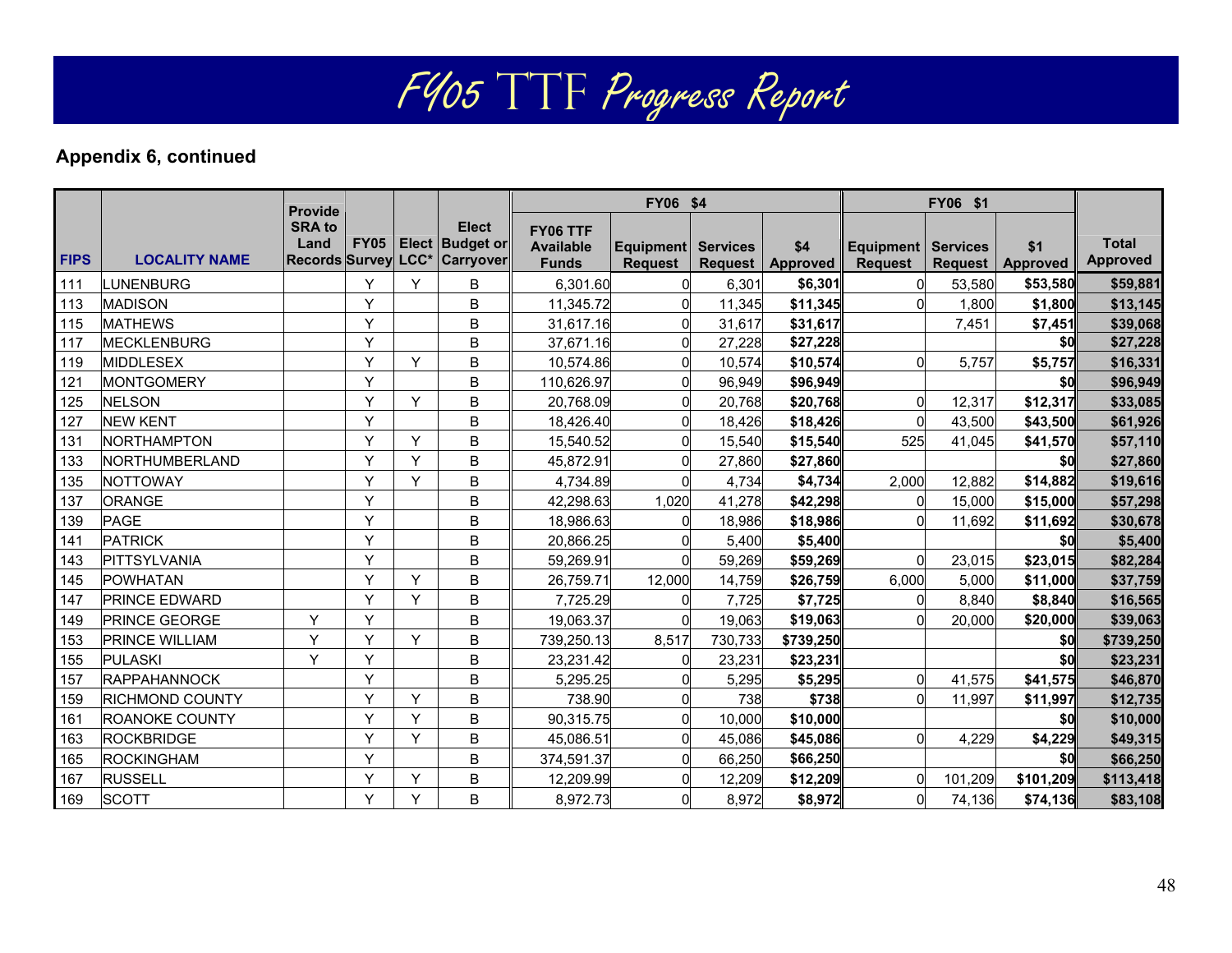|             |                        | <b>Provide</b>        |   |   |                                                                                  |                                              | <b>FY06 \$4</b>             |                 |                           |                               |                            |                        |                                 |
|-------------|------------------------|-----------------------|---|---|----------------------------------------------------------------------------------|----------------------------------------------|-----------------------------|-----------------|---------------------------|-------------------------------|----------------------------|------------------------|---------------------------------|
| <b>FIPS</b> | <b>LOCALITY NAME</b>   | <b>SRA to</b><br>Land |   |   | <b>Elect</b><br><b>FY05   Elect   Budget or</b><br>Records Survey LCC* Carryover | FY06 TTF<br><b>Available</b><br><b>Funds</b> | Equipment<br><b>Request</b> | <b>Services</b> | \$4<br>Request   Approved | Equipment  <br><b>Request</b> | <b>Services</b><br>Request | \$1<br><b>Approved</b> | <b>Total</b><br><b>Approved</b> |
| 171         | <b>SHENANDOAH</b>      |                       | Y | Y | B                                                                                | 56,675.99                                    | 0                           | 56,675          | \$56,675                  |                               | 36,500                     | \$36,500               | \$93,175                        |
| 173         | <b>SMYTH</b>           |                       | Y |   | B                                                                                | 16,086.84                                    | $\Omega$                    | 16,086          | \$16,086                  |                               | 5,931                      | \$5,931                | \$22,017                        |
| 175         | SOUTHAMPTON            |                       | Y | Y | B                                                                                | 14,297.62                                    | $\Omega$                    | 14,297          | \$14,297                  |                               | 5,000                      | \$5,000                | \$19,297                        |
| 177         | SPOTSYLVANIA           |                       | Y |   | B                                                                                | 201,909.56                                   | $\Omega$                    | 201,909         | \$201,909                 |                               |                            | \$0                    | \$201,909                       |
| 179         | <b>STAFFORD</b>        |                       | Y | Y | $\sf B$                                                                          | 191,685.89                                   | 75,000                      | 116,685         | \$191,685                 |                               |                            | \$0                    | \$191,685                       |
| 181         | <b>SURRY</b>           |                       | Y |   | B                                                                                | 3,537.10                                     | 0                           | 3,537           | \$3,537                   | $\Omega$                      | 44,184                     | \$44,184               | \$47,721                        |
| 183         | <b>SUSSEX</b>          |                       | Y |   | B                                                                                | 2,810.16                                     | $\Omega$                    | 2,810           | \$2,810                   |                               | 23,788                     | \$23,788               | \$26,598                        |
| 185         | <b>TAZEWELL</b>        |                       | Y |   | B                                                                                | 21,822.56                                    | 0                           | 21,822          | \$21,822                  |                               |                            | \$0                    | \$21,822                        |
| 187         | <b>WARREN</b>          | Y                     | Y | Y | B                                                                                | 65,967.05                                    | $\Omega$                    | 65.967          | \$65,967                  |                               |                            | \$0                    | \$65,967                        |
| 191         | <b>WASHINGTON</b>      |                       | Y |   | $\sf B$                                                                          | 124,472.40                                   | $\Omega$                    | 120,000         | \$120,000                 |                               |                            | \$0                    | \$120,000                       |
| 193         | WESTMORELAND           |                       | Y |   | B                                                                                | 21,921.44                                    | $\Omega$                    | 21,921          | \$21,921                  |                               | 36,198                     | \$36,198               | \$58,119                        |
| 195         | <b>WISE</b>            |                       | Y | Y | B                                                                                | 14,822.37                                    | $\Omega$                    | 14,822          | \$14,822                  |                               | 20,000                     | \$20,000               | \$34,822                        |
| 197         | <b>WYTHE</b>           |                       | Y | Y | B                                                                                | 17,598.38                                    | $\Omega$                    | 17,590          | \$17,590                  | 13,885                        | 15,800                     | \$29,685               | \$47,275                        |
| 199         | <b>YORK</b>            |                       | Y |   | B                                                                                | 118,906.42                                   | $\Omega$                    | 118,906         | \$118,906                 |                               |                            | \$0                    | \$118,906                       |
| 510         | <b>ALEXANDRIA</b>      |                       | Y |   | B                                                                                | 192,906.38                                   | $\Omega$                    | 152,524         | \$152,524                 |                               |                            | \$0                    | \$152,524                       |
| 520         | <b>BRISTOL</b>         |                       | Y |   | $\mathsf C$                                                                      | 0.00                                         | $\Omega$                    |                 | \$0                       |                               | 28,200                     | \$28,200               | \$28,200                        |
| 530         | <b>BUENA VISTA</b>     |                       | Y |   | $\sf B$                                                                          | 3,019.38                                     | $\Omega$                    | 3,019           | \$3,019                   |                               | 9,554                      | \$9,554                | \$12,573                        |
| 540         | <b>CHARLOTTESVILLE</b> |                       | Y | Y | B                                                                                | 23,720.86                                    | $\Omega$                    | 23,720          | \$23,720                  | $\Omega$                      | 21,600                     | \$21,600               | \$45,320                        |
| 550         | <b>CHESAPEAKE</b>      |                       | Y |   | B                                                                                | 251,978.53                                   | 1,800                       | 250,178         | \$251,978                 |                               |                            | \$0                    | \$251,978                       |
| 570         | COLONIAL HEIGHTS       |                       | Y |   | B                                                                                | 8,923.10                                     | $\Omega$                    | 8,923           | \$8,923                   |                               | 42,077                     | \$42,077               | \$51,000                        |
| 590         | <b>DANVILLE</b>        | Y                     | Y | Y | B                                                                                | 173,751.41                                   | 133,751                     | 40,000          | \$173,751                 |                               |                            | \$0                    | \$173,751                       |
| 630         | <b>FREDERICKSBURG</b>  |                       | Y |   | B                                                                                | 13,764.15                                    | $\Omega$                    | 13,764          | \$13,764                  |                               | 13,713                     | \$13,713               | \$27,477                        |
| 650         | <b>HAMPTON</b>         |                       | Y |   | B                                                                                | 117,999.56                                   | $\Omega$                    | 117,999         | \$117,999                 |                               |                            | \$0                    | \$117,999                       |
| 670         | <b>HOPEWELL</b>        |                       | Y |   | $\sf B$                                                                          | 14,655.55                                    | $\Omega$                    | 14,655          | \$14,655                  |                               |                            | \$0                    | \$14,655                        |
| 680         | <b>LYNCHBURG</b>       |                       | Y | Y | $\mathsf B$                                                                      | 44,906.89                                    | $\Omega$                    | 44,906          | \$44,906                  |                               |                            | \$0                    | \$44,906                        |
| 690         | <b>MARTINSVILLE</b>    | Y                     | Y | Y | B                                                                                | 7,065.95                                     | 7,065                       |                 | \$7,065                   |                               |                            | \$0                    | \$7,065                         |
| 700         | NEWPORT NEWS           |                       | Y |   | B                                                                                | 259,740.45                                   | 94,414                      | 41,960          | \$136,374                 |                               |                            | \$0                    | \$136,374                       |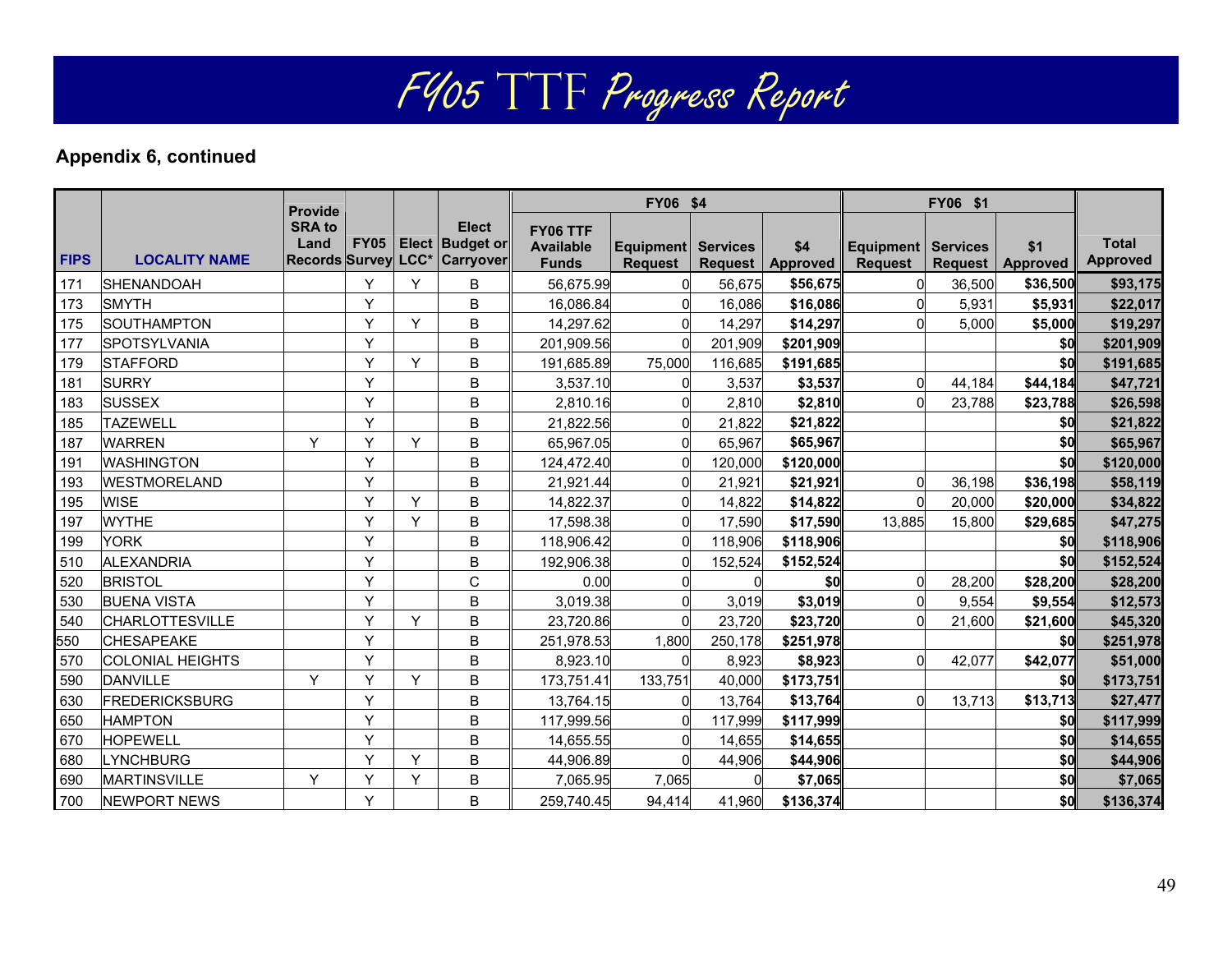|             |                       | <b>Provide</b>                                      |              |              |                                                            | FY06 \$4                                     |                             |                   |                        | FY06 \$1                                    |         |                        |                                           |
|-------------|-----------------------|-----------------------------------------------------|--------------|--------------|------------------------------------------------------------|----------------------------------------------|-----------------------------|-------------------|------------------------|---------------------------------------------|---------|------------------------|-------------------------------------------|
| <b>FIPS</b> | <b>LOCALITY NAME</b>  | <b>SRA to</b><br>Land<br><b>Records Survey LCC*</b> | <b>FY05</b>  |              | <b>Elect</b><br><b>Elect Budget or</b><br><b>Carryover</b> | FY06 TTF<br><b>Available</b><br><b>Funds</b> | Equipment<br><b>Request</b> | <b>Services</b>   | Request   \$4 Approved | <b>Equipment Services</b><br><b>Request</b> | Request | \$1<br><b>Approved</b> | <b>Total</b><br>Approved                  |
| 710         | <b>NORFOLK</b>        | Y                                                   |              | Y            | B                                                          | 177,102.38                                   |                             | 177,102           | \$177,102              |                                             |         | \$0                    | \$177,102                                 |
| 730         | <b>PETERSBURG</b>     |                                                     |              | v            | B                                                          | 36,846.44                                    |                             | 36,846            | \$36,846               |                                             |         | \$0                    | \$36,846                                  |
| 740         | PORTSMOUTH            |                                                     | $\checkmark$ | $\checkmark$ | B                                                          | 96,846.25                                    |                             | 67,900            | \$67,900               |                                             |         | \$0                    | \$67,900                                  |
| 750         | <b>RADFORD</b>        |                                                     | $\checkmark$ |              | B                                                          | 1,993.42                                     |                             | 1,993             | \$1,993                |                                             | 26,486  | \$26,486               | \$28,479                                  |
| 760         | <b>RICHMOND CITY</b>  |                                                     | $\checkmark$ |              | B                                                          | 462,431.96                                   |                             | 462,431           | \$462,431              |                                             |         | \$0                    | \$462,431                                 |
| 764         | RICHMOND-MANCHESTER   |                                                     | $\checkmark$ |              | B                                                          | 1,382.73                                     |                             | 1,382             | \$1,382                |                                             |         | \$0                    | \$1,382                                   |
| 770         | <b>ROANOKE CITY</b>   |                                                     | v            |              | B                                                          | 170,852.74                                   |                             | 109,856           | \$109,856              |                                             |         | \$0                    | \$109,856                                 |
| 775         | <b>SALEM</b>          |                                                     | $\checkmark$ |              | B                                                          | 39,830.80                                    |                             | 38,085            | \$38,085               |                                             |         | \$0                    | \$38,085                                  |
| 790         | <b>STAUNTON</b>       |                                                     | $\checkmark$ |              | B                                                          | 17,668.84                                    |                             | 17,668            | \$17,668               |                                             | 15,417  | \$15,417               | \$33,085                                  |
| 800         | <b>SUFFOLK</b>        |                                                     | v            |              | B                                                          | 146,376.71                                   |                             | 146,376           | \$146,376              |                                             |         | \$0                    | \$146,376                                 |
| 810         | <b>VIRGINIA BEACH</b> |                                                     | $\checkmark$ | v            | B                                                          | 605,866.77                                   | 66,814                      | 539,052           | \$605,866              |                                             |         | \$0                    | \$605,866                                 |
| 820         | <b>WAYNESBORO</b>     | v                                                   |              | $\checkmark$ | B                                                          | 12,673.81                                    |                             | 12,673            | \$12,673               |                                             | 35,000  | \$35,000               | \$47,673                                  |
| 840         | <b>WINCHESTER</b>     |                                                     |              | v            | B                                                          | 30,476.50                                    | 30,476                      |                   | \$30,476               | 10,000                                      |         | \$10,000               | \$40,476                                  |
| 125         |                       | 19                                                  | 121          | 64           | 121                                                        | 10,905,614.95                                |                             | 893,571 9,107,464 | \$10,001,035           |                                             |         |                        | 95,058 1,388,207 \$1,483,265 \$11,484,300 |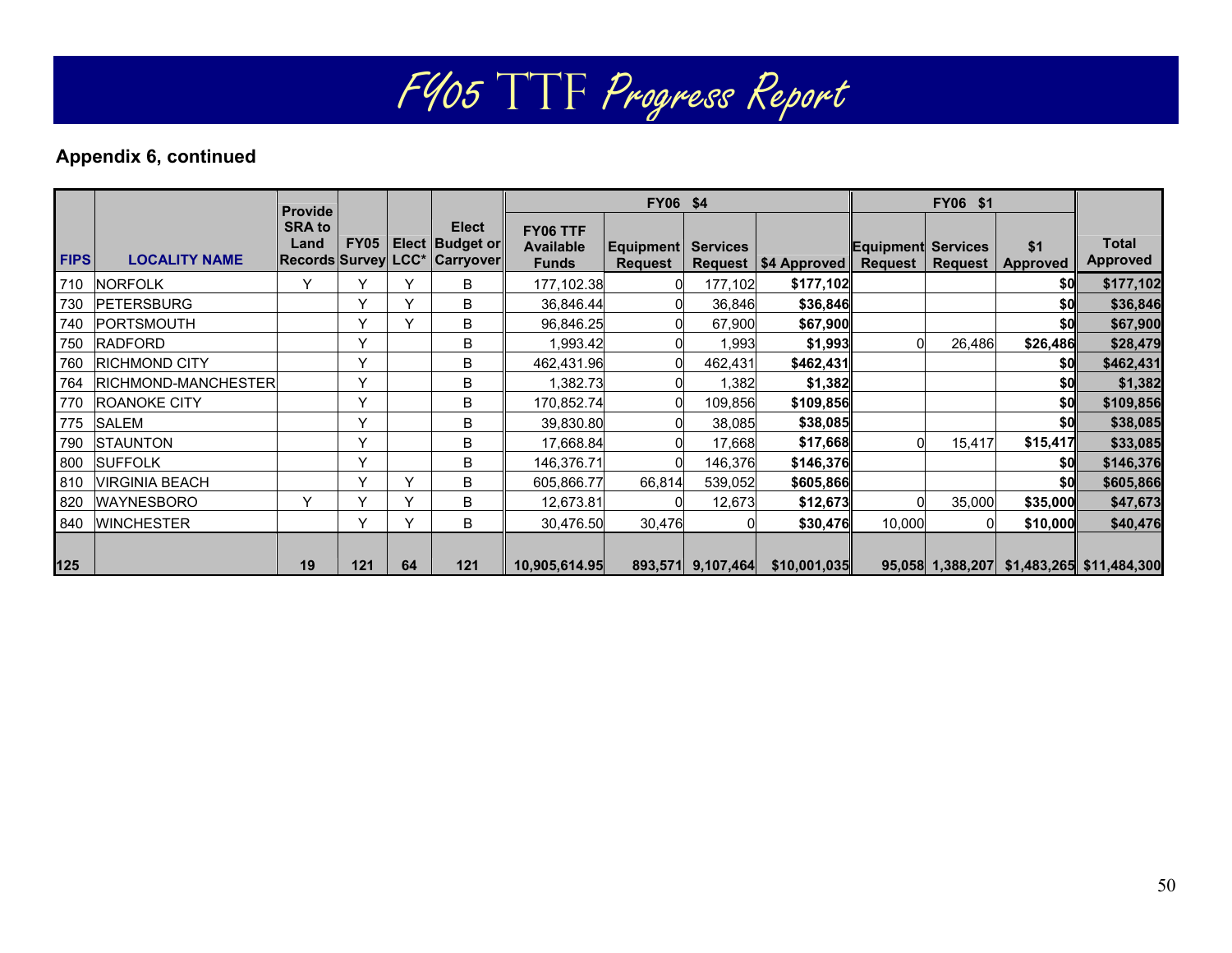## **Appendix 7 – §§ 17.1-279 and 2.2-3808.2, Code of Virginia**

§ 17.1-279. Additional fee to be assessed by circuit court clerks for information technology.

A. (Effective until January 1, 2006) In addition to the fees otherwise authorized by this chapter, the clerk of each circuit court shall assess a \$5 fee, known as the "Technology Trust Fund Fee," in each law and chancery action, upon each instrument to be recorded in the deed books, and upon each judgment to be docketed in the judgment lien docket book. Such fee shall be deposited by the State Treasurer into a trust fund. The State Treasurer shall maintain a record of such deposits.

A. (Effective January 1, 2006) In addition to the fees otherwise authorized by this chapter, the clerk of each circuit court shall assess a \$5 fee, known as the "Technology Trust Fund Fee," in each civil action, upon each instrument to be recorded in the deed books, and upon each judgment to be docketed in the judgment lien docket book. Such fee shall be deposited by the State Treasurer into a trust fund. The State Treasurer shall maintain a record of such deposits.

B. Four dollars of every \$5 fee shall be allocated by the Compensation Board from the trust fund for the purposes of: (i) developing and updating individual land records automation plans for individual circuit court clerks' offices; (ii) implementing automation plans to modernize land records in individual circuit court clerks' offices and provide secure remote access to land records throughout the Commonwealth; (iii) obtaining and updating office automation and information technology equipment including software and conversion services; (iv) preserving, maintaining and enhancing court records, including, but not limited to, the costs of repairs, maintenance, service contracts and system upgrades; and (v) improving public access to court records. The Compensation Board in consultation with circuit court clerks and other users of court records shall develop and update policies governing the allocation of funds for these purposes. However, such funds shall not be used for personnel costs within the circuit court clerks' offices. The Compensation Board policies governing the allocation of funds shall require that a clerk submit to the Compensation Board a written certification that the clerk's proposed technology improvements of his land records will accommodate secure remote access to those land records on a statewide basis.

The annual budget submitted by each circuit court clerk pursuant to  $\S 15.2$ -1636.7 may include a request for technology improvements in the upcoming fiscal year to be allocated by the Compensation Board from the trust fund. Such request shall not exceed the deposits into the trust fund credited to that locality. The Compensation Board shall allocate the funds requested by the clerks in an amount not to exceed the deposits into the trust fund credited to their respective localities.

C. The remaining \$1 of each such fee may be allocated by the Compensation Board from the trust fund (i) for the purposes of funding studies to develop and update individual land-records automation plans for individual circuit court clerks' offices, at the request of and in consultation with the individual circuit court clerk's offices, and (ii) for the purposes enumerated in subsection B to implement the plan to modernize land records in individual circuit court clerks' offices and provide secure remote access to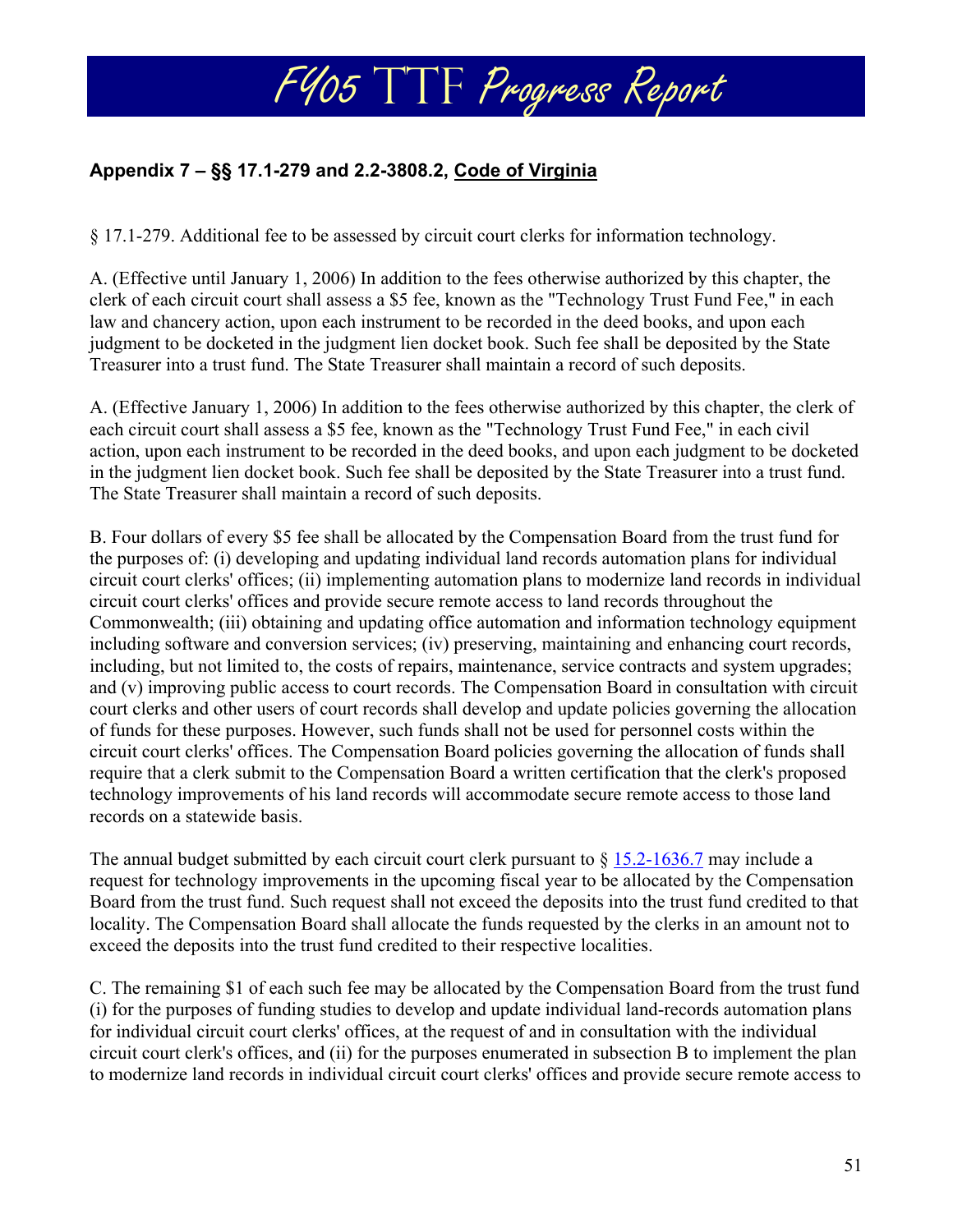## **Appendix 7, continued**

land records throughout the Commonwealth. The allocations pursuant to this subsection may give priority to those individual clerks' offices whose deposits into the trust fund would not be sufficient to implement its modernization plan. The Compensation Board policies governing the allocation of funds shall require that a clerk submit to the Compensation Board a written certification that the clerk's proposed technology improvements of his land records will accommodate secure remote access to those land records on a statewide basis.

D. Secure remote access to land records shall be by paid subscription service through individual circuit court clerk's offices pursuant to § 17.1-276, or through designated application service providers. Compliance with security standards developed by the Virginia Information Technologies Agency pursuant to § 2.2-3808.2 shall be certified by the individual circuit court clerks' offices to the Virginia Information Technologies Agency and the Compensation Board. The individual circuit court clerk's office or its designated application service provider shall certify compliance with such security standards. Nothing in this section shall prohibit the Compensation Board from allocating trust fund money to individual circuit court clerks' offices for the purpose of complying with such security standards.

E. Such fee shall not be assessed to any instrument to be recorded in the deed books nor any judgment to be docketed in the judgment lien docket books tendered by any federal, state or local government.

F. (Effective until January 1, 2006) If a circuit court clerk has implemented an automation plan for his land records that will accommodate secure remote access on a statewide basis, then that clerk may apply to the Compensation Board for an allocation from the Technology Trust Fund for automation and technology improvements in the law and chancery divisions, or the criminal division, of his office. Such request shall not exceed the deposits into the trust fund credited to that locality. The Compensation Board in approval of such application shall consider what local funds have been spent by the jurisdiction to accelerate the implementation of the technology plan approved by the Virginia Information Technologies Agency in each circuit court clerk's office.

F. (Effective January 1, 2006) If a circuit court clerk has implemented an automation plan for his land records that will accommodate secure remote access on a statewide basis, then that clerk may apply to the Compensation Board for an allocation from the Technology Trust Fund for automation and technology improvements in the civil divisions, or the criminal division, of his office. Such request shall not exceed the deposits into the trust fund credited to that locality. The Compensation Board in approval of such application shall consider what local funds have been spent by the jurisdiction to accelerate the implementation of the technology plan approved by the Virginia Information Technologies Agency in each circuit court clerk's office.

G. Information regarding the technology programs adopted by the circuit court clerks shall be shared with the Virginia Information Technologies Agency, The Library of Virginia, and the Office of the Executive Secretary of the Supreme Court.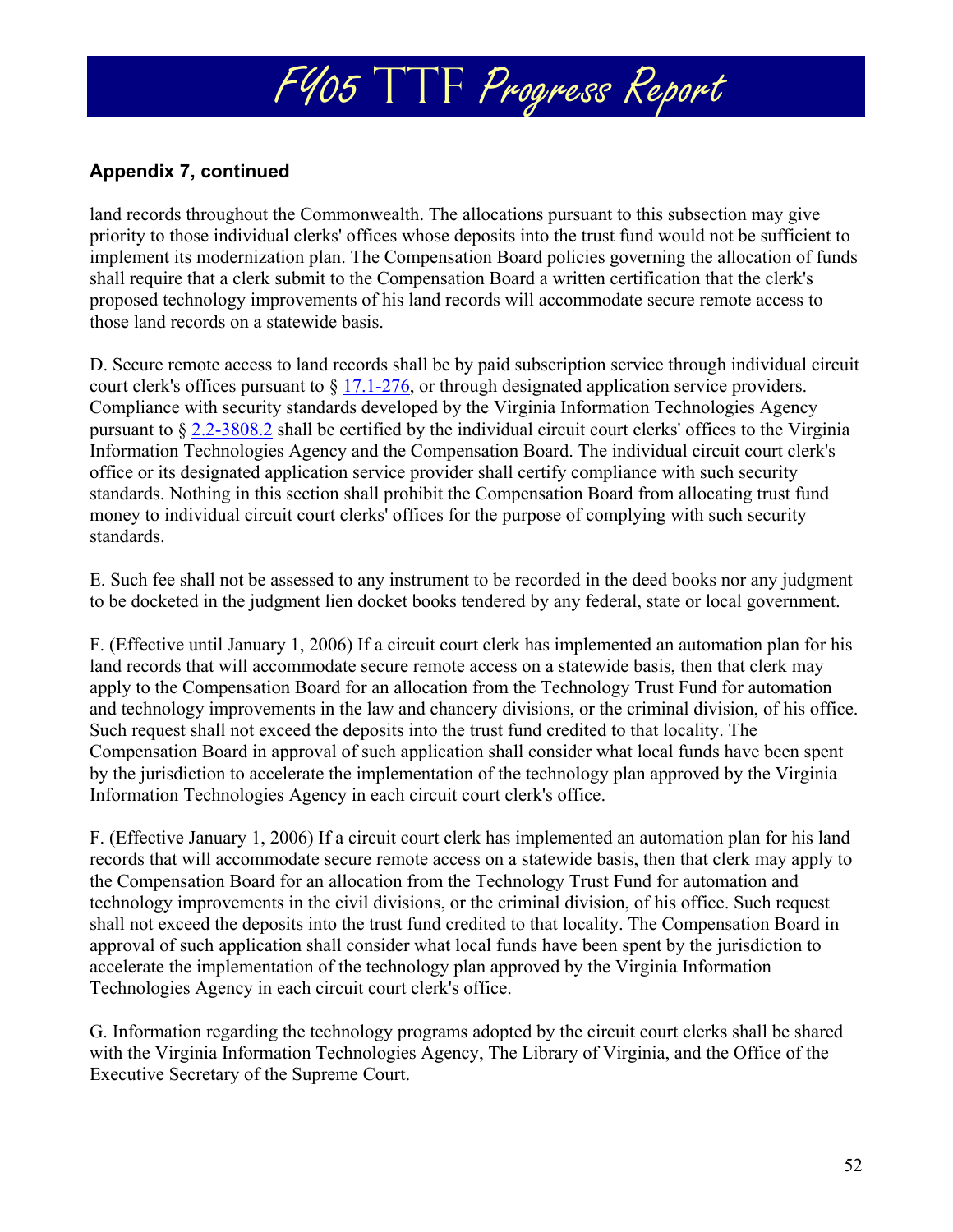## **Appendix 7, continued**

H. Nothing in this section shall be construed to diminish the duty of local governing bodies to furnish supplies and equipment to the clerks of the circuit courts pursuant to  $\S 15.2$ -1656. Revenue raised as a result of this section shall in no way supplant current funding to circuit court clerks' offices by local governing bodies.

I. It is the intent of the General Assembly that all circuit court clerks provide secure remote access to land records on or before July 1, 2006.

J. Effective July 1, 2006, except for transfers pursuant to this section, there shall be no transfers out of the fund, including transfers to the general fund.

(1996, c. 431, § 14.1-125.2; 1997, c. 675; 1998, c. 872; 2000, cc. 440, 446; 2002, cc. 140, 250, 637; 2003, cc. 205, 865, 981, 1021; 2004, c. 676; 2005, cc. 681, 738.)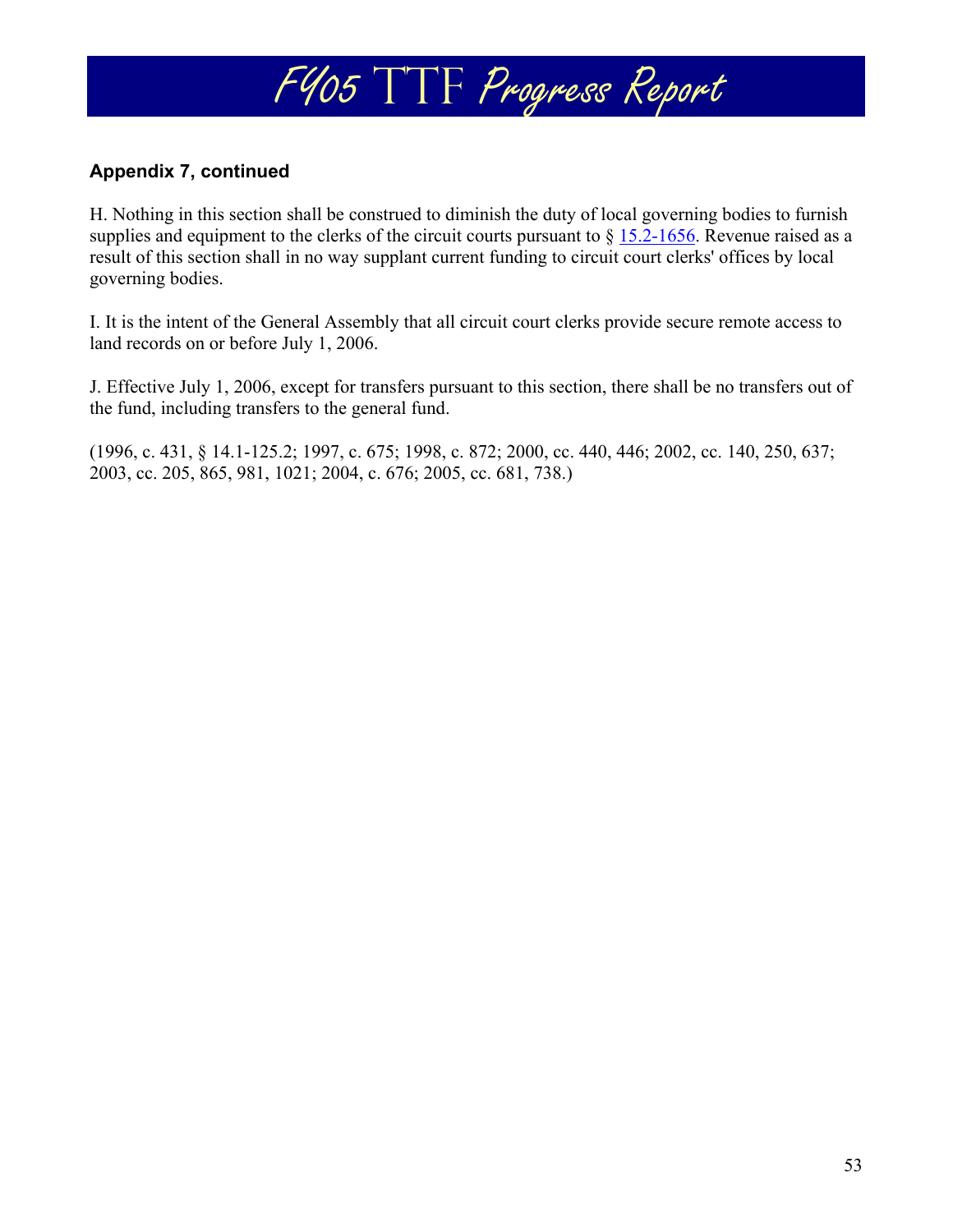## **Appendix 7, continued**

§ 2.2-3808.2. (Expires July 1, 2007) Posting and availability of certain information on the Internet; prohibitions.

A. Beginning January 1, 2004, no court clerk shall post on a court-controlled website any document that contains the following information: (i) an actual signature; (ii) a social security number; (iii) a date of birth identified with a particular person; (iv) the maiden name of a person's parent so as to be identified with a particular person; (v) any financial account number or numbers; or (vi) the name and age of any minor child.

B. Each such clerk shall post notice that includes a list of the documents routinely posted on its website.

C. Nothing in this section shall be construed to prohibit access to any original document as provided by law.

D. This section shall not apply to the following:

1. Providing secure remote access to any document among the land records by means of a network or system that complies with security standards developed by the Virginia Information Technologies Agency in consultation with the circuit court clerks, the Executive Secretary of the Supreme Court, the Compensation Board, interested citizens, and users of land and other court records. Such standards shall include, but not be limited to, a requirement, as a precondition for access, for registration by users in person or by means of a notarized or otherwise sworn application that establishes the prospective user's identity, business or residence address, and citizenship status;

2. Postings related to legitimate law-enforcement purposes;

3. Postings of historical, genealogical, interpretive, or educational documents and information about historic persons and events;

4. Postings of instruments and records filed or recorded prior to 1905; and

5. Providing secure remote access to any person and his counsel to documents filed in matters to which such person is a party.

E. As used in this section, "land records" means any writing authorized by law to be recorded on paper or in electronic format which the clerk records affecting title to real property.

F. Nothing in this section shall prohibit the Supreme Court or any other court from providing online access to a case management system which may include abstracts of case filings and proceedings in the courts of the Commonwealth.